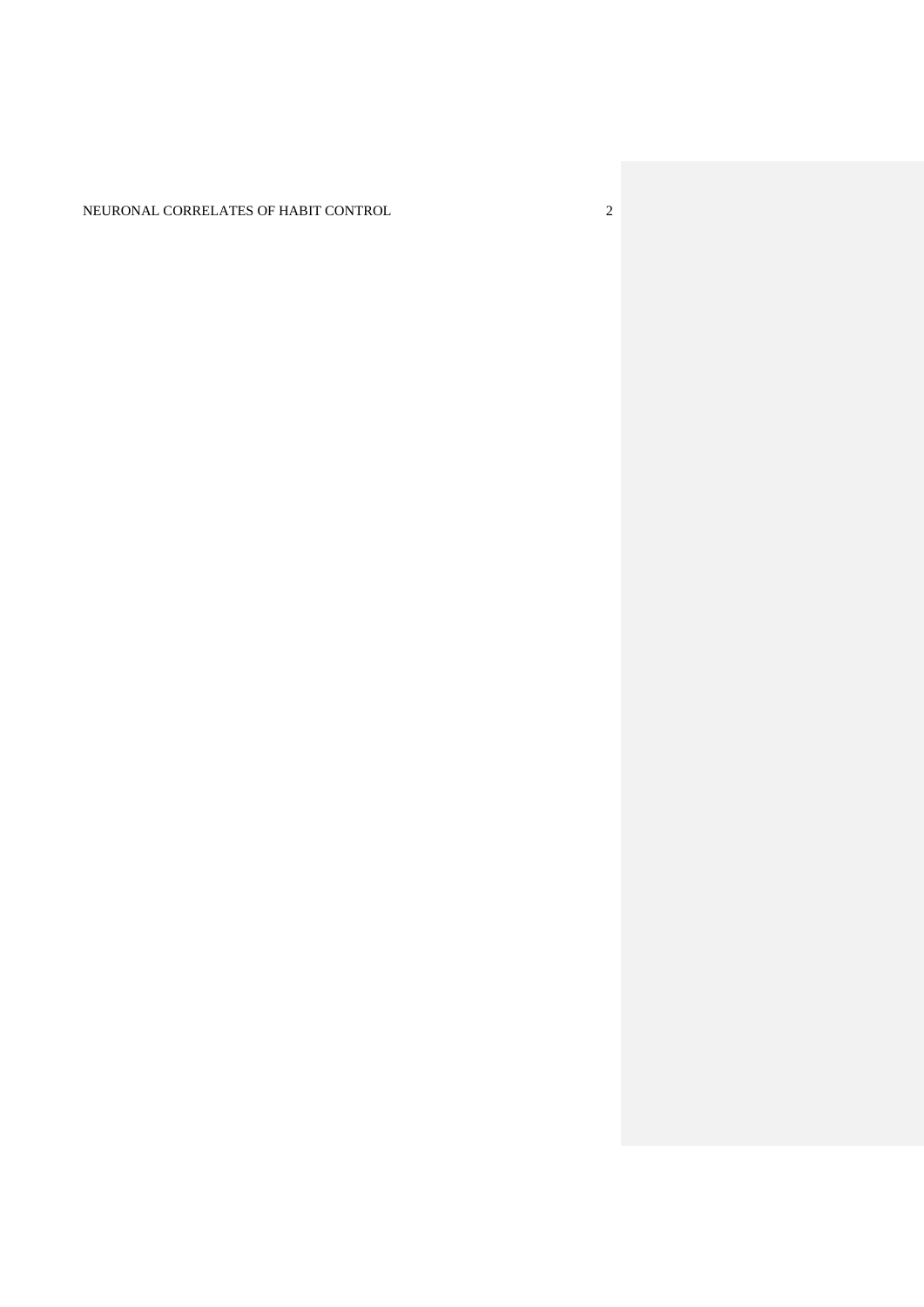#### **Abstract**

Habitual action is typically distinguished from goal-directed action by its insensitivity to changes in the reward value. There is an ongoing discussion whether this insensitivity is an intrinsic design feature of habits or, rather, a function of the cognitive system that controls habitual action tendencies. The proposed study investigates this issue using functional magnetic resonance imaging of brain activity before and after a reward devaluation in an outcomeselective Pavlovian-to-instrumental transfer (PIT) paradigm. Based on expected value of control theory, it is hypothesized that neural activity of the dorsal anterior cingulate cortex (dACC) is increased during presentations of Pavlovian cues associated with a devalued outcome, indexing the monitoring and implementation of control during the PIT test. This neural activity is hypothesized to reflect increased control allocation to situations predictive of a devalued reward.

**hat formatiert:** Englisch (Vereinigtes Königreich)

*Keywords*: outcome-selective Pavlovian-to-instrumental transfer; reward devaluation; habit; goal-directed action; expected value of control; anterior cingulate cortex function; fMRI;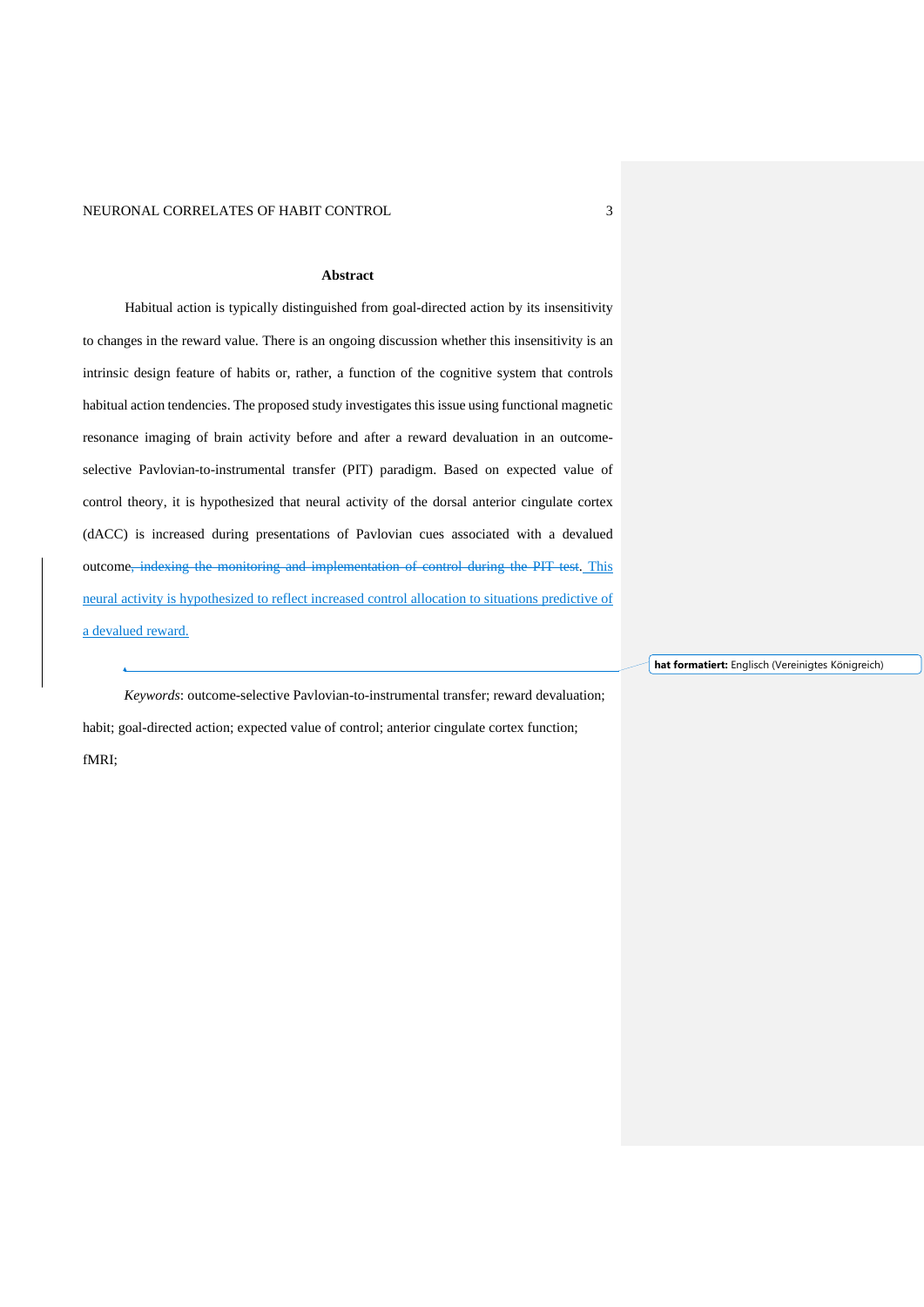A hallmark of habitual actions is that, once they are established, they become insensitive to changes in the values of associated action rewards. An everyday example is continuation of snacking although having reached a state of satiety. In dual action psychology, *habitual* actions are defined as behaviours that are "simply triggered by the appropriate stimulus", which are contrasted with *goal-directed* actions that are controlled "by the current value of their goals through knowledge about the instrumental actions and their consequences" (Dickinson, 1985, p. 67). This distinction is also propagated by neuroscientific models that distinguished between *model-based* (goal-directed) and *model-free* (habitual) action control modes, both are subserved by distinct but interacting neural systems (Daw et al., 2005). Model-based action control has been proposed to depend on an internal model of the world that explicitly relates alternative actions to future environmental states. This mode implicates regions of the prefrontal cortex and their connections to dorsomedial striatum (caudate nucleus in primates). By contrast, model-free control relies on the retrieval of cached action values from memory without requiring an elaborate mental model to be constructed or searched; this mode is implemented by a sensorimotor cortex–basal ganglia loop that includes the dorsolateral striatum (putamen in primates) (for reviews see Balleine & O'Doherty, 2010; Dolan & Dayan, 2013; Graybiel & Grafton, 2015; Yin & Knowlton, 2006).

Notably, the mode of behaviour control could be determined with experimental outcome revaluation procedures that change the value of associated action outcomes after training and examine the effect on behavioural performance: If performance is sensitive to manipulations of outcome value (for example, if the rate of responding decreases after outcome devaluation), then it is concluded that the behaviour was controlled by the anticipation of the outcome—and hence goal-directed. If performance is insensitive to these manipulations, then it is concluded that the behaviour was controlled by antecedent stimuli—and hence habitual. Importantly, this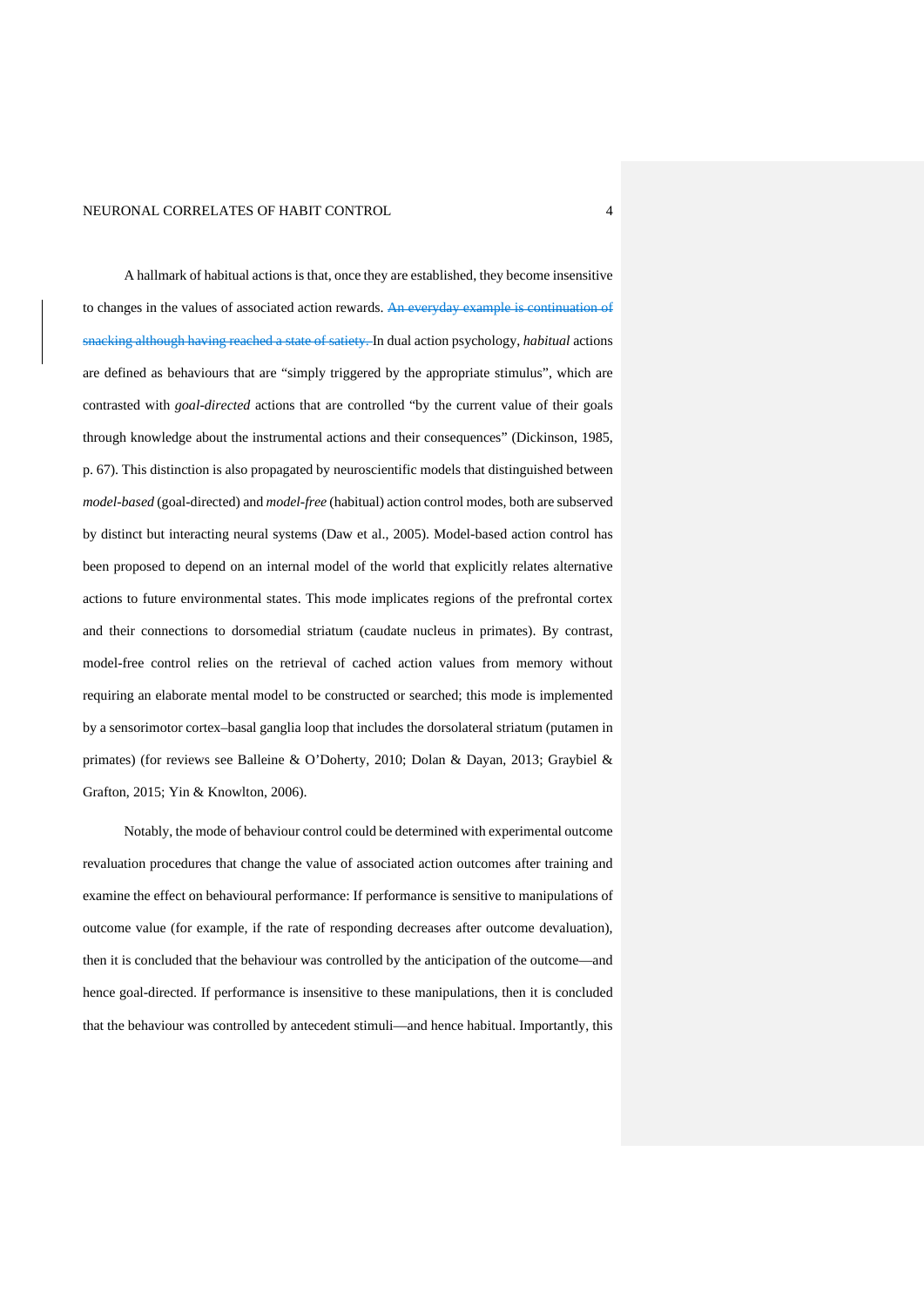test should occur in the absence of the revalued outcome to prevent new action learning during the (extinction) test.

A large number of behavioural and neuroscientific studies with rodents and humans were conducted using this revaluation assay. In an early study, Adams and Dickinson (1981) found that rats trained to press a lever for food would subsequently cease lever pressing in an extinction test after the food pellets were separately paired with a toxin (thereby devaluing the food reinforcer). They concluded that lever pressing was goal-directed. However, when the rats received more extended training with the food reinforcer, they continued to press the lever even after the devaluation treatment, demonstrating outcome insensitivity more consistent with a habitual control mode (Adams, 1982). Similar effects have been demonstrated reported in fMRI studies with humans, demonstrating that orbitofrontal cortex (OFC) and amygdala regions track changes in the value of predicted rewards (Gottfried et al., 2003; O'Doherty et al., 2000; Tanaka et al., 2008; Valentin et al., 2007). With overtraining, however, cue-related activity in a specific region of the posterior dorsolateral putamen increased as the instrumental training progressed, which was interpreted as a shift from goal-directed to habitual action control (Tricomi et al., 2009).

Valentin and colleagues (2007) used fMRI to examine brain activity during an instrumental learning phase of different food rewards. After training, one of these foods was devalued by feeding the participant to satiety on that food. The participants were then scanned again, while being re-exposed to the instrumental choice procedure in extinction. Results indicated that neural activity in the orbitofrontal cortex (OFC) was modulated during selection of the devalued compared with a non-devalued action. This finding fits with other research showing that OFC and amygdala regions track changes in the value of predicted rewards (Gottfried et al., 2003; O'Doherty et al., 2000; Tanaka et al., 2008). In another study (Tricomi

**hat formatiert:** Schriftfarbe: Automatisch

**hat formatiert:** Schriftfarbe: Automatisch

**hat formatiert:** Schriftfarbe: Rot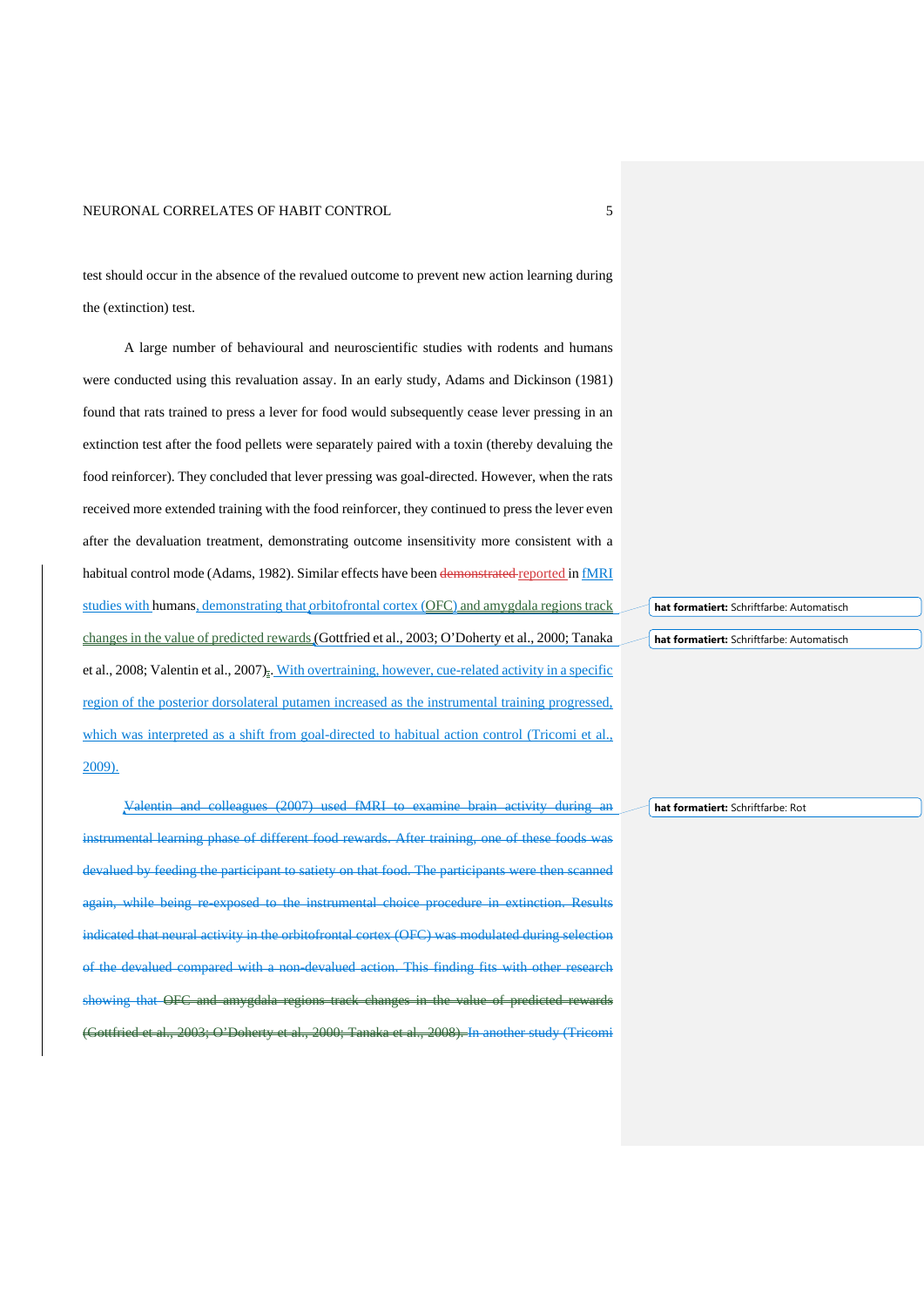et al., 2009), one group of participants received limited instrumental training for food rewards during fMRI scanning, while another group received six times as much training distributed across three consecutive days. After the training, one of the two food rewards was devalued through selective satiation (i.e., participants could eat that food ad libitum) and the two groups were scanned again during action choices in a subsequent extinction test. Behavioural results mirrored those of the animal studies: responding for the devalued food in the extinction test decreased in the group with minimal training, whereas it did not in the overtrained group. In addition, fMRI data acquired during the instrumental training phases showed increased cuerelated activity in a specific region of the posterior dorsolateral putamen as training progressed, which was interpreted as a shift from goal-directed to habitual action control. fMRI data during the extinction test were however not analysed due to insufficient usable data.

To summarize, brain imaging studies on habit acquisition through overtraining found that the dorsolateral striatum is involved in habit acquisition, whereas the ventromedial prefrontal cortex is sensitive to changes in outcomes values and implicated in the control of goal-directed action. A logical problem with the overtraining procedure however is that it conflates the acquisition of habits with performance improvements that come with practice (i.e., the expression of acquired habits) (for a discussion and investigation of this point issue see Liljeholm et al., 2015). Therefore, the most stringent way for studying the implementation of habitual control is to exclude exposure to repeated S-R pairings before the test phase at all. This could be realized with an experimental paradigm that was dubbed "Pavlovian-to-instrumental transfer"—or in short: PIT.

#### **Pavlovian-to-Instrumental Transfer**

In outcome-selective PIT, reward-related cues that are predictive of particular rewards prime instrumental responses that are associated with these rewards. Figure 1 shows the basic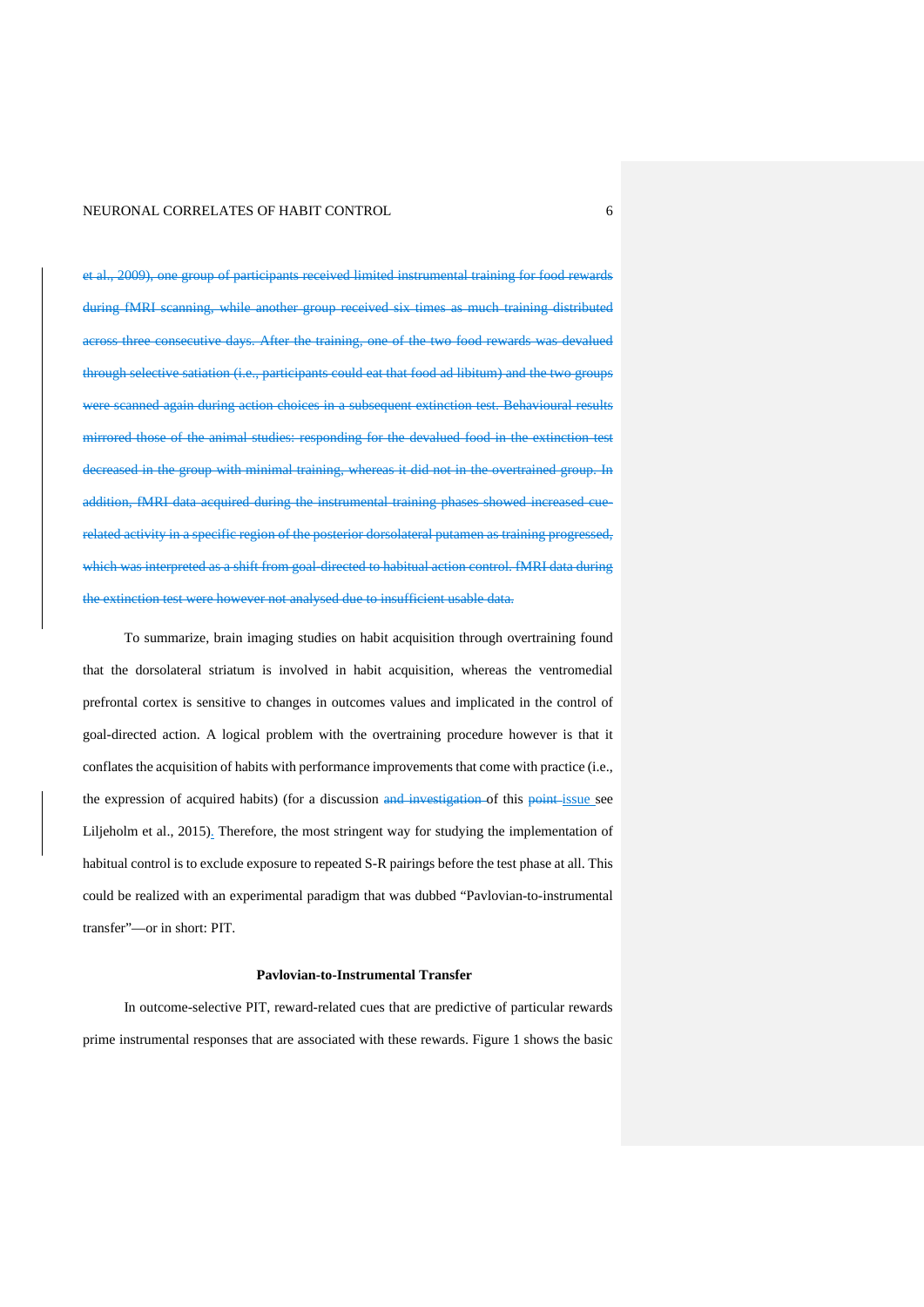procedure of an animal study using the PIT paradigm. In a first *Pavlovian training phase*, the animals learn to associate stimulus cues (e.g., CS1: a high-pitched tone and CS2: a low-pitched tone) with the delivery of particular outcomes (e.g., O1: food pellets and O2: a sucrose solution). In a subsequent *instrumental training phase*, they could earn the rewards by own responding (e.g., R1: lever on the left; R2: lever on the right). In a final *transfer test phase*, the animals could continue working for the rewards but this time with intermittent presentations of the reward-related cues and without delivery of the rewards (extinction test). Many studies with rodents and humans showed that the rate of responding for a specific reward is elevated by the presentation of a cue that is associated with the same reward (e.g., CS1: R1>R2) relative to control conditions with an unpaired stimulus cue or baseline periods with no cue (see the hypothetical test result in the right panel of Figure 1) (for reviews see Cartoni et al., 2016; Holmes et al., 2010; Urcuioli, 2005). This effect was dubbed the outcome-selective PIT effect, or in short: the *specific* PIT effect.

Researchers also observed another transfer effect which was labeled *general* PIT effect. Here, the CS enhances responses directed to other rewards relative to control conditions in which no Pavlovian cue is present (Estes, 1943; Talmi et al., 2008). Furthermore, both types of effects could be investigated in a single paradigm which was named "a full transfer paradigm" (Cartoni et al., 2016).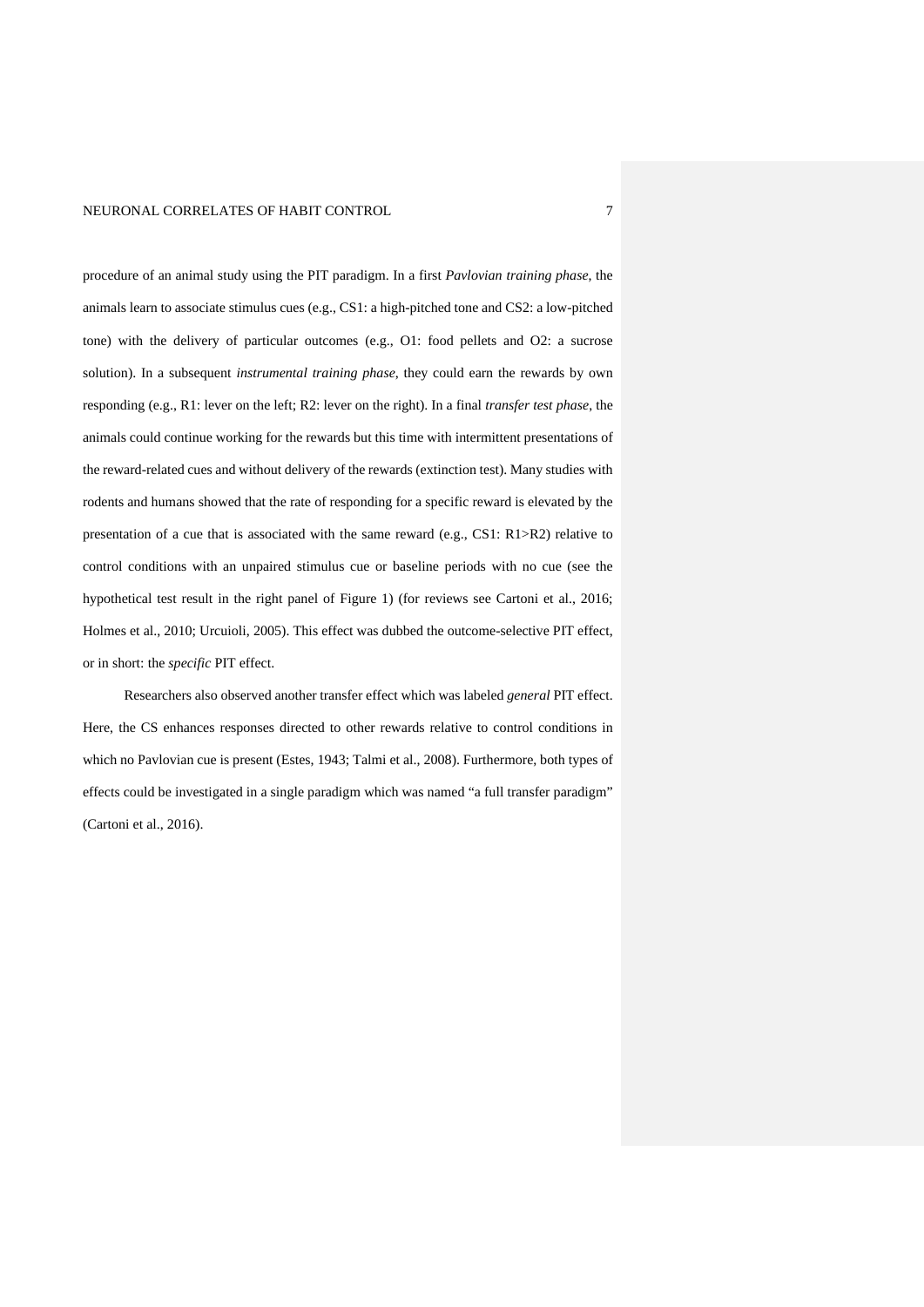# **Figure 1**

*Illustration of the Outcome-Selective PIT Paradigm With the Hypothetical Test Result*

**Formatiert:** Nicht vom nächsten Absatz trennen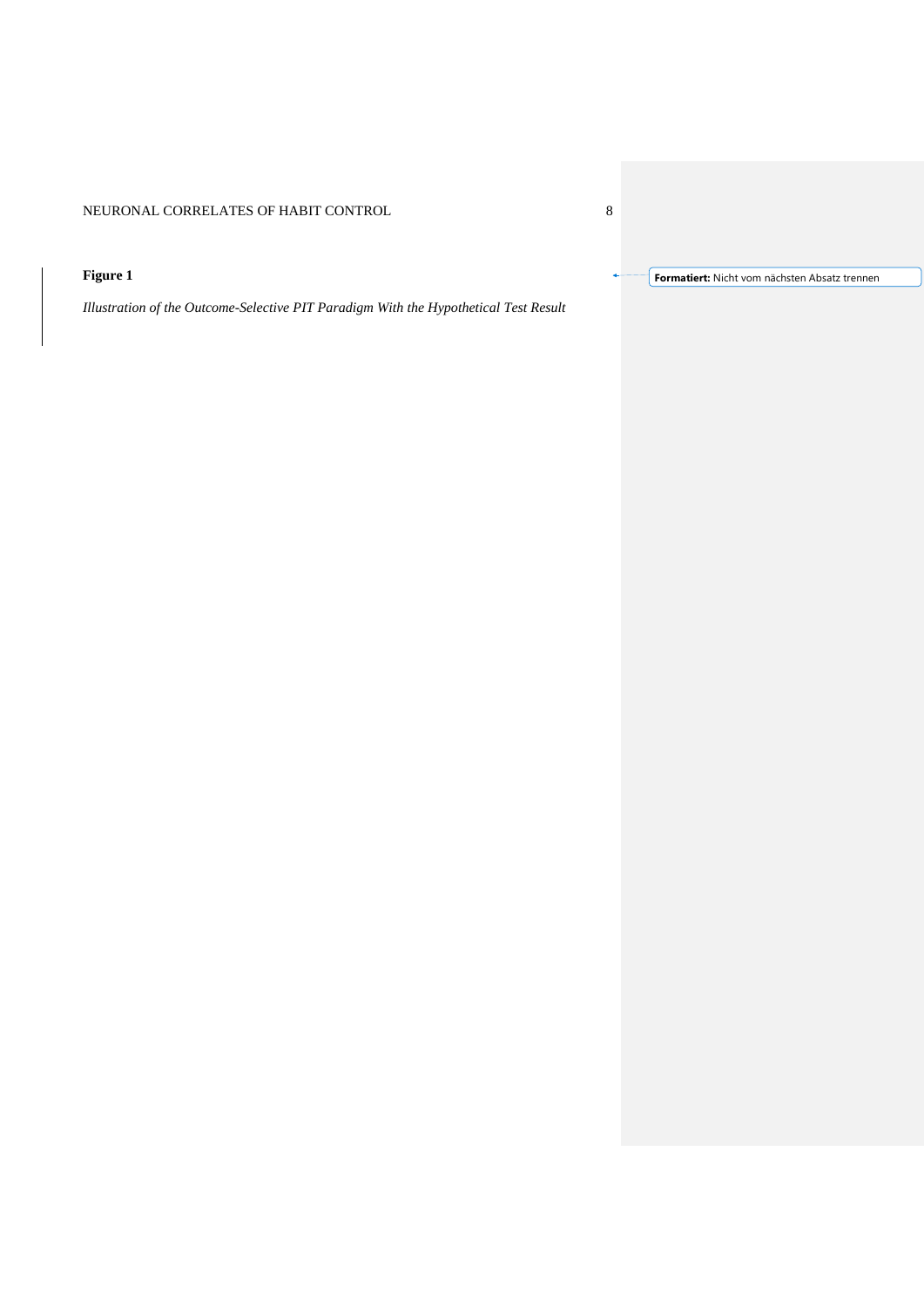## <span id="page-8-0"></span>I. Pavlovian training



II. Instrumental training



III. Transfer test (extinction)





■ Baseline ■ Same ■ Different

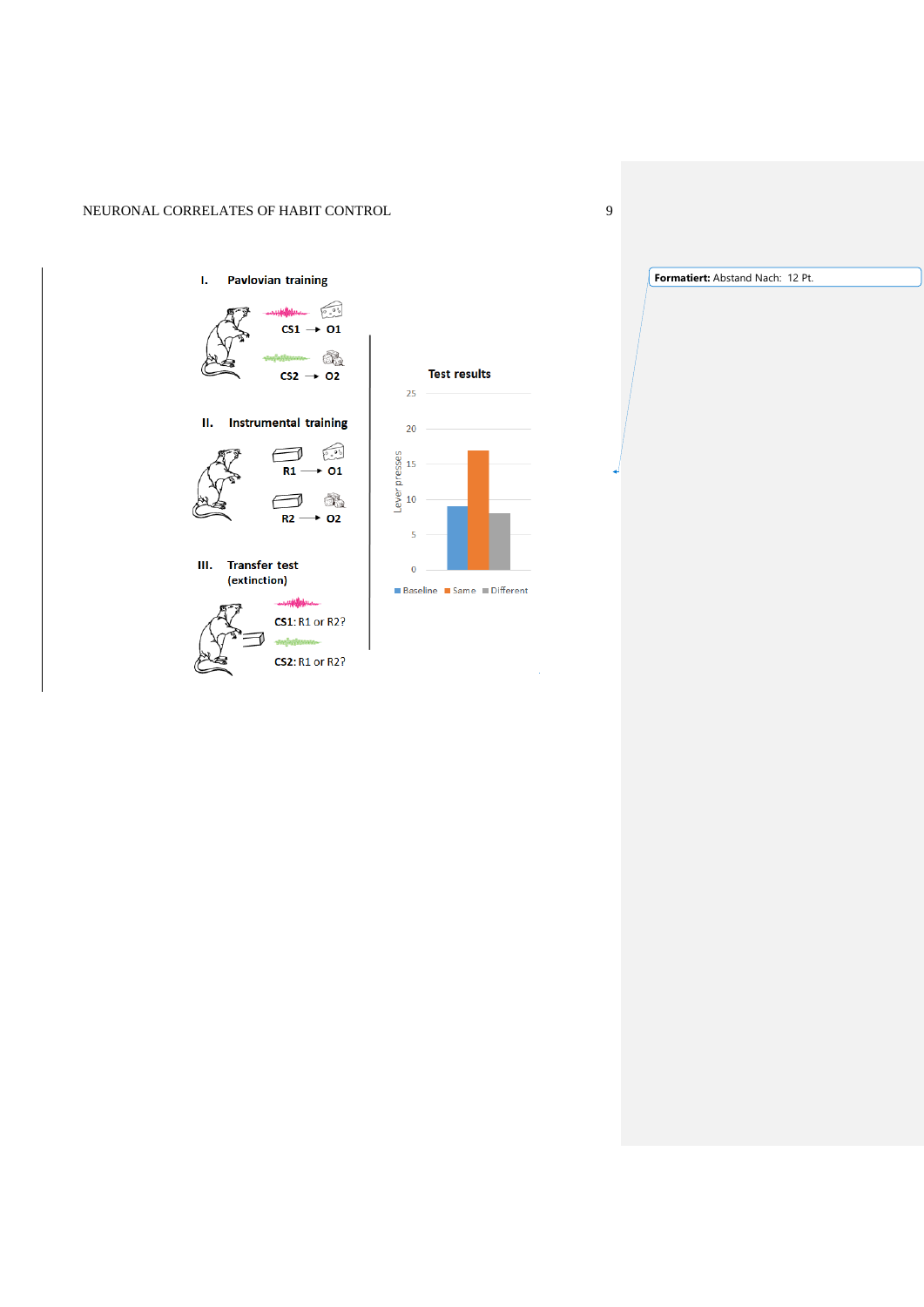

The critical feature of the PIT paradigm is that Pavlovian relations and instrumental relations are trained in separate phases, which means that transfer in the test phase occurs without prior training of the instrumental action in the presence of Pavlovian cues. This design therefore allows to study the expression of habits distinct from habit acquisition.

Researchers proposed different accounts for specific and general PIT effects. General PIT effects were typically explained with CS-triggered activations of motivational systems on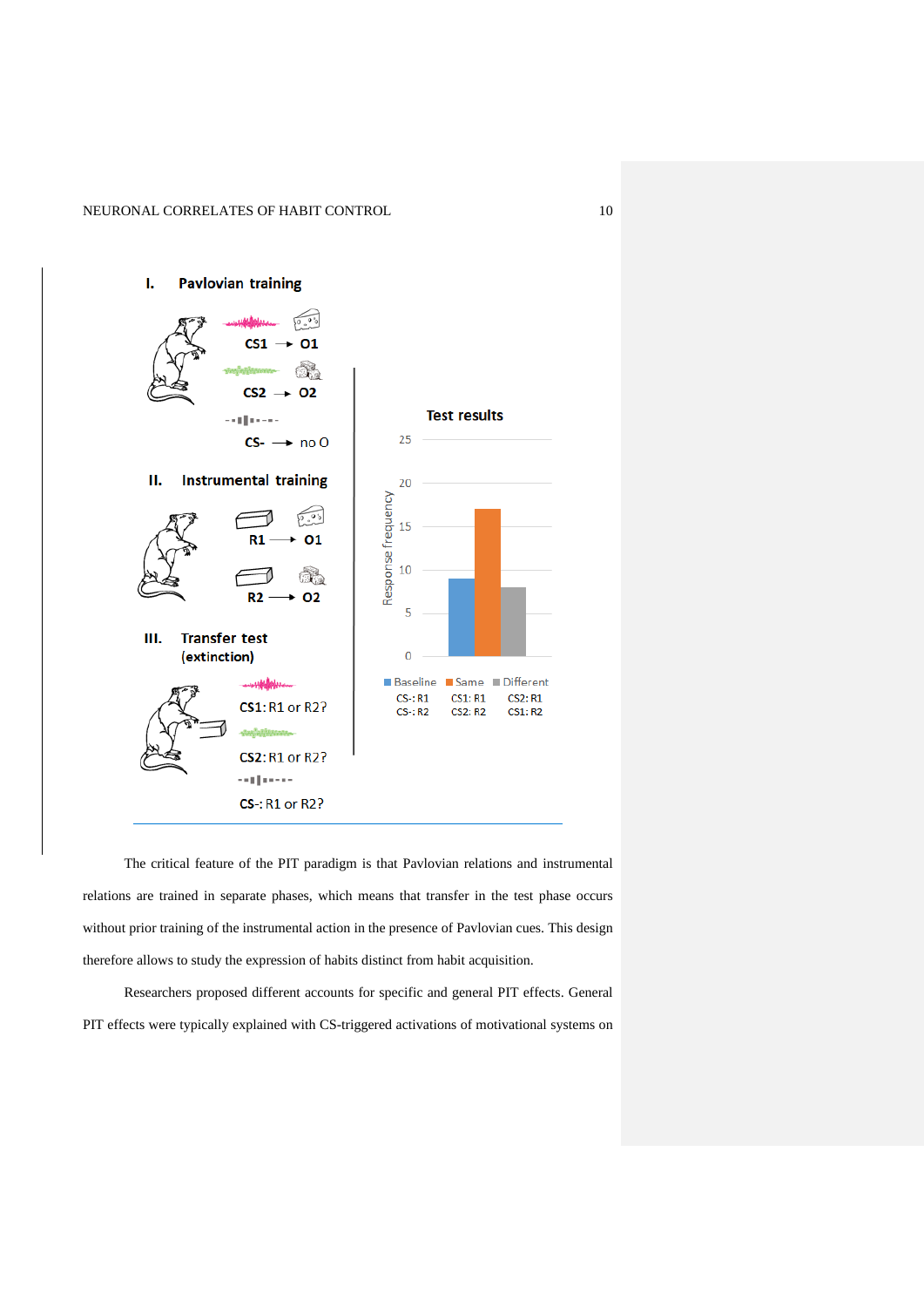a central level that prime preparatory responses for appetition and defense (Dickinson & Balleine, 2002; Rescorla & Solomon, 1967). Specific PIT effects, in contrast, were typically explained with a cue-triggered activation of sensory representations of action outcomes that, in turn, primes the response producing that outcome (S-O-R theory; Trapold & Overmier, 1972). These theories assume that PIT effects are mediated by a chain of associative links that form during the training phases. Modern accounts of specific PIT effects in humans also highlighted the role of propositional processes and the influence of a person's explicit beliefs about the availability of outcomes and their values (Mahlberg et al., 2019). This propositional approach was also supported by studies of task instructions that could reverse the direction of specific PIT effects without prior training, but only if the person had sufficient processing resources (Seabrooke et al., 2016; Seabrooke, Wills, et al., 2019).

Neuroscientific studies with animals have shown that a distributed set of brain regions is necessary for the expression of PIT, including the amygdala (Blundell et al., 2001; Hall et al., 2001; Holland & Gallagher, 2003), nucleus accumbens (Hall et al., 2001; Corbit et al., 2001; de Borchgrave et al., 2002), ventral striatum (Cardinal et al., 2003; Corbit and Balleine, 2005), and ventral tegmental area (Corbit et al., 2007; Murschall & Hauber, 2006), suggesting the involvement of dopaminergic pathways (Lex & Hauber, 2008). Lesions studies in rats found that specific transfer was abolished by basolateral amygdala and nucleus accumbens shell lesions, whereas general transfer was abolished by lesions of the central nucleus of the amygdala and the nucleus accumbens core (Corbit & Balleine, 2005, 2011). This is corroborated by human neuroimaging studies that reported an involvement of the striatum in specific PIT (Bray et al., 2008; Lewis et al., 2013; Mendelsohn et al., 2014; van Steenbergen et al., 2017; van Timmeren et al., 2020) and of the amygdala and nucleus accumbens in general PIT (Prévost et al., 2012; Talmi et al., 2008). In neuroimaging analyses of specific transfer effects, Bray and colleagues (2008) reported a contribution of the ventrolateral putamen but not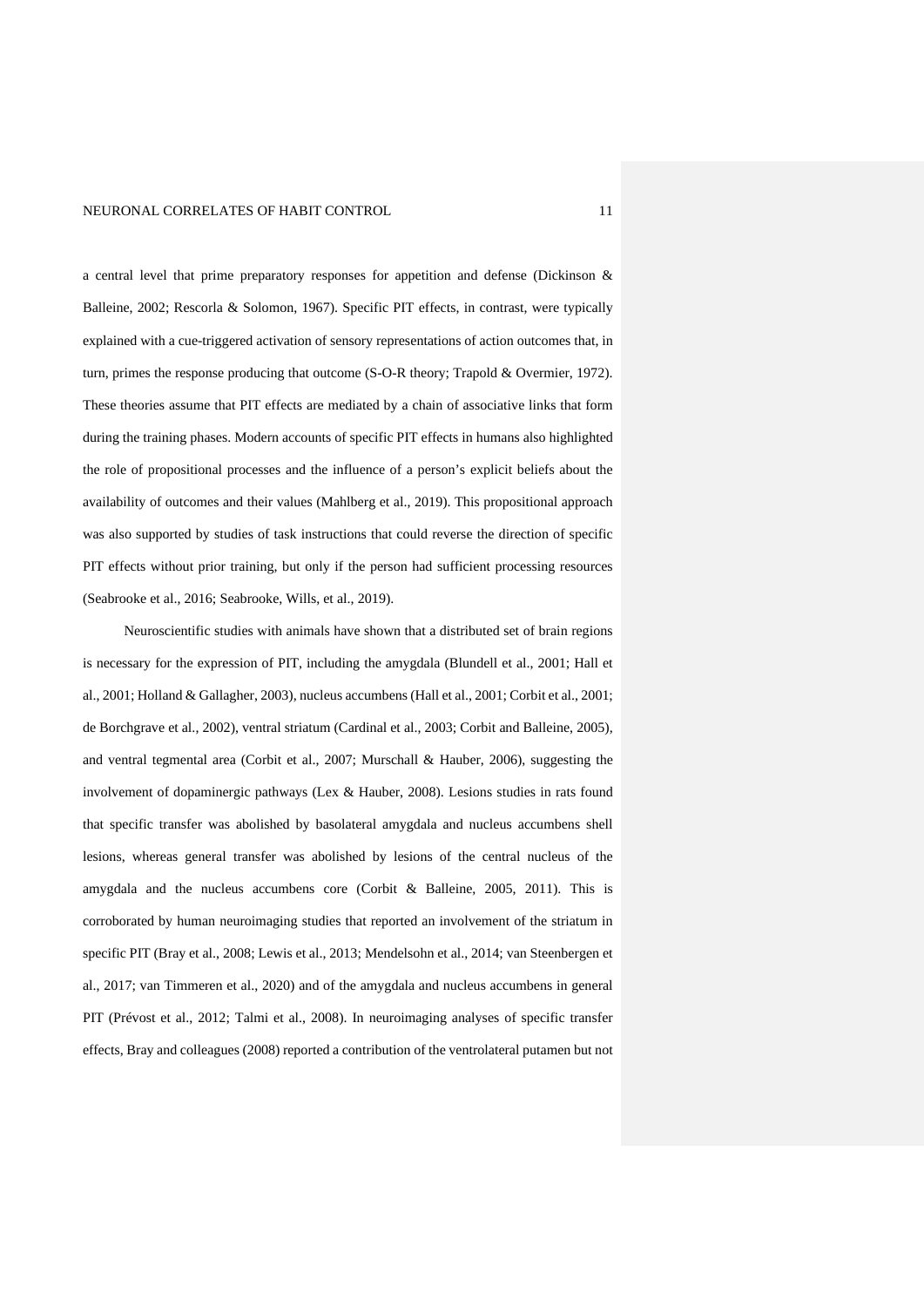the amygdala in specific PIT. Using high-resolution brain-imaging, Prevost and colleagues (2012) however could show that, in addition to the ventrolateral putamen, a region in the ventral amygdala within the boundaries of the basolateral (BLA) complex is involved, which accords with lesion studies on rodents (Johnson et al., 2009). The BLA is suggested to be involved in the processing of specific sensory features of an outcome (Balleine  $&$  Killcross, 2006), which in turn may affect action selection and execution via the acquired O-R link.

We know of only one published fMRI study with humans that investigated neuronal correlates of specific transfer effects following the devaluation of an action outcome (van Steenbergen et al., 2017). In This this study, trained participants were trained to associate specific keypresses and symbols with particular food rewards (popcorn, Smarties). Following the training, one of the two food rewards was devalued by feeding to satiety. Subsequently, participants could work again for the food rewards with intermittent presentations of the reward-related cues. Behavioral data showed that satiation failed to reduce cue-dependent foodseeking. Furthermore, during cued trials, the blood oxygenation level-dependent (BOLD) activity in a region of the putamen differentiated between actions that were consistent and inconsistent with the cued outcome. When choices were made in the absence of Pavlovian cues, the posterior ventromedial prefrontal cortex tracked the values of the expected food rewards. Overall, these findings accord with previous studies that suggested an involvement of the ventromedial prefrontal cortex (vmPFC) in goal-directed action (Gläscher et al., 2009; Gottfried et al., 2003; Valentin et al., 2007), and the putamen and BLA in cue-driven, habitual responding (Bray et al., 2008; Prévost et al., 2012).

#### **Dual Action or Controlled Action?**

Observations of an insensitivity to posttraining devaluation treatments were interpreted to support a dual action psychology that conceptualizes habits as associative S-R structures that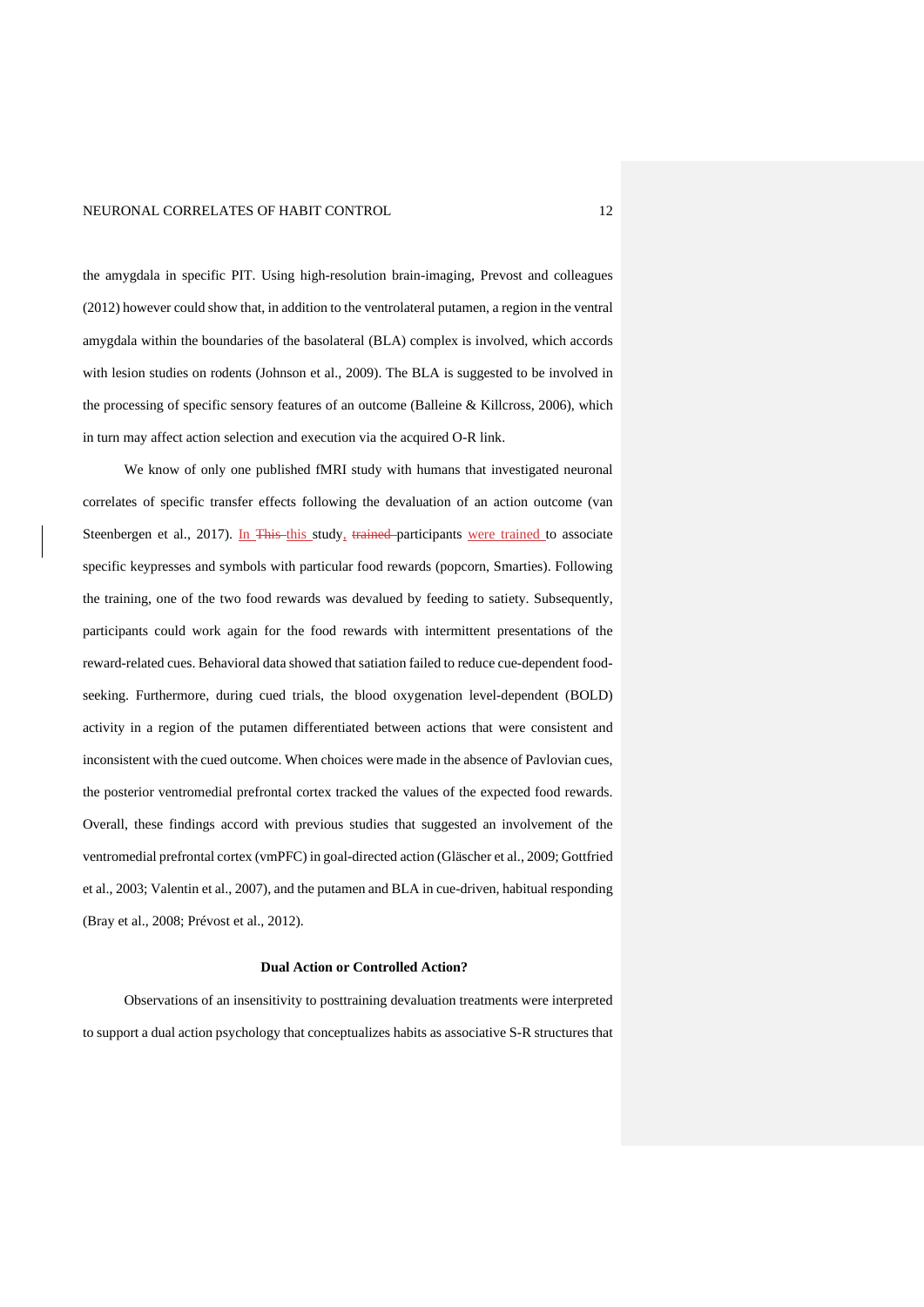operate autonomously from reward expectations (Ceceli & Tricomi, 2018; Dayan, 2009; Dickinson, 1985). This interpretation is however challenged by an increasing number of studies that observed behavioral adjustments in various PIT tests following the devaluation of a reward (Allman et al., 2010; Eder & Dignath, 2016a, 2016b; Hinojosa-Aguayo & Gonzalez, 2019; Seabrooke et al., 2017; Seabrooke, Hogarth, et al., 2019). For example, Allman and colleagues trained human participants to associate specific symbols and actions with particular monetary outcomes. In a subsequent transfer test, participants exhibited a specific transfer effect. After thistest, participants were informed that one of the currencies has lost its value due to a financial crash. Participants then worked again on a transfer test. Results showed that the cue associated with the now-devalued outcome has now lost its capacity to elevate the response rate. Eder and Dignath (2016a) reproduced this result using a similar paradigm and in another study when a food outcome (lemonade) was devalued by pairing it with bad-tasting Tween20. In this latter study, however, the elimination was observed only when participants were to drink the devalued lemonade immediately after the transfer phase but not when consumption was postponed. On the basis of these results, Eder and Dignath (2019) proposed that cue-motivated action tendencies in PIT tasks are not insensitive to outcome values by psychological design but, rather, by lacking the motivation for control. This motivation can be created (among other factors) by strong devaluation treatments that result in a complete and immediate loss of the reward (e.g., no monetary value), in comparison to standard treatments involving feeding to satiety, such as smoking cigarettes or eating chocolate, that likely leave substantial parts of the reinforcers intact (for a review see (for evidence with rodents see (Kruglanski & Szumowska, 2020).. Hence, an explanation for the motivational insensitivity in previous studies could be

**hat formatiert:** Schriftfarbe: Automatisch

**hat formatiert:** Schriftfarbe: Automatisch

that the treatment was simply not strong enough to induce a motivation to control the cue-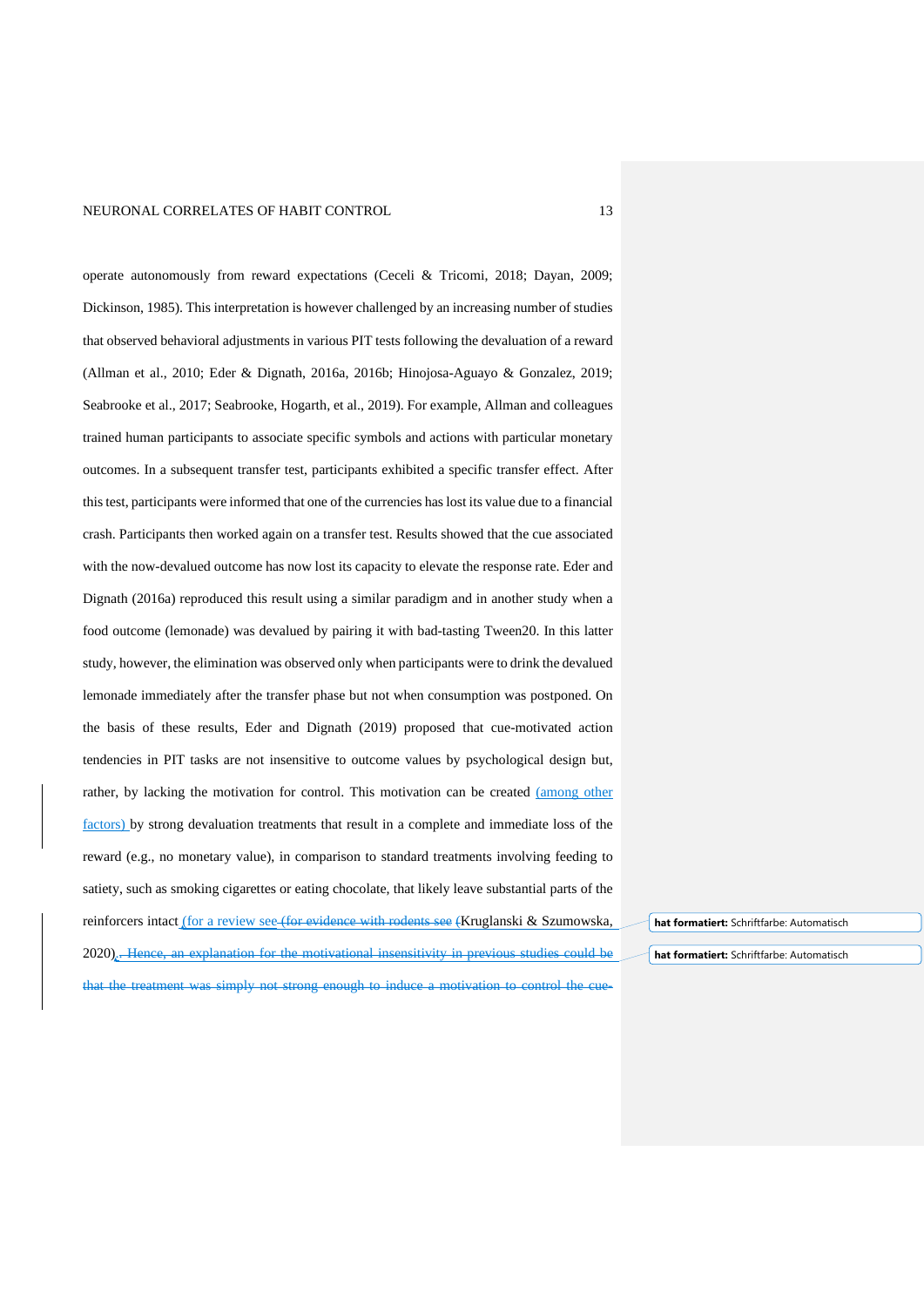motivated response tendency.<sup>[1](#page-8-0)</sup> It should be highlighted that weak and/or incomplete outcome devaluation is not the only explanation for spared PIT tendencies in previous studies. Other possible explanations are (i) species-specific processes differing between humans and rodents (but see Balleine & O'Doherty, 2010); (ii) systematic differences in baseline responding (Seabrooke, Hogarth, et al., 2019), (iii) residual beliefs about the informativeness of the Pavlovian cues with respect to the availability of outcomes (Seabrooke et al., 2017), (iv) and the operation of additional goals during the PIT test (De Houwer et al., 2018; Hommel, 2019). Latter explanations concur in the present argument that the motivational insensitivity observed in human PIT studies was the result of a goal-dependent process—and not a design feature of a 'habitual action controller'.

Eder and Dignath (2019) referred to Expected Value of Control (EVC) theory for an account of the conditions in which habitual PIT tendencies become motivationally controlled. EVC theory assumes that (habitual) 'default' processes become cognitively controlled when the expected benefits of response control outweighs the intrinsic cost to engaging in control (Shenhav et al., 2013). According to this theory, a central hub for this weighting process is the

<sup>1</sup> We do not claim here that weak or incomplete outcome devaluation is the only explanation for spared PIT studies with rodents and humans. Other possible explanations are <u>(i) a species-specific</u> effects differenceing between humans and rodents (but see (Balleine & O'Doherty, 2010); (ii) systematic differences in baseline responding (Seabrooke, Hogarth, et al., 2019), (iii) residual beliefs about the informativeness of the Pavlovian cues in with respect to the availability of outcomes (Seabrooke et al., 2017), (iiiiv) and the operation of additional goals during the PIT test (De Houwer et al., 2018; Hommel, 2019). The lanations concur in the present argument that the motivational insensitivityinsensitivity observed in PIT studies was the result of a particular goal-dependent process—and not a design feature of 'habitss'. **hat formatiert:** Englisch (Vereinigtes Königreich)

**hat formatiert:** Schriftart: 12 Pt.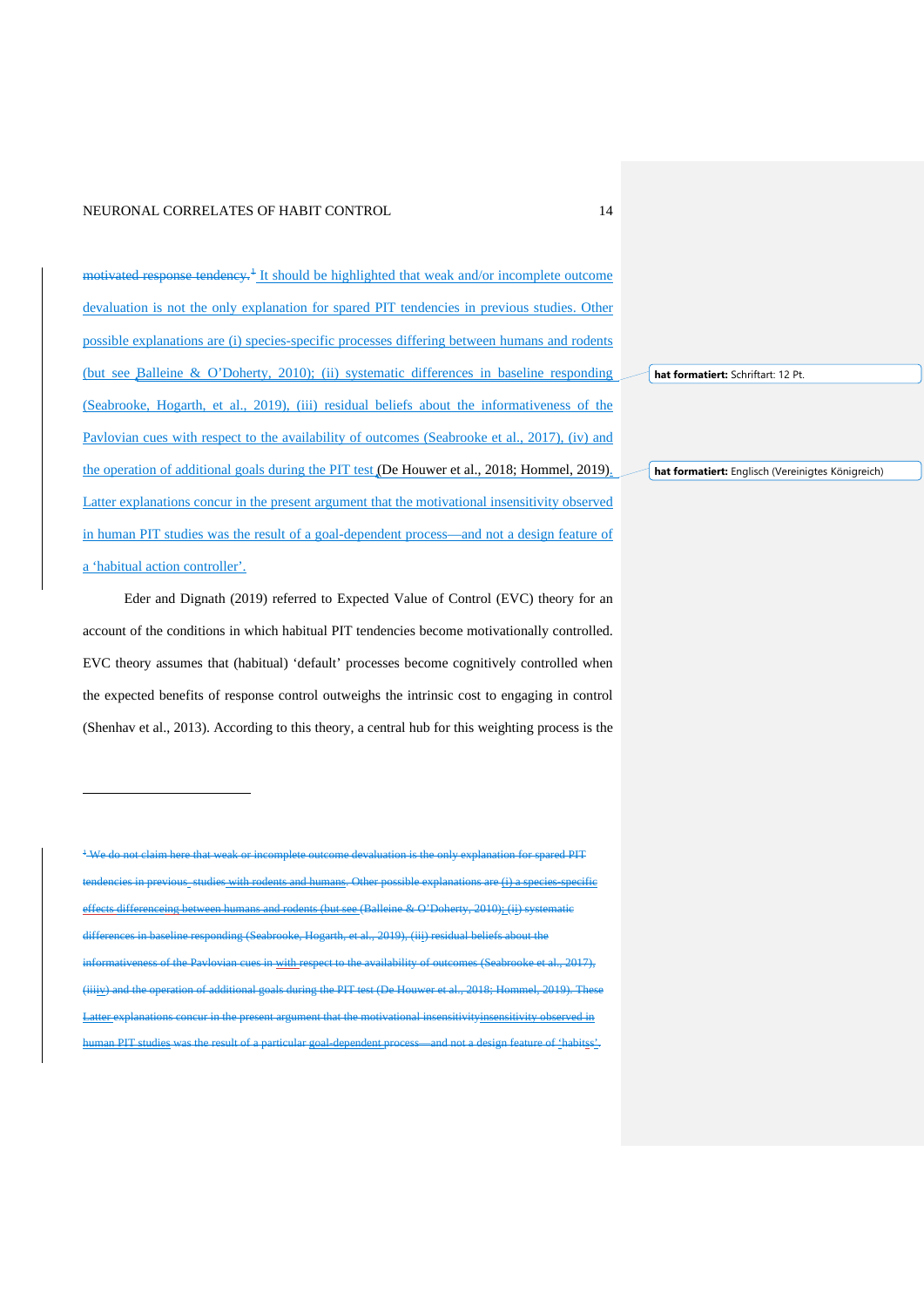dorsal anterior cingulate cortex (dACC) that receives inputs from brain areas responsible for the valuation of incoming stimuli or action outcomes (OFC, vmPFC, amygdala) and that sends output signals to areas responsible for the implementation of control (lateral PFC, motor cortex, striatum, subthalamic nucleus). It is assumed that the dACC monitors ongoing processing for of signals indicative for of the need for control, evaluates the demands for control, and allocates control to downstream regions (Botvinick, 2007; Shenhav et al., 2016). In PIT tasks, the default response that must be potentially overcome is the cue-instigated action tendency. Before the revaluation treatment, there exists no valuable action that could be selectively increased for a better payoff. Expected payoffs however change dramatically after a strong devaluation of the outcome. Now, there exists a clear difference in the value of action outcomes. Control is intensified when the costs of obtaining a devalued outcome justify the costs of engaging in control, resulting in a selective suppression of the associated response tendency. On the neural level, activity of dACC in a transfer test should thus increase during presentations of Pavlovian cues predictive of the devalued outcome, indexing the monitoring and implementation of control. This hypothesis is tested in the proposed fMRI study.

#### **Pilot Study**

In order to prepare the experimental design for the current fMRI study, we conducted a pilot study with a stock market paradigm adapted from Allman et al. (2010) and Eder & Dignath (2016b, Experiment 2). Participants were first trained in separate phases to associate specific company emblems and instrumental actions with particular (fictitious) African currencies. Outcome-selective transfer in a PIT test was then measured by the extent to which a company emblem increased responses associated with the same currency. Then, one of the currencies was devalued by instruction, and cue-motivated response tendencies were again assessed in a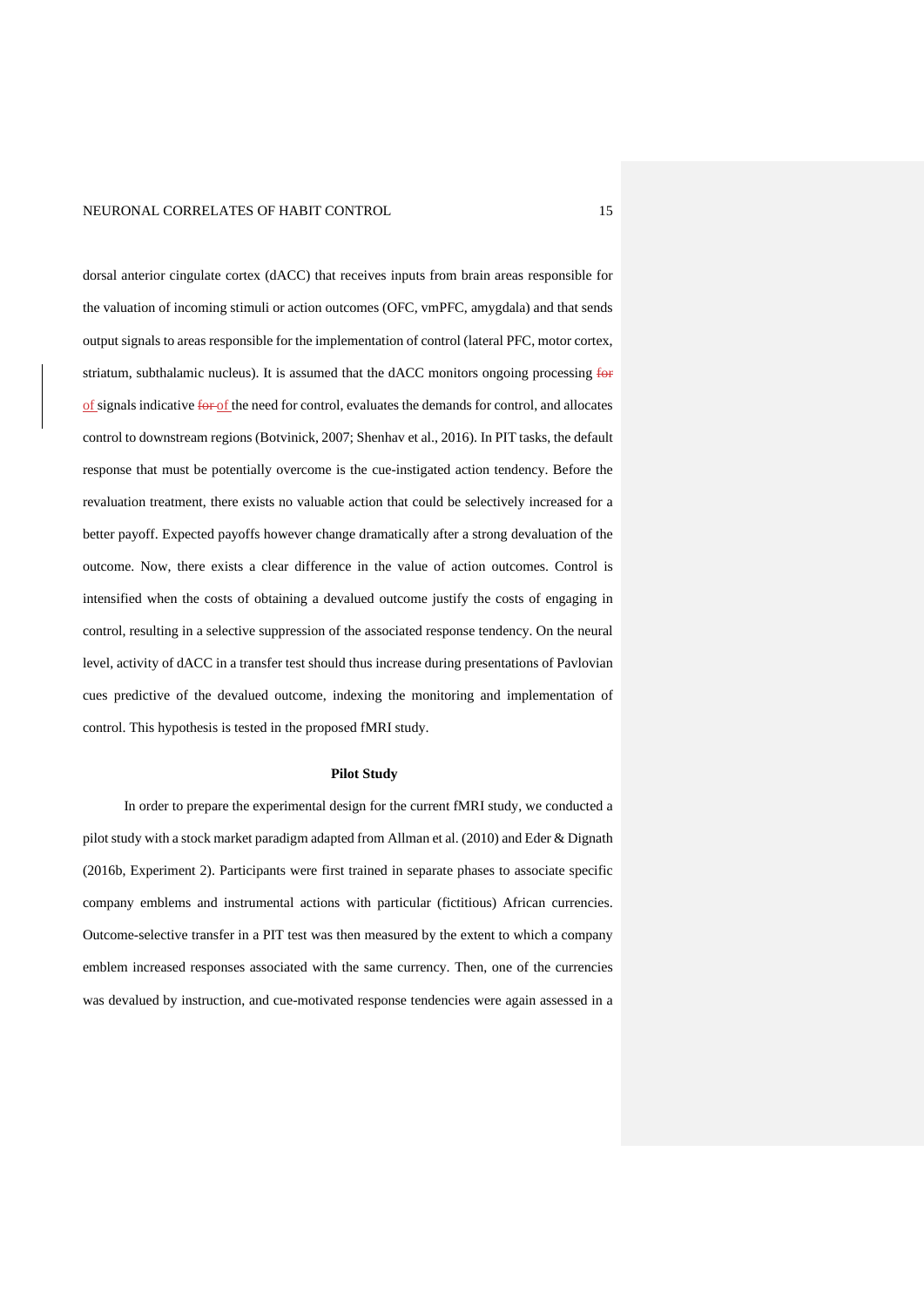second transfer test. This design hence allowed a comparison of specific PIT tendencies before and after the devaluation of a specific outcome.

#### **Method**

#### *Participants*

Using a similar PIT paradigm, Eder & Dignath (2016, Experiment 2; *n* = 45) reported large outcome-specific PIT effects with  $\eta_p^2 = .387$  and  $\eta_p^2 = .193$  for the first and second transfer tests, respectively. Even more important for the present research, the ANOVA interaction effect indicating different magnitudes of specific PIT effects in the transfer tests was  $\eta_p^2 = .152$ , and  $d_z = 0.53$  for the comparison of specific transfer effects before and after devaluation of the response-contingent monetary reward. Based on the latter effect size estimate, an a-priori power analysis (conducted with G\*Power 3.1.9.7, Faul et al., 2007) suggested that  $N = 24$  participants would be needed to detect an analogous or larger effect with sufficient statistical power (1-β = .80) in a one-sided matched pairs *t*-test with  $\alpha = .05$ . This sample size was also needed to fill each cell of the counterbalanced study design (see Design below). The study was approved by the local ethics committee (GZEK 2014-10) and all participants ( $N = 24$ ; 17 females, 7 males; 20 right-handers; age  $M = 26.2$  years,  $SD = 6.1$ ) provided written consent.

## *Design*

The experiment had a 2 (transfer test: before devaluation *vs* after devaluation)  $x$  4 (Pavlovian relation: CS1/Currency 1 *vs* CS2/Currency 2 *vs* CS3/Currency 3 *vs* CS-/no currency)  $x$  3 (instrumental relation: R1/Currency 1 vs R2/Currency 2 vs R3/Currency 3) repeatedmeasures design. R1 always worked for the (to-be) devalued currency. The following factors were counterbalanced across participants: (1) The Pavlovian assignment of the geometric figures (CS) to the outcomes using a Latin square; (2) the instrumental assignment of the money

**Formatiert:** Header 2

**Formatiert:** Header 3, Tabstopps: Nicht an 1,75 cm **hat formatiert:** Schriftart: Nicht Fett

**Formatiert:** Header 3, Vom nächsten Absatz trennen, Tabstopps: Nicht an 1,25 cm

**hat formatiert:** Schriftart: Nicht Fett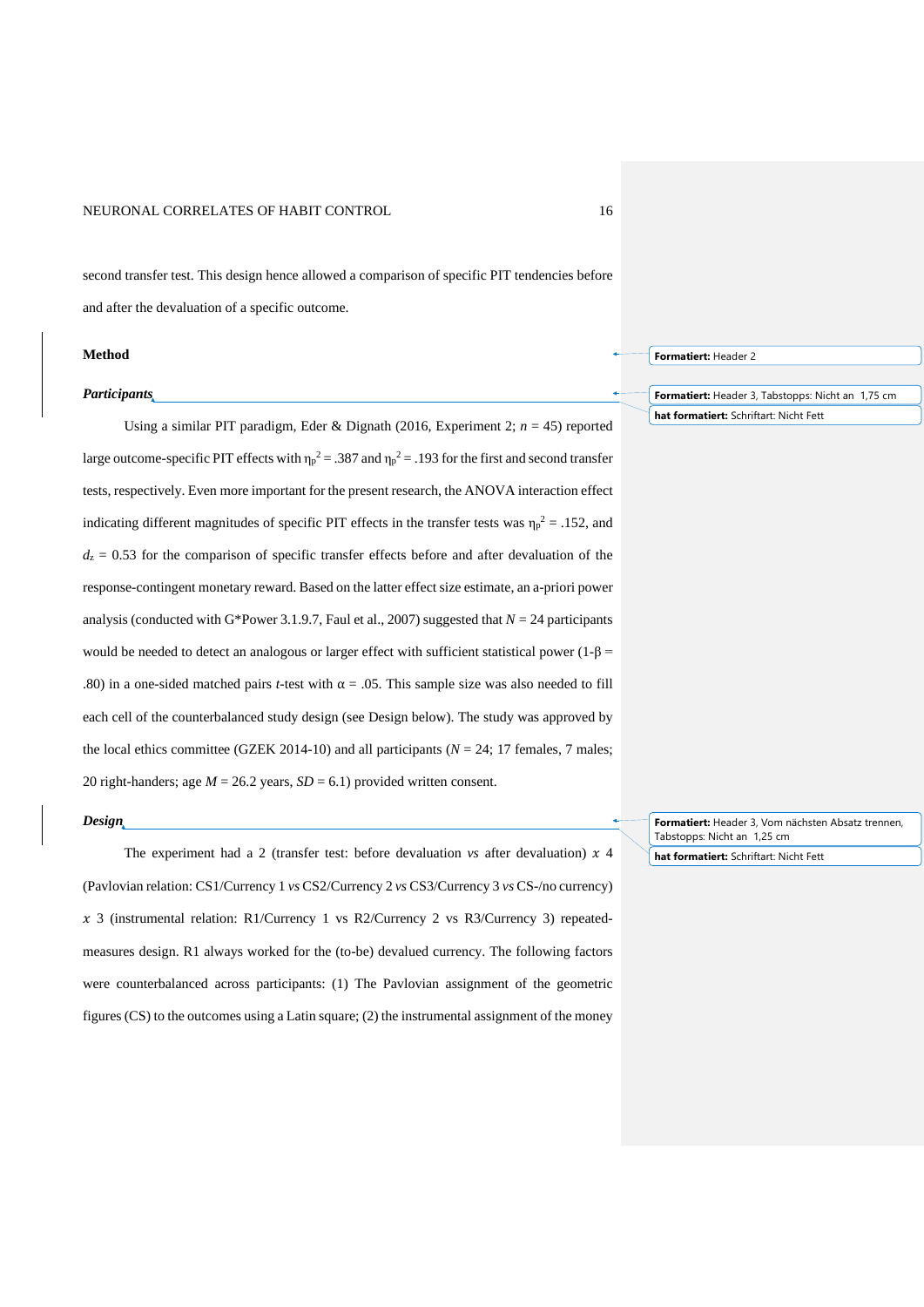currencies to the response keys (keys 1, 2, and 3). This counterbalancing procedure resulted in  $4 x 6 = 24$  combinations.

## *Apparatus and Material*

Participants were seated at a distance of about 60 cm from a 17<sup>-2</sup> VGA color monitor. Stimulus presentation and measurement of response latencies were controlled by a software timer with video synchronization (E-Prime 3.0 Professional; Psychology Software Tools, Inc.). Participants pressed the keys "1", "2" and "3" of the number pad of the computer keyboard with the fingers of their dominant hand.

Pavlovian cues were 4 visually distinct geometric figures (1 star, 1 square, 1 triangle, 1 circle). Outcomes in the training phases were currency symbols: 'B\$' for Botsuana Dollar; 'N\$' for Niger Dollar; 'T\$' for Tansania Dollar; '---' for no trade outcome.

#### *Procedure*

Table 1 gives an overview of the experimental procedure that was adapted from Eder and Dignath (2016, Experiment 2). Participants read a vignette describing the participant in the role of a stockbroker. Companies in different African countries would trade with particular fictitious African currencies (B\$, N\$, T\$). Participants' tasks for the training phases were to figure out which company trades with which African currency (Pavlovian training) and to earn as many African dollars as possible (instrumental training). Instructions also highlighted that their profit in African dollars would be exchanged into real money (Euros) after the experiment.

## **Table 1**

## *Summary of Experimental Procedure*

| Stage 1  | Stage 2  | <b>Stage 3</b>                                         | Stage 4 | Stage 5    | Stage 6    | Stage 7            | Stage 8         |
|----------|----------|--------------------------------------------------------|---------|------------|------------|--------------------|-----------------|
| Exchange |          | Paylovian Instrumental Transfer Paylovian Instrumental |         |            |            | <b>Revaluation</b> | Transfer Test 2 |
| Rates    | training | training                                               | Test 1  | retraining | retraining |                    |                 |

**hat formatiert:** Schriftart: Kursiv

**Formatiert:** Header 3, Links, Vom nächsten Absatz trennen, Tabstopps: Nicht an 1,25 cm

**Formatiert:** Abstand Vor: 12 Pt.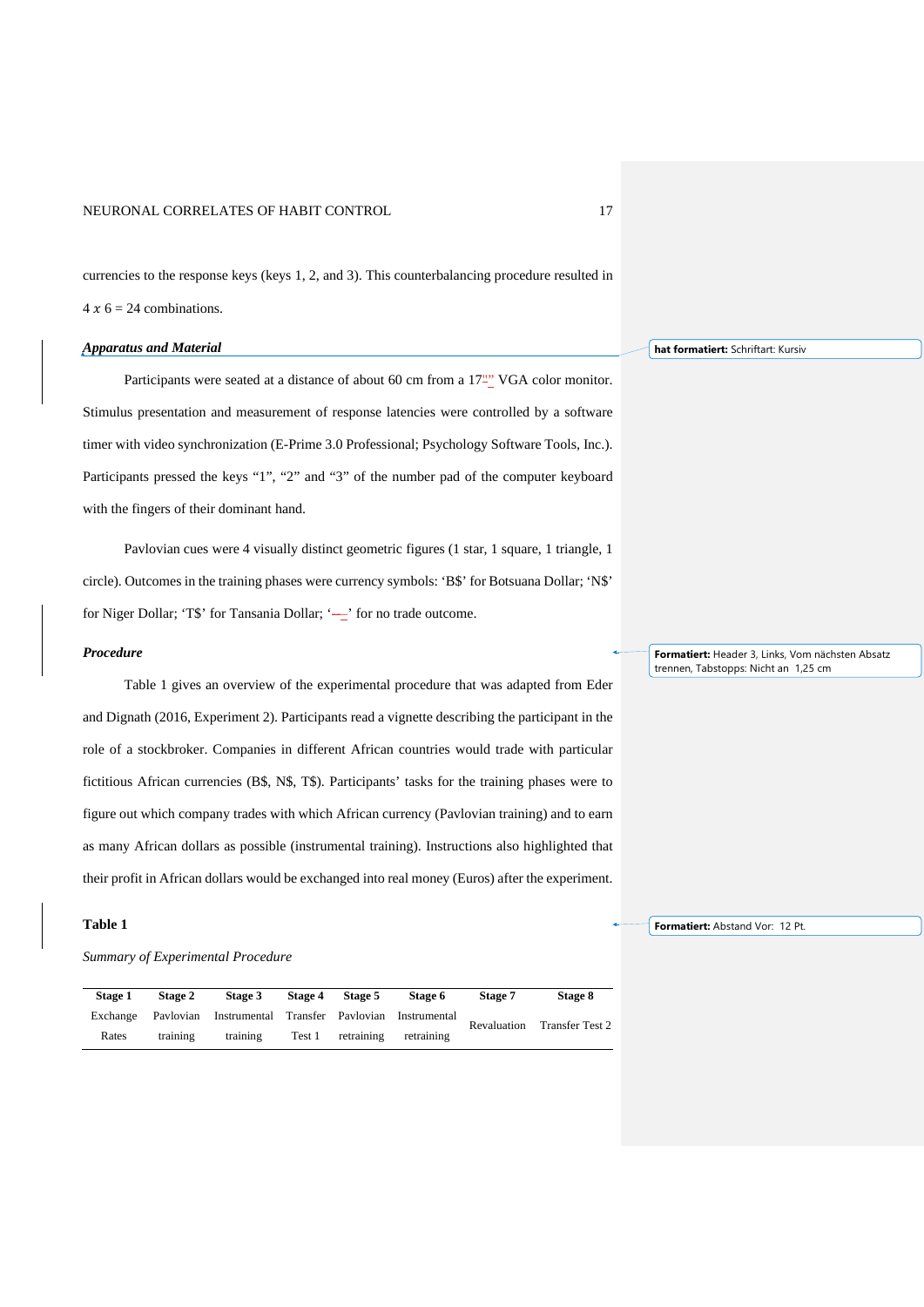|                    | $S1 \rightarrow NS$ |                     | S1:R?  | $S1 \rightarrow NS$ |                     |                               | S1: R? |
|--------------------|---------------------|---------------------|--------|---------------------|---------------------|-------------------------------|--------|
| $50$ N\$: $\in$    | $S2 \rightarrow B\$ | $R1 \rightarrow NS$ | S2: R? | $S2 \rightarrow B\$ | $R1 \rightarrow N$$ | $20 \text{ NS}$ : $\bigoplus$ | S2: R? |
| $50 B$ \$: $\in$ 1 |                     | $R2 \rightarrow B\$ |        |                     | $R2 \rightarrow B5$ | 20 B\$: $\in$                 |        |
| $50$ T\$: $\in$    | $S3 \rightarrow TS$ | $R3 \rightarrow T$$ | S3: R? | $S3 \rightarrow T5$ | $R3 \rightarrow T5$ | $20$ T\$: $\in$               | S3: R? |
|                    | $S4 \rightarrow -$  |                     | S4: R? | $S4 \rightarrow -$  |                     |                               | S4: R? |

*Note.* Pavlovian stimuli (S) were four sets of visually distinct geometrical shapes; responses (R)I were presses of the keys "1". "2" and "3" of the number pad; outcomes were symbols indicating earnings in different African dollar currencies (B\$, N\$, T\$) or no earning (--). Exchange rates in Euros were displayed at the start of the experiment (Stage 1) and during the revaluation phase (Stage 7). The assignment of the outcomes to the geometric figure sets and to the responses was counterbalanced across participants (see *Design* for details)

#### **Stage 1: Exchange Rates and Currency Rating.**

Exchange rates of the African currencies were displayed on the screen, with 50 Dollars of an African currency being worth 1 Euro. Participants were then asked to evaluate each currency on a scale ranging from 0 (very bad) to 9 (very good).

#### **Stage 2: Pavlovian Training.**

Participants were informed that geometric figures will appear on the screen that represent companies. The logo of one company was represented by a circle, a second company by a triangle, a third company by a square, and a fourth logo by a star. Instructions given for this phase were the following (translated into English language):

*In this part of the experiment, you will see various geometric symbols. Each symbol represents a company (company logo). One company has a CIRCLE as logo, another company a TRIANGLE, the third a SQUARE and the fourth a STAR. Since the companies only trade in a single country, each company trades with exactly one currency.*

| hat formatiert: Schriftart: Nicht Kursiv                                               |  |  |  |  |  |
|----------------------------------------------------------------------------------------|--|--|--|--|--|
| <b>Formatiert: Header 4</b>                                                            |  |  |  |  |  |
| hat formatiert: Schriftart: Nicht Fett, Englisch<br>(Vereinigtes Königreich)           |  |  |  |  |  |
| Formatiert: Header 4, Links, Einzug: Erste Zeile: 0 cm,<br>Tabstopps: Nicht an 0,95 cm |  |  |  |  |  |
| hat formatiert: Schriftart: Nicht Fett                                                 |  |  |  |  |  |

**Formatiert:** Header 4, Links, Diesen Absatz zusammenhalten, Tabstopps: Nicht an 0,95 cm

**hat formatiert:** Schriftart: Nicht Fett

**Formatiert:** Diesen Absatz zusammenhalten

**Formatiert:** Header 4, Zentriert, Einzug: Erste Zeile: 0 cm, Tabstopps: Nicht an 0,95 cm

**Formatiert:** Abstand Vor: 12 Pt.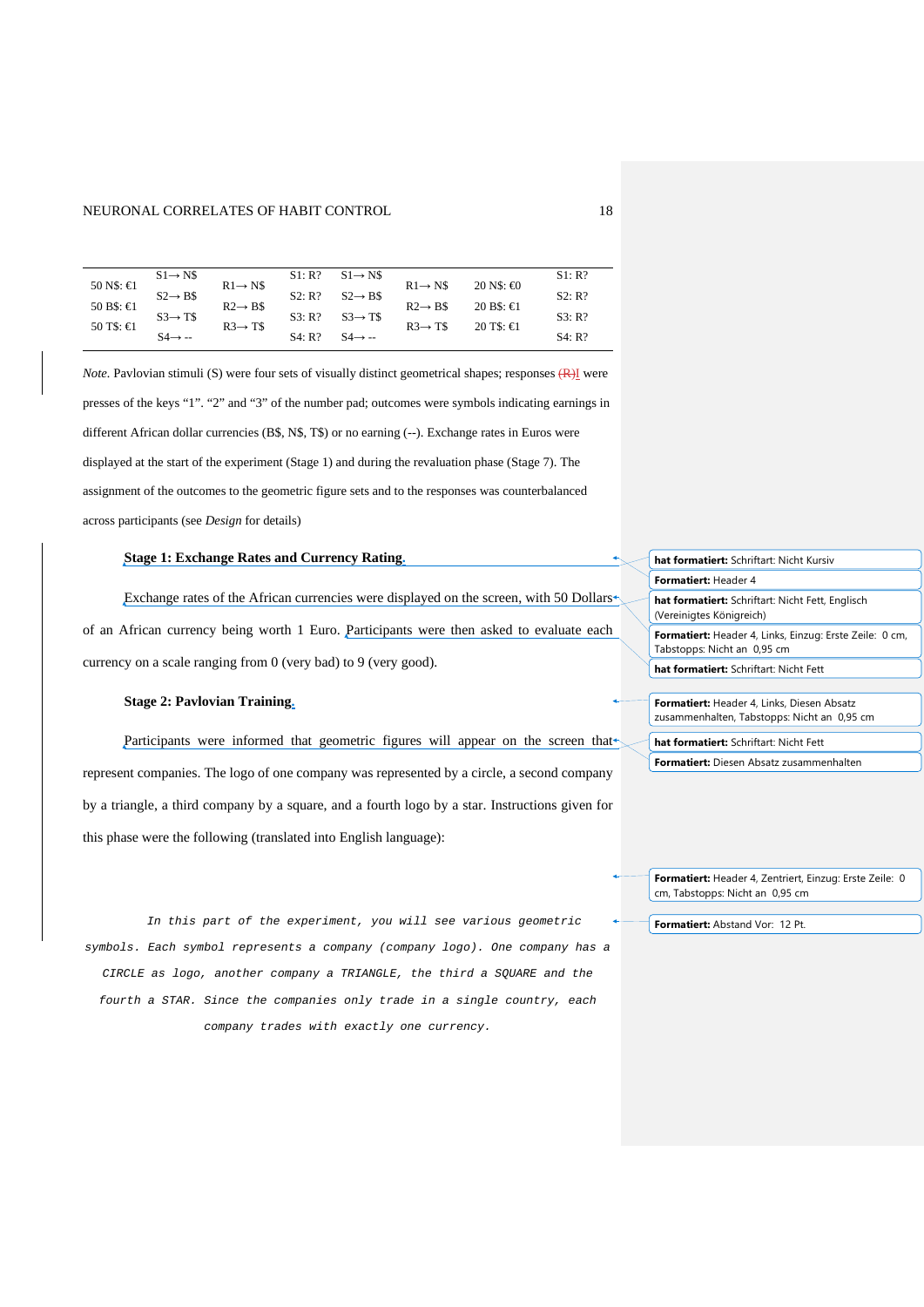# *FIND OUT WHICH COMPANY (Circle, Star, etc.) TRADES WITH WHICH SPECIFIC CURRENCY (B\$, N\$, etc.)!*

Participants then observed 10 pairings of a company symbol with a trade outcome, distributed across ten blocks with random presentations of each figure-currency pair in a block. The company symbol was presented for 1,000 ms; after an additional 50 ms, a currency symbol (e.g., 1B\$) was presented as outcome for 2,000 ms. Participants were asked to press the spacebar during the presentation of a currency symbol to confirm the trade, and to refrain from a key press if the outcome was no trade (symbol: --). This task procedure was implemented to direct the participants' attention to the outcomes (following the procedure of Allman et al., 2010). An error message appeared for 5,000 ms if the spacebar was not pressed within 2,000 ms following the presentation of the outcome or if the key was pressed in a trial with no trade outcome. The intertrial interval (ITI) ranged between 500 and 1,500 ms.

After the training, participants were asked to indicate the contingencies between the companies and the currencies. In each trial, a company symbol (circle, star, etc.) was presented and the four outcomes (3 currencies and no outcome) appeared on the screen below the company symbol. Participants were to indicate the paired outcome by pressing designated keys on the computer keyboard. Each company symbol was presented once and in randomized order. A message after each keypress indicated whether the participant's assignment was correct or incorrect. If one or more assignments were incorrect, the Pavlovian training was repeated with a reduced number of training trials  $(4 \times 5 \text{ trials})$ . After retraining, the participant answered an additional Pavlovian contingency test and the retraining continued until all answers were correct.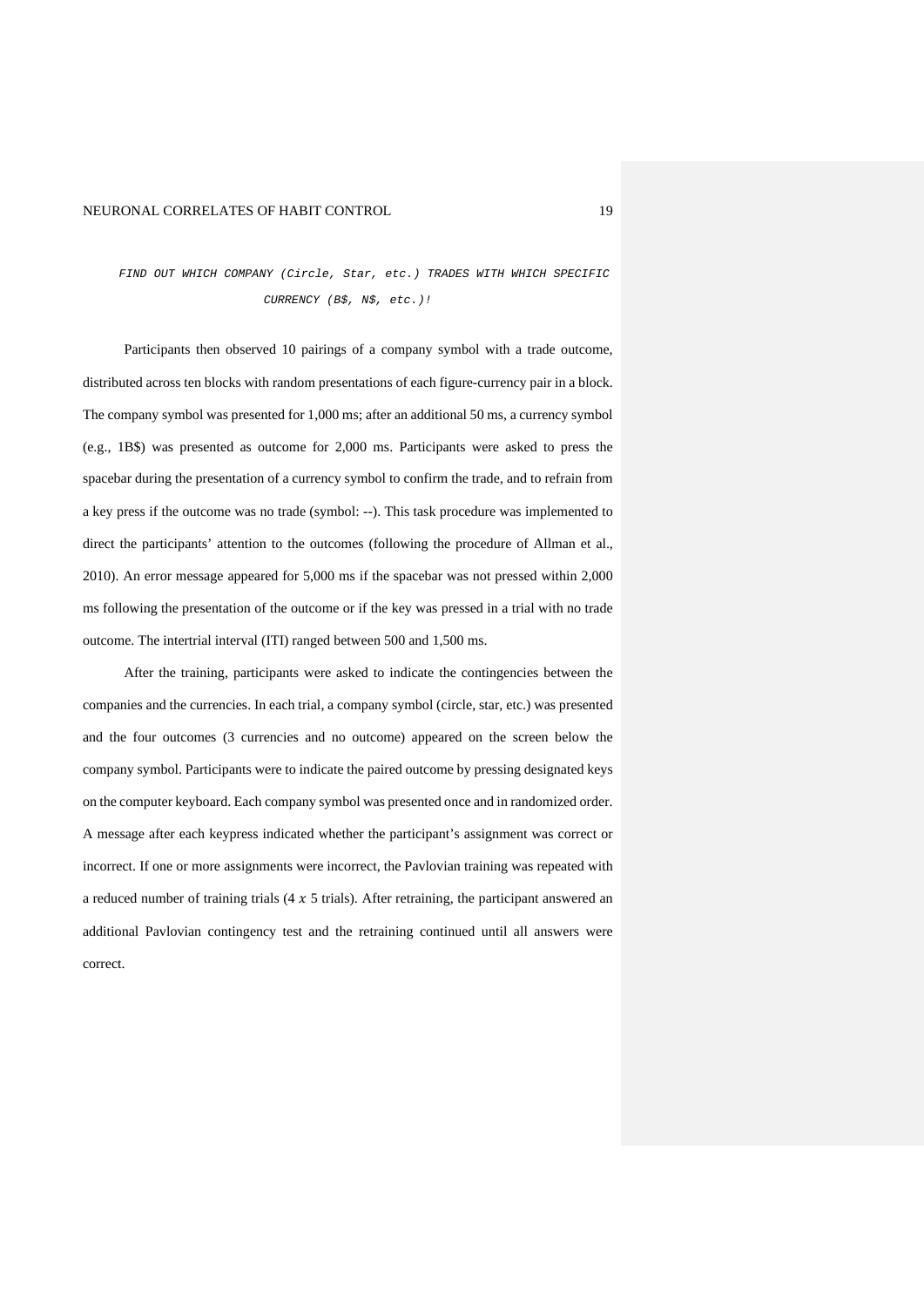#### **Stage 3: Instrumental Training.**

Instructions for this phase stated that participants could now earn African dollars with presses of response keys. Participants were informed that they could switch between keys as often as they wished and that the computer may tell them to stop pressing one particular key. In this case, they should use the other keys to earn dollars in other currencies.

A black fixation cross was presented on a white background while participants responded on three concurrent fixed ratio nine schedules (FR 9). Response keys were the keys "1", "2"and "3" of the number pad that were highlighted with LEDs of the mechanical keyboard. One response key worked for Botsuana dollars (B\$), one for Niger dollars (N\$), and the third for Tansania dollars (T\$). Participants could switch responding between keys, and if they did so before the FR9 criterion for a key had been reached they could complete the requirement for that key when they returned to it. Once a key had been pressed nine times, a dollar sign in an African currency  $(+1B\$ ; +1N\;  $+1T\$ ) was presented for 2,000 ms and participants were to press the spacebar during this time to "bank" the dollar to their account. If the spacebar was not pressed, an error message appeared and the dollar was not added to the participant's account. The computer program prompted the participant to stop responding on a particular key after earnings of 20 dollars in a currency (i.e., 180 presses of the response key).

After the instrumental training, participants were asked to indicate the instrumental contingency with a press of the response key that produced the African dollar presented on the screen. African currencies were presented in randomized order. If the assignment was incorrect, the instrumental training was repeated with half the number of outcome presentations (i.e., earning of 10 dollars of each currency  $= 90$  presses of each key).

**Formatiert:** Header 4, Links, Tabstopps: Nicht an 0,95 cm

**Formatiert:** Header 4, Links, Einzug: Erste Zeile: 0 cm, Tabstopps: Nicht an 0,95 cm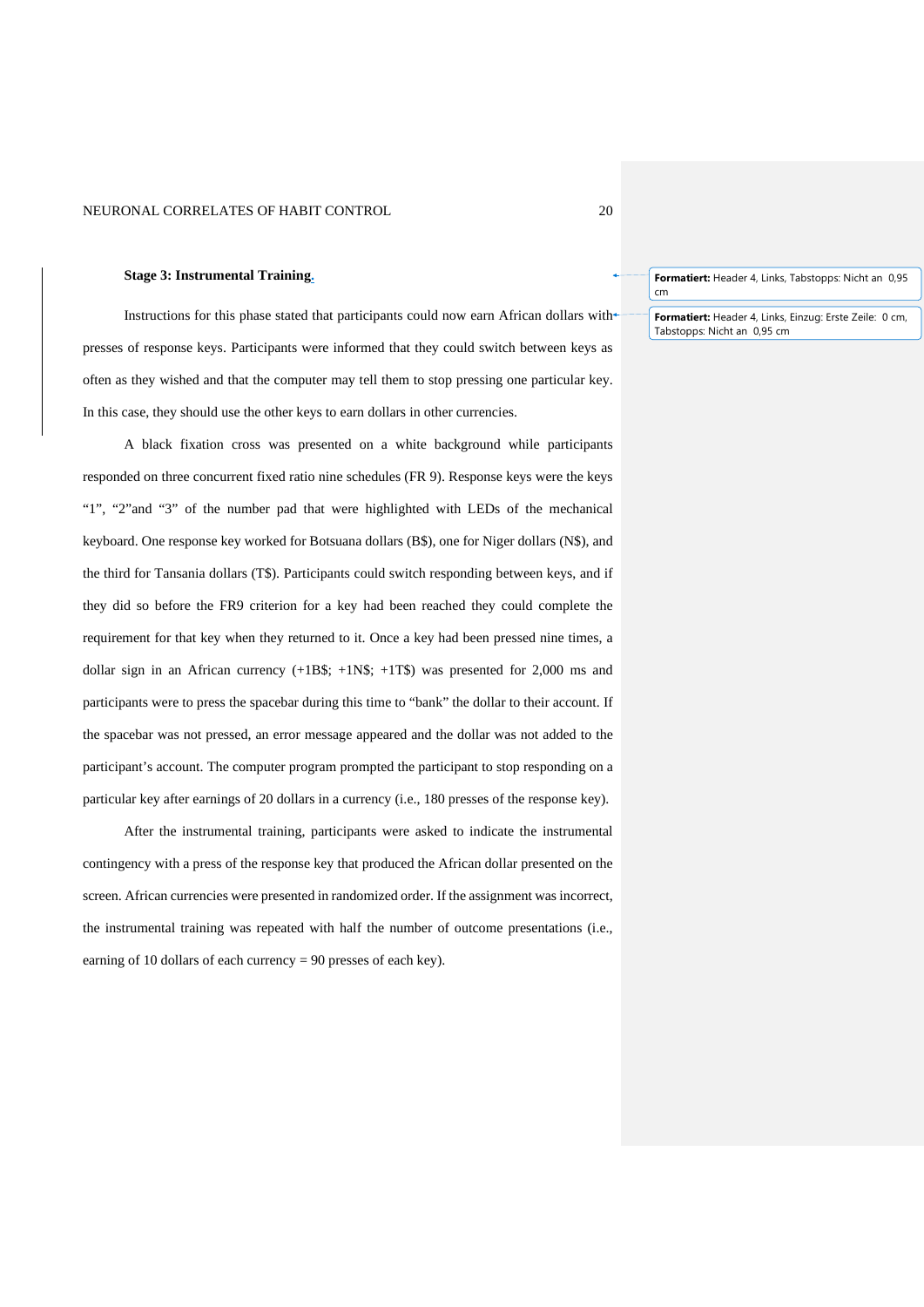**Stages 4: Transfer Test 1**.

Instructions for the transfer test stated that they could continue earning African dollars with key presses but that profits in African dollars would not be displayed in this phase. The time window for response registration was indicated by the color of a dollar sign that appeared at the center of the screen. Instructions stated that the stock market is open when the dollar sign is green and closed when red. Keypresses would only be registered during the opening times. In addition, the following information on presentations of company symbols was presented: **Formatiert:** Header 4, Links, Tabstopps: Nicht an 0,95 cm **Formatiert:** Header 4, Links, Einzug: Erste Zeile: 0 cm, Abstand Nach: 0 Pt., Tabstopps: Nicht an 0,95 cm

*From time to time, a company will also trade on the stock market (i.e., a company logo will appear on the screen). These company trades do not influence your own profits.*

*NOTE: Your profit in African dollars is not shown in this phase. A press of the space bar is therefore not necessary.*

The dollar sign was green for 12,000 ms and red for an additional 4,000-12,000 ms (with a positively skewed distribution: 4-8s in 75% and 9-12s in 25% of the trials). Two seconds after onset of the green dollar sign, a company symbol (geometric figure) superimposed on the green dollar sign was shown for 8,000 ms. Each of the four company symbols presented during the Pavlovian phase were shown in randomized order in a block. The transfer test had 12 blocks (48 trials). With registration of the ninth press of a response key, one dollar was added to the tally of that African currency; however, profits in African dollars were not presented as outcomes during this stage, corresponding formally with an extinction test.

**Stages 5 to 8: Pavlovian and Instrumental Retraining, Outcome Devaluation, and Transfer Test 2.** 

Before devaluation, the Pavlovian training (Stage 4) and the instrumental training (Stage 5) were repeated with half the number of trials in each stage. This re-training served to

**Formatiert:** Header 4, Links, Tabstopps: Nicht an 0,95 cm

**Formatiert:** Header 4, Links, Einzug: Erste Zeile: 0 cm, Tabstopps: Nicht an 0,95 cm

**hat formatiert:** Schriftart: 12 Pt., Kursiv

**hat formatiert:** Schriftart: Nicht Fett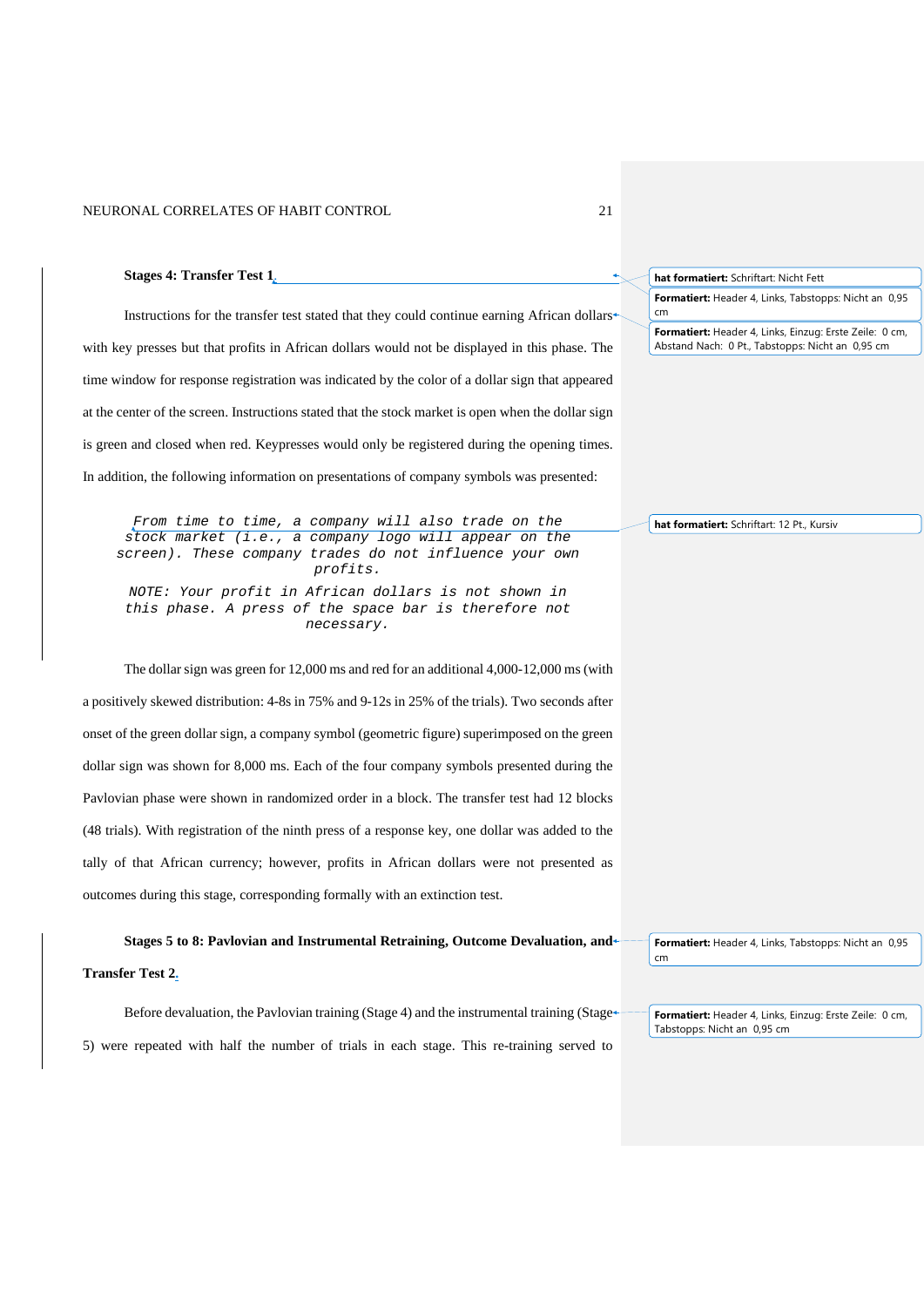reestablish the Pavlovian and instrumental contingencies after the extinction test (Transfer Test 1). Following retraining, and immediately prior to the revaluation treatment, the African dollars earned so far were exchanged for Euros, and the tally for each African currency was reset to zero. Then, two of the African currencies were revalued with the following instructions written in red:

*-- ALERT!– -- ALERT!– -- ALERT!– -- NEW EXCHANGE RATES! The exchange rates of African dollars to Euros have changed due to an international financial crisis. Exchange rates are now: 20 N\$ = €0 20 T\$ = €1 20 B\$ = €1*

The devaluation of an African currency was counterbalanced across participants. Participants worked through a second transfer test (Stage 7) that was identical with the first transfer test. Participants then rated again the African currencies as a manipulation check of the revaluation treatment (see Stage 1 for the rating procedure).

Finally, participants were paid and debriefed with respect to the nature of the study.

#### *Data Analyses*

Mean frequencies of key presses during the presentation of the CS (8 s) in Transfer Test 1 were analyzed with a 4 x 3 rm-ANOVA with the factors *Pavlovian cue* (CS1, CS2, CS3, CS-) and *Response* (R1, R2, R3). It was hypothesized that response rates would be elevated by presentations of Pavlovian cues with common outcomes (i.e., a statistical interaction effect between Pavlovian Cue and Response). Outcome-selective PIT was assessed with a comparison of the response rate in the presence of Pavlovian cues associated with the same outcome relative to the response rate in the baseline condition with CS-. For follow-up comparisons, responses rates in the presence of matching Pavlovian cues were consequently directly compared with

**Formatiert:** Einzug: Links: 1 cm, Erste Zeile: 0 cm, Rechts: 1 cm, Zeilenabstand: einfach

**Formatiert:** Header 3, Tabstopps: Nicht an 1,25 cm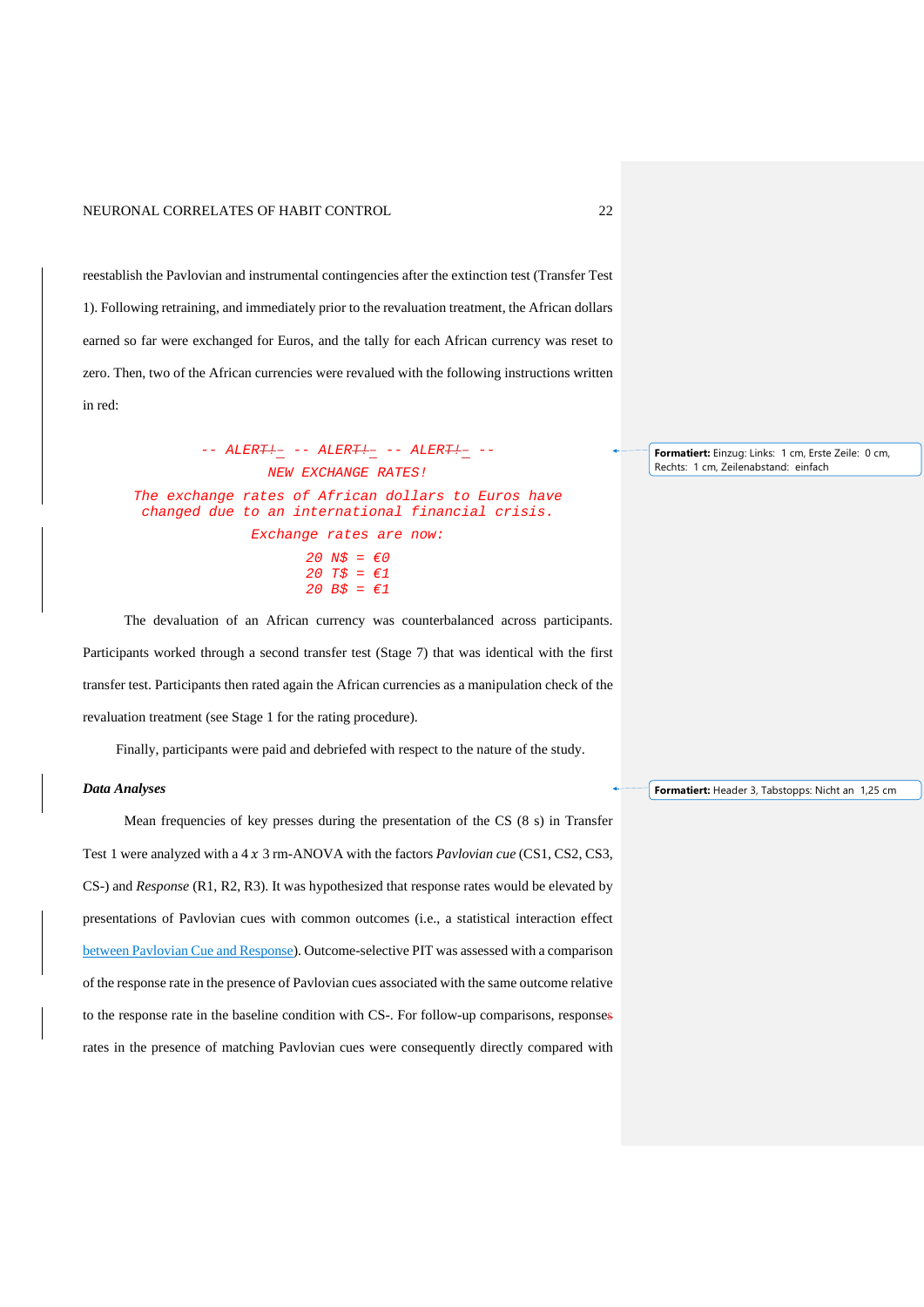those in the presence of neutral cues (i.e., CS1:R1 *vs* CS-:R1, CS2:R2 *vs* CS-:R2, CS3:R3 *vs* CS-:R3) using paired-samples t-tests. For the second transfer test, response rates were analogously analyzed, whereby O1 designates the devalued currency.

Magnitudes of PIT effects in the two transfer tests were also directly compared to examine whether they were changed by the revaluation treatment. For this comparison, we first transformed the raw values into z scores to adjust for differences in the base rates of key presses after the devaluation treatment (Bush et al., 1993). The a priori significance level was set to  $\alpha$  $= .05$  for all analyses and *p*-values were corrected for violations of sphericity using Greenhouse-Geisser. Standardized effect sizes (Cohen's *d,* partial eta-square) are reported where appropriate.

The raw data underlying the findings reported below can be accessed at [https://osf.io/hbznq/?view\\_only=5414b4189b2e4880ac614ec9a27807bf](https://osf.io/hbznq/?view_only=5414b4189b2e4880ac614ec9a27807bf) (view-only link).

## **Results**

For the sake of brevity, only the main comparison of specific PIT effects before and after devaluation is reported below. The full report with analyses of performance in each transfer test and currency ratings can be found in a supplementary information file.

#### **Outcome Ratings**

In a first step, we examined the effectiveness of the devaluation procedure on explicit ratings of monetary outcomes (African currencies, see Table 2) by calculating a 3 x 2 rm-ANOVA with the factors *Currency* (1-3) and *Time Period* (before vs. after devaluation). The main effect of *Time Period* was not significant (*F*<1), but the main effect of currency, *F*(1.09,  $46$ ) = 92.24,  $p < .001$ ,  $\eta_{\overline{p}}^2 = .800$ , and the interaction term were,  $F(1.16, 52) = 85.37$ ,  $p < .001$ ,  $n\ddot{\tilde{}}$  = 2 *=* .788. As expected, ratings did not differ before devaluation and decreased for the devalued outcome after the devaluation treatment.

**Feldfunktion geändert**

**Formatiert:** Header 2

**Formatiert:** Einzug: Erste Zeile: 1,25 cm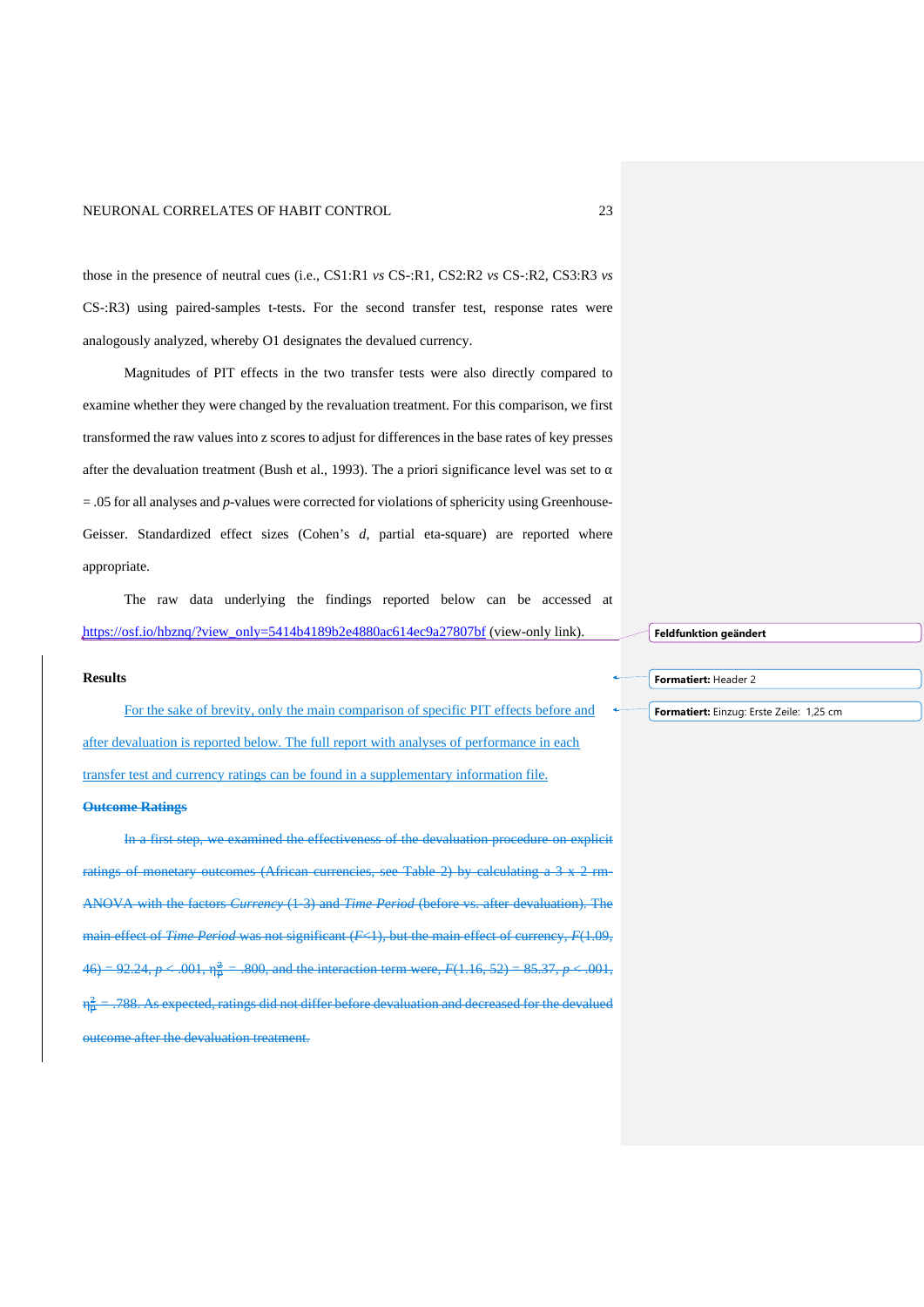#### **Table 2**

*Ratings of Monetary Outcomes (M, SD) Before and After the Devaluation of O1*

| <b>Outcome</b> | Before                              | After                |  | hat formatiert: Englisch (Vereinigtes Königreich) |
|----------------|-------------------------------------|----------------------|--|---------------------------------------------------|
|                |                                     |                      |  | hat formatiert: Englisch (Vereinigtes Königreich) |
| $\Theta$       | 4.79 (2.6)                          | 4.00(1.4)            |  | hat formatiert: Englisch (Vereinigtes Königreich) |
| О2             | 471(21)<br><del>1.71 \ 4.4</del>    | 6.38(2.4)            |  | hat formatiert: Englisch (Vereinigtes Königreich) |
|                |                                     |                      |  |                                                   |
| $\Theta$ 3     | 175 (25)<br><del>1.73 (2. 3</del> , | 617(25)<br>0.17(2.5) |  | hat formatiert: Englisch (Vereinigtes Königreich) |

*Note.* Ratings on a scale from 0 (very bad) to 9 (very good).

#### **Transfer Test 1 (Before Devaluation)**

In the 4 3 rm-ANOVA of response rates, the main effect of *Pavlovian cue*, *F*(1.05,  $(69) = 4.82, p = .004, \eta_{\overline{p}}^2 = .173$ , the main effect of *Response*,  $F(2, 46) = 12.07, p < .001, \eta_{\overline{p}}^2 = .001$ .344, and most importantly, the interaction effect were significant,  $F(2.97, 138) = 7.18$ ,  $p \le$ .<del>001,  $\eta_{\overline{p}}^2$  = .238. As shown in Fig. 2 (Transfer Test 1), Pavlovian cues selectively enhanced the</del> frequency of the response that worked for the same outcome relative to the  $CS$ , with  $t(23)$  = 2.69,  $p = .007$ ,  $d_z = 0.55$  for O1,  $t(23) = 2.75$ ,  $p = .006$ ,  $d_z = 0.56$  for O2, and  $t(23) = 5.04$ ,  $p <$  $.001, d_{\tau} = 1.03$  for O3.

#### **Transfer Test 2 (After Devaluation)**

In this transfer test, O1 designates the devalued currency. In the  $4 \times 3$  rm-ANOVA, the main effect of *Response* was significant,  $F(2, 46) = 65.50, p < .001, \eta_{\rm p}^2 = .740$ . Response rates were substantially reduced for the devalued currency (*M* = 3.6) and on high levels for the other two currencies, with *Ms* = 26.1 and 21.9, respectively. Thus, the devaluation treatment was effective. The main effect of *Pavlovian cue*,  $F(1.17, 26.88) = 5.19$ ,  $p = .026$ ,  $\eta_p^2 = .184$ , and the interaction effect between both factors were also significant,  $F(1.87, 42.95) = 13.23, p < .001$ , η<sub>p</sub><sup>2</sup> = .365, indexing an outcome-selective PIT effect (see Transfer Test 2 in Fig. 2). Planned comparisons with neutral cues revealed significant elevations of the keypress rates for the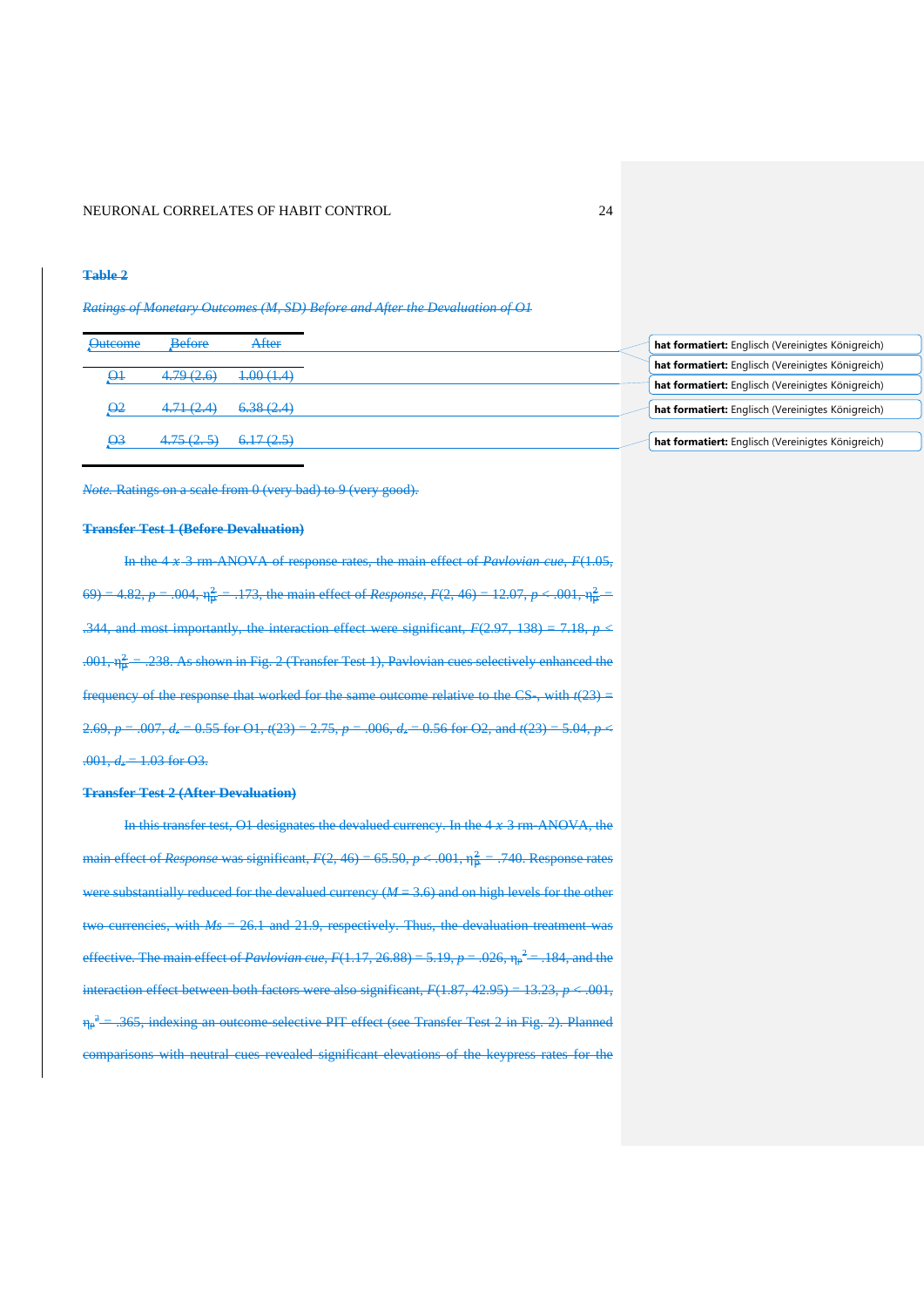valued outcomes O2 and O3,  $t(23) = 4.31$ ,  $p < .001$ ,  $d_z = 0.88$ , and  $t(23) = 4.60$ ,  $p < .001$ ,  $d_z =$  $0.94$ ; in contrast, working for the devalued currency  $(R1)$  was not significantly increased by the presentation of a matching cue (S1) relative to the neutral cue condition (Sn),  $t(23) = 1.55, p$  $.135, d = 0.317.$ 

## *Comparison of Specific PIT Effects Before and After Devaluation*

Specific PIT effects were computed for each outcome by subtracting the z-transformed response rate in the baseline condition with CS- presentations from the response rate in the condition with presentations of matching CS+. This computation was done for each transfer test. Resulting values (see Fig. 2) were then entered in a repeated-measures ANOVA with *specific PIT effect* (O1, O2, O3) and *Transfer Test* (1, 2), whereby O1 designated the (later) devalued currency.

Results showed a significant main effect of *specific PIT effect*, *F*(2, 46) = 10.77, *p* < .001,  $\eta_p^2 = .319$ , and a significant interaction effect between both factors,  $F(2, 46) = 4.29$ ,  $p = .020$ ,  $\eta_p^2 = .157$ . The main effect of *Transfer Test* was not significant,  $F(1, 23) = 1.49$ ,  $p = .235$ ,  $\eta_p^2$ = .061. Follow-up comparisons between Transfer Test phases using *t*-tests confirmed a significant reduction of the cue-motivated action tendency after devaluation of the outcome (O1),  $t(23) = 2.69$ ,  $p = .013$ ,  $d_z = 0.55$ . The PIT effect in Transfer Test 2 did also not differ significantly from zero in a one-sample *t*-test,  $t(23) = 0.60$ ,  $p = .552$ . In contrast, magnitudes of PIT effects for the valued currencies in both transfer tests were not significantly different, with *t*(23) = -0.55, *p* = .585 for O2, and *t*(23) = 0.32, *p* = .753 for O3.

**Formatiert:** Header 3, Links, Vom nächsten Absatz trennen, Tabstopps: Nicht an 1,25 cm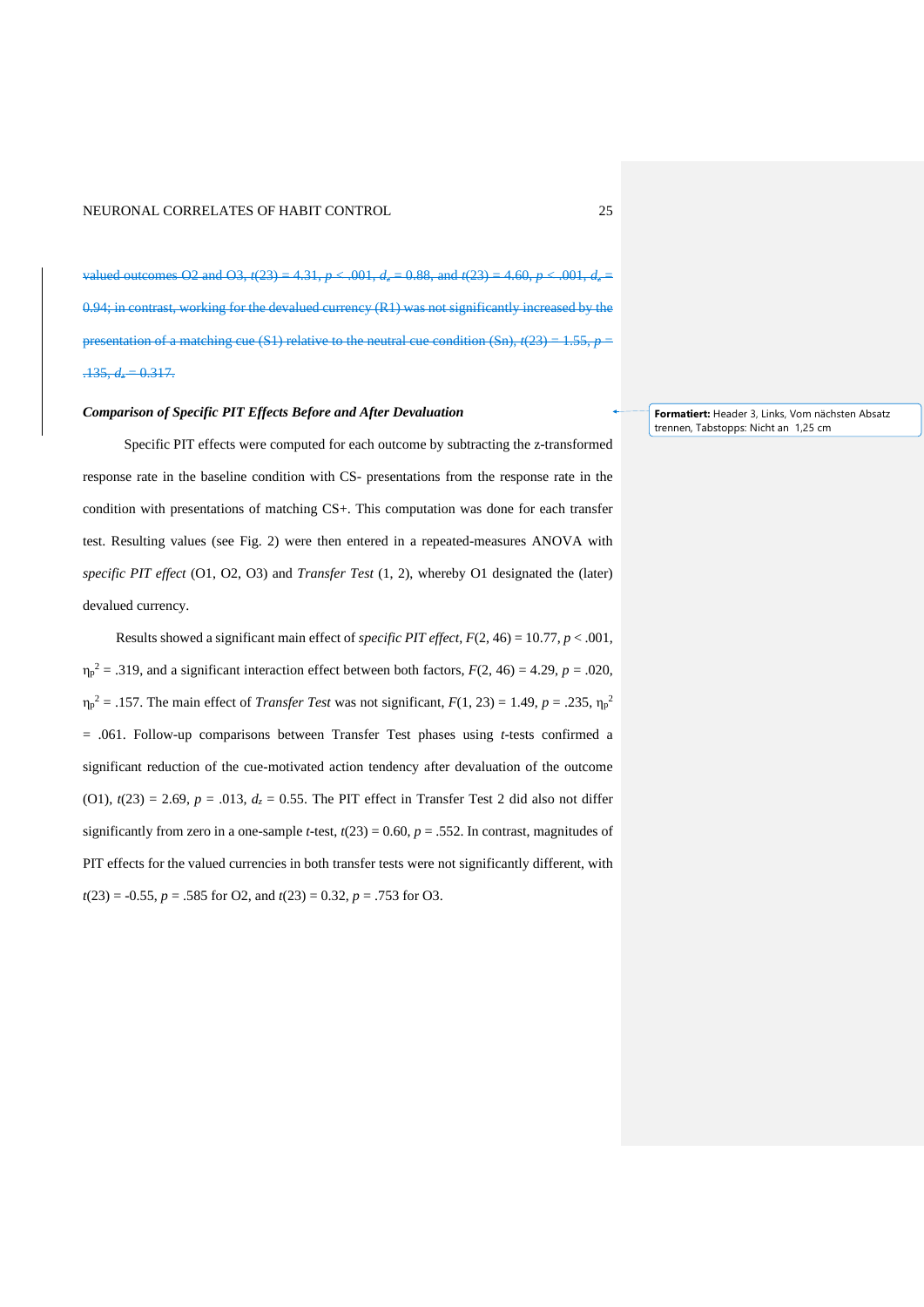## **Figure 2**

*Z-Transformed PIT Effects for Each Outcome Before and After Devaluation of Outcome 1* **Formatiert:** Nicht vom nächsten Absatz trennen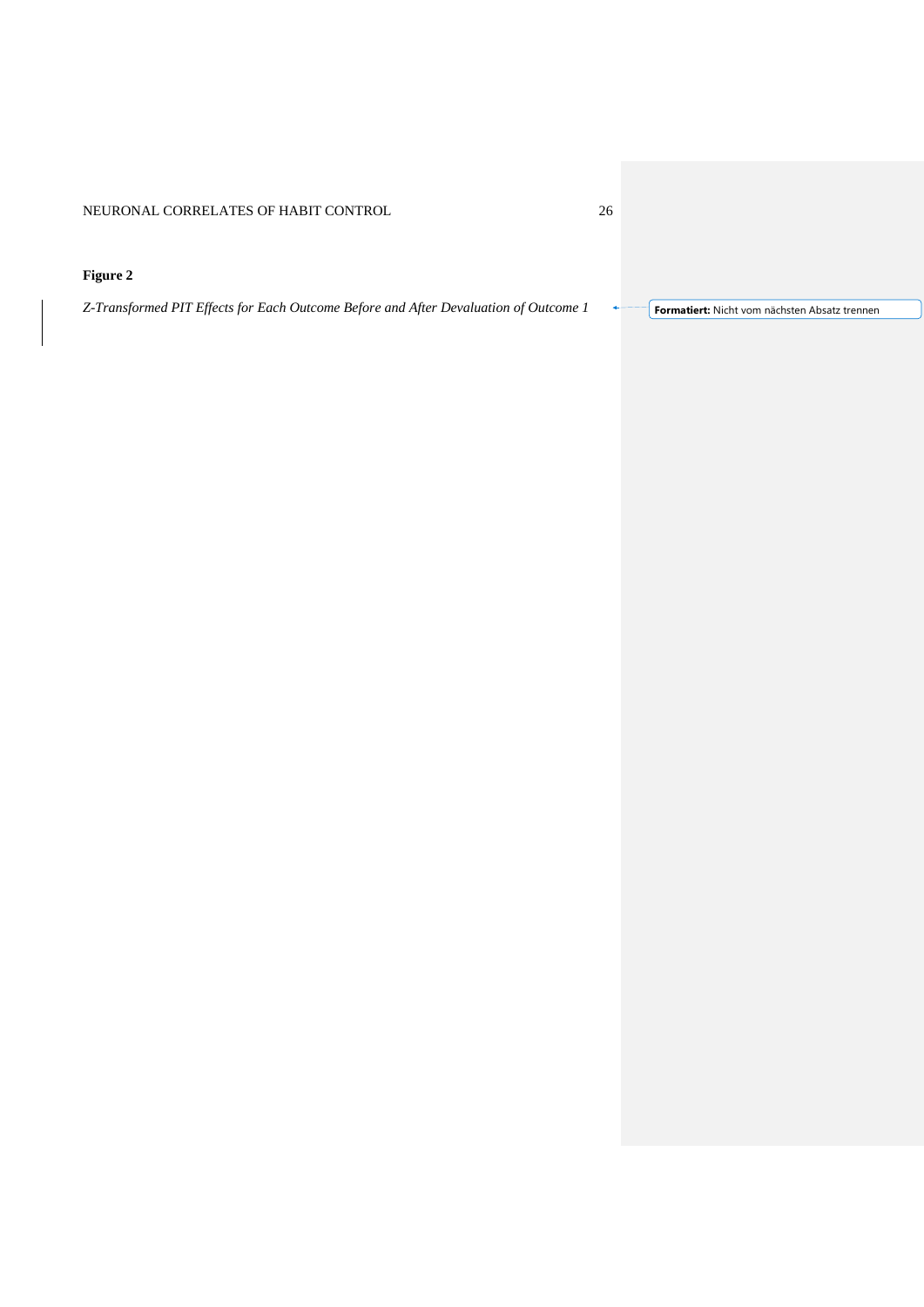

*Note.* Error bars show the 0.95 confidence interval. Dots show individual data points.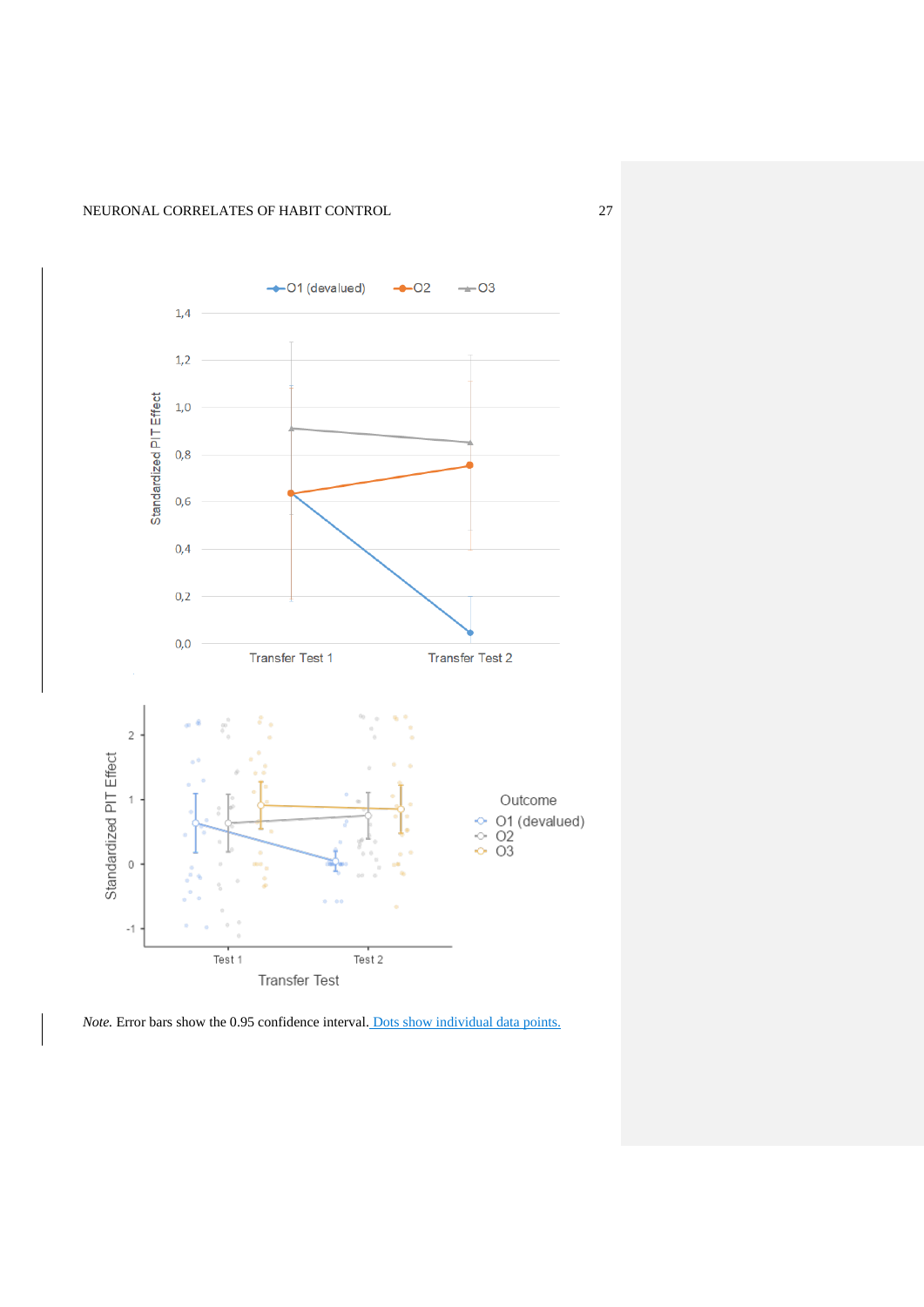#### **Planned Functional MRI Study**

The design and procedure of the pilot study is used for the fMRI study. Table  $\frac{3-2}{2}$ provides an overview of the research hypotheses and the study plan.

#### **Statistical Hypotheses and Sample Size Calculation**

Sample size calculation is based on a-priori power analyses for statistical hypotheses that are central for the investigation of the research question. Standardized effect sizes of behavioral effects obtained in the pilot study are used as effect size estimates for the power analyses. For this power analysis approach, we assume a logicalclose relationship -relation between magnitudes of behavioral effects and magnitudes of fMRI activity in hypothesized subserving brain regions hypothesized to mediate the behavioral effects (Eder & Dignath, 2019). There are four statistical effects that are of particular theoretical relevance for the present research question. In the following, we will describe each statistical hypothesis and the corresponding a priori power analysis conducted with G\*Power 3.1.9.7 (Faul et al., 2007).

#### *Statistical Hypothesis 1: Effect of devaluation treatment*

If the devaluation treatment was effective, the rate of working for the now-devalued outcome (R1) should be significantly lower in Transfer Test 2 (after devaluation) relative to Transfer Test 1 (before devaluation). In statistical terms, this means that numbers of keypresses (R1) during presentations of the neutral cue (CS-) is lower in Transfer Test 2 than in Transfer Test 1. This is indicated by a significant effect of CS- on R1 responding in a univariate ANOVA, which is identical withto a paired t-test for R1 responding in Transfer Test 1 and 2. A corresponding one-tailed t-test of the pilot study data revealed a large effect with  $dz = 1.10$ , 95% CI [0.59, 1.61]. The a prior power analysis indicates that a minimum sample size of  $n =$ 11 participants would be needed to detect this effect with high statistical power ( $1-\beta = 0.95$ ) in a corresponding test.

**Formatiert:** Header 2, Links, Tabstopps: Nicht an 0,95 cm

**hat formatiert:** Englisch (Vereinigtes Königreich)

**Formatiert:** Header 3, Links, Einzug: Erste Zeile: 0 cm, Tabstopps: Nicht an 0,95 cm

**hat formatiert:** Englisch (Vereinigtes Königreich) **hat formatiert:** Englisch (Vereinigtes Königreich) **hat formatiert:** Englisch (Vereinigtes Königreich)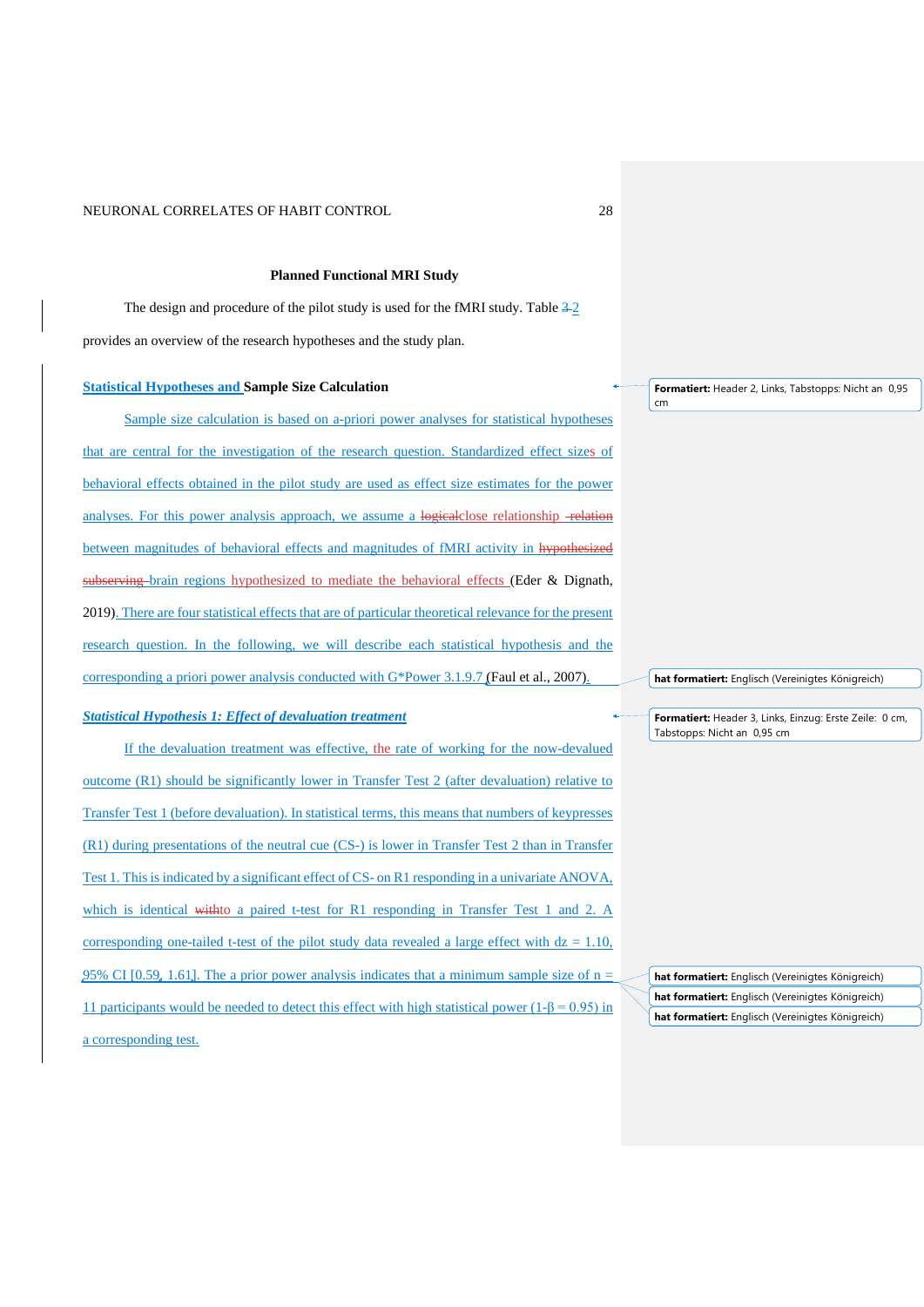#### *Statistical Hypothesis 2: Outcome-specific PIT effect before devaluation (PIT Test 1)*

Pavlovian cues (CS1, CS2, CS3) should specifically increase the rate of keypresses associated with the same outcome (R1, R2, R3, respectively) relative to the baseline condition (with presentations of CS-). Statistically, this is expressed in a significant 2-way interaction effect between Pavlovian Cue (CS1, CS2, CS3, CS-) and Instrumental Relation (R1, R2, R3). Effect size of the corresponding ANOVA effect in the pilot study was  $\eta_p^2 = .238$ . With this effect size estimate, the a priori analysis demonstrates that a minimum of  $n = 10$  subjects would needed to detect this effect (and larger) with high statistical power (1- $\beta$  = 0.95) in a corresponding statistical test.

## *Statistical Hypothesis 3: Outcome-specific PIT effect after devaluation (PIT Test 2)*

After devaluation of the outcome associated with CS1 and R1, the remaining Pavlovian cues (CS2, CS3) should still increase keypresses that were associated with a matching outcome (R2, R3, respectively) relative to the baseline condition (CS-). Thus, a  $3 \times 2$  ANOVA on the response rates in Transfer Test 2 is performed. Effect size of the hypothesized ANOVA interaction effect in the pilot study was  $\eta_p^2 = .430$ . The a priori analysis revealed that a minimum of  $n = 8$  would be needed to detect this effect or larger with high statistical power in a corresponding statistical test.

# *Statistical Hypothesis 4: Reduced PIT effect after relative to before devaluation of the associated outcome*

Statistically, this hypothesis corresponds with a 3-way interaction effect between Pavlovian Cue, Instrumental Relation, and Transfer Test in the omnibus ANOVA, and for a more specific follow-up test of the hypothesized pattern, a comparison of (z-transformed) PIT effects before and after devaluation of the associated outcome (for details on the computation of the PIT effect see the section *Comparison of Specific PIT Effects Before and After* 

**Formatiert:** Header 3, Links, Einzug: Erste Zeile: 0 cm, Tabstopps: Nicht an 0,95 cm

**Formatiert:** Header 3, Links, Einzug: Erste Zeile: 0 cm, Vom nächsten Absatz trennen, Tabstopps: Nicht an 0,95 cm

**Formatiert:** Header 3, Links, Einzug: Erste Zeile: 0 cm, Vom nächsten Absatz trennen, Tabstopps: Nicht an 0,95 cm

**hat formatiert:** Schriftart: Kursiv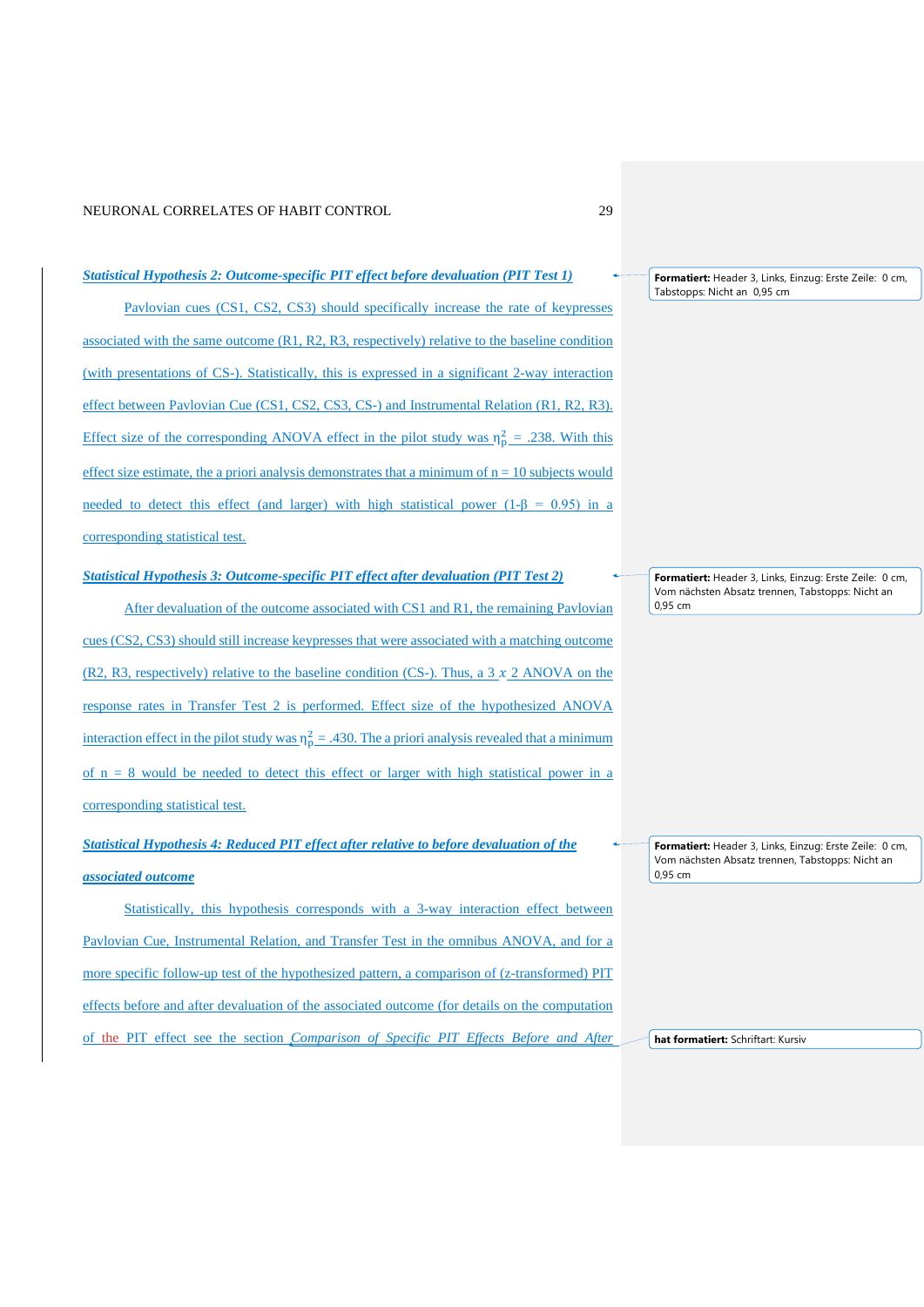*Devaluation* above). The pilot study showed a reduction of the specific PIT effect in the magnitude of  $d_z = 0.55$ . This effect size was used for sample size calculation with  $G^*$ Power  $\frac{3.1.9.7.}{4}$  The a-priori power analysis showed that  $N = 38$  participants will would be needed to detect an effect of this magnitude and or larger with sufficient high statistical power (1-beta  $=$ 0.95) in a one-tailed matched paired t-test with  $\alpha = .05$ corresponding test.

In line with the results of the a priori analyses described above, we aim to collect data of  $n = 38$  participants. This means, potential dropouts will be replaced until reaching a validinal sample size of  $n = 38$  valid datasets was reached.

## *Data Exclusion on the Participant Level*

We plan to replace any participants who drops out due to a technical failurereason or for another reasonand/or large head movements during MRI measurement (> 2mm translation or >2° rotation within one of the Transfer Test phases)a high number of movement artefacts. In addition, participation will be is terminated when the participant is unable to indicate the correct Pavlovian relation after one testing hour after one testing hour and/or the instrumental relations after relearning.

#### **MRI Data Acquisition and Preprocessing**

Data will be acquired on a Siemens Skyra 3T scanner using a 32-channel head coil. Functional data will be obtained using a T2\*-sensitive gradient echo-planar imaging (EPI) multiband sequence with 42 slices (voxel size  $2 \times 2 \times 2$  mm<sup>3</sup>, 1 mm gap between slices) oriented along the anterior commissure–posterior commissure axis (repetition time  $[TR] = 1,340$  ms; echo time  $[TE] = 25$  ms; flip angle =  $60^{\circ}$ ; FOV =  $216 \times 216$  mm; GRAPPA with PAT-factor 2; multiband acceleration factor: 2). Additionally, isotropic high-resolution  $(1 \times 1 \times 1 \text{ mm}^3)$ structural images will be recorded using a T1-weighted coronal-oriented MPRAGE sequence with 240 slices.

**Formatiert:** Header 3, Links, Einzug: Erste Zeile: 0 cm, Tabstopps: Nicht an 0,95 cm

**hat formatiert:** Englisch (Vereinigtes Königreich)

**Formatiert:** Header 2, Links, Tabstopps: Nicht an 0,95 cm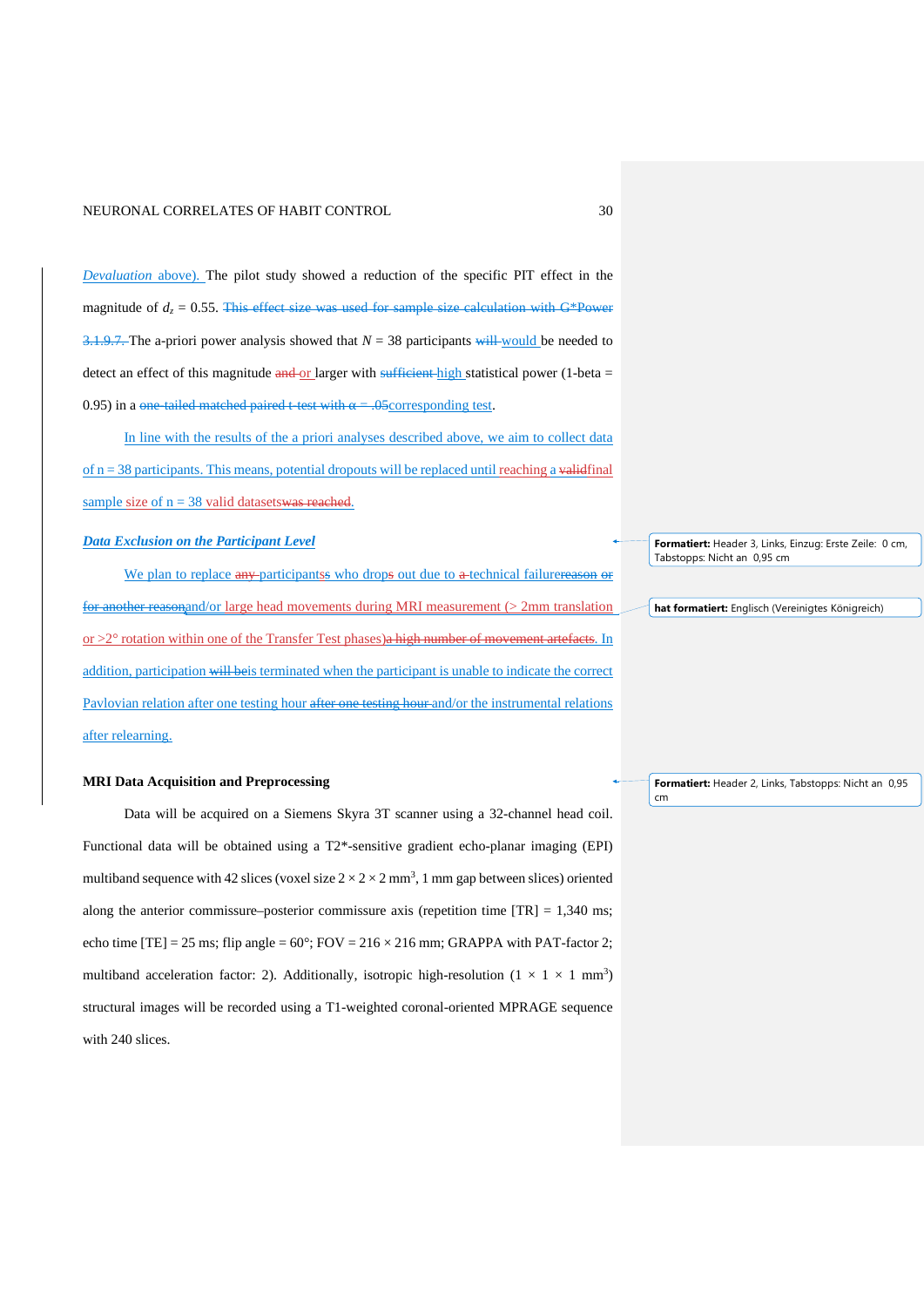Image processing and statistical analyses will be carried out using Statistical Parametric Mapping (SPM12; Wellcome Department of Imaging Neuroscience, London, UK). Unless otherwise noted, SPM12 default values will be used for the respective preprocessing steps. We will discard the first four volumes of each time series to account for T1 equilibration effects. Volumes will then be slice time corrected, realigned and unwarped using the mean EPI image. Subsequently the structural T1 image will be coregistered to the mean EPI image and T1 images will be segmented using the DARTEL procedure to create structural templates across subjects as well as individual flow fields. These flow fields will then be used to spatially normalize the EPI images as well as the structural T1 images into MNI space. For the EPI images, data will be stored with a voxel size of  $2 \times 2 \times 2$  mm<sup>3</sup> and smoothed using a 6 mm full-width at half maximum (FWHM) isotropic Gaussian kernel. Structural T1 images will be stored with a voxel size of  $1 \times 1 \times 1$  mm<sup>3</sup> and averaged across participants. The resulting mean image will be used to illustrate the results of the functional analyses (e.g., as overlay of statistical parametric maps).

#### **Specification of fMRI Models for a Test of Brain Activity Hypotheses**

Statistical analyses of neural activations in the Transfer Test 1 and 2 phases will be accomplished using the two-level random effects GLM approach as implemented in SPM12. At the single subject level, we are going to model the 8,000 ms response phases (i.e., when the dollar sign is green and a company symbol shown) as separate boxcar functions for each *Pavlovian cue* (CS1, CS2, CS3, CS-). Additional regressors of no interest will include boxcar functions for the initial 2,000 ms response phase without any *Pavlovian cue* and the 2,000 ms response phase after the offset of the *Pavlovian cue*, respectively. Individual behavioral responses will be modeled as stick functions for each button press, separately for the different *Responses* (R1, R2, R3). All regressors will be convolved with the canonical hemodynamic response function as implemented in SPM12. Before estimating the model, EPI images will be

**Formatiert:** Header 2, Links, Tabstopps: Nicht an 0,95 cm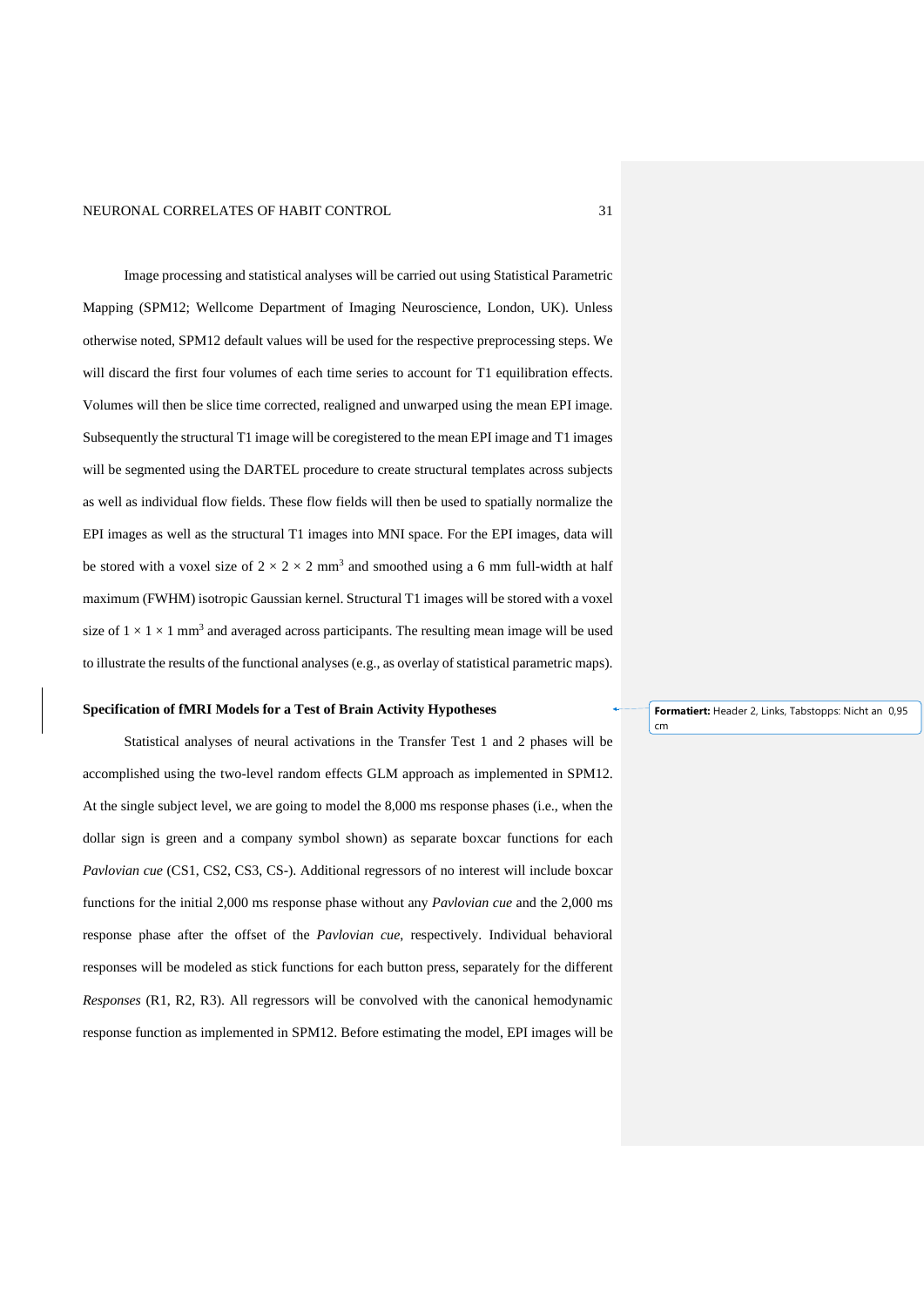high-pass filtered at 128 s, and an autoregressive AR(1) model will be used to account for serial correlations in fMRI time series.

Statistical analyses on the group level involve one-sample t-tests on activation difference maps of each Pavlovian cue minus the neutral cue (i.e., CS1 *vs* CS-, CS2 *vs* CS-, CS3 *vs* CS-) separately for each Transfer Test phase. Moreover, to directly compare patterns of brain activation before and after devaluation, we will first assess general differences between Transfer Test phases by calculating a paired t-test between average activation differences of all Pavlovian cues minus the neutral cue (i.e.,  $(CS1 + CS2 + CS3)/3$  *vs* CS-) in the second as compared to the first Transfer Test phase. Afterwards, we will specifically focus on differences between devaluated and non-devaluated cues by calculating separate paired t-tests between activation difference maps of each Pavlovian cue minus the neutral cue (i.e., CS1 *vs* CS-, CS2 *vs* CS-, CS3 *vs* CS-) in the second as compared to the first Transfer Test phase.

We expect a general increase of activity in the dACC from the first to the second Transfer Test phase indexing response monitoring and implementation of cognitive control. Moreover, dACC activity should particularly increase during presentations of the Pavlovian cue predictive of the devalued outcome in Transfer Test 2 as compared to Transfer Test 1. Reduced differences between the two Transfer Test phases are expected for the other two Pavlovian cues.

Since analyses primarily focus on the dACC, we will use a small volume correction for this region of interest (ROI). Following previous suggestions (Spunt et al., 2012), the respective ROI will be generated by extracting a binary mask including the bilateral anterior and middle cingulate and paracingulate gyri from the automated anatomical labeling atlas (Rolls et al., 2015) and trimming this mask in the anterior-posterior ( $36 \ge y \ge 0$ ) as well as the ventral-dorsal plane  $(z > 4)$ . The size of this ROI amounts to 18,912 mm<sup>3</sup>. Furthermore, to consider other brain regions implicated in the control and monitoring of response tendencies, we will also use a binarized mask based on a Neurosynth meta-analysis of 598 human neuroimaging studies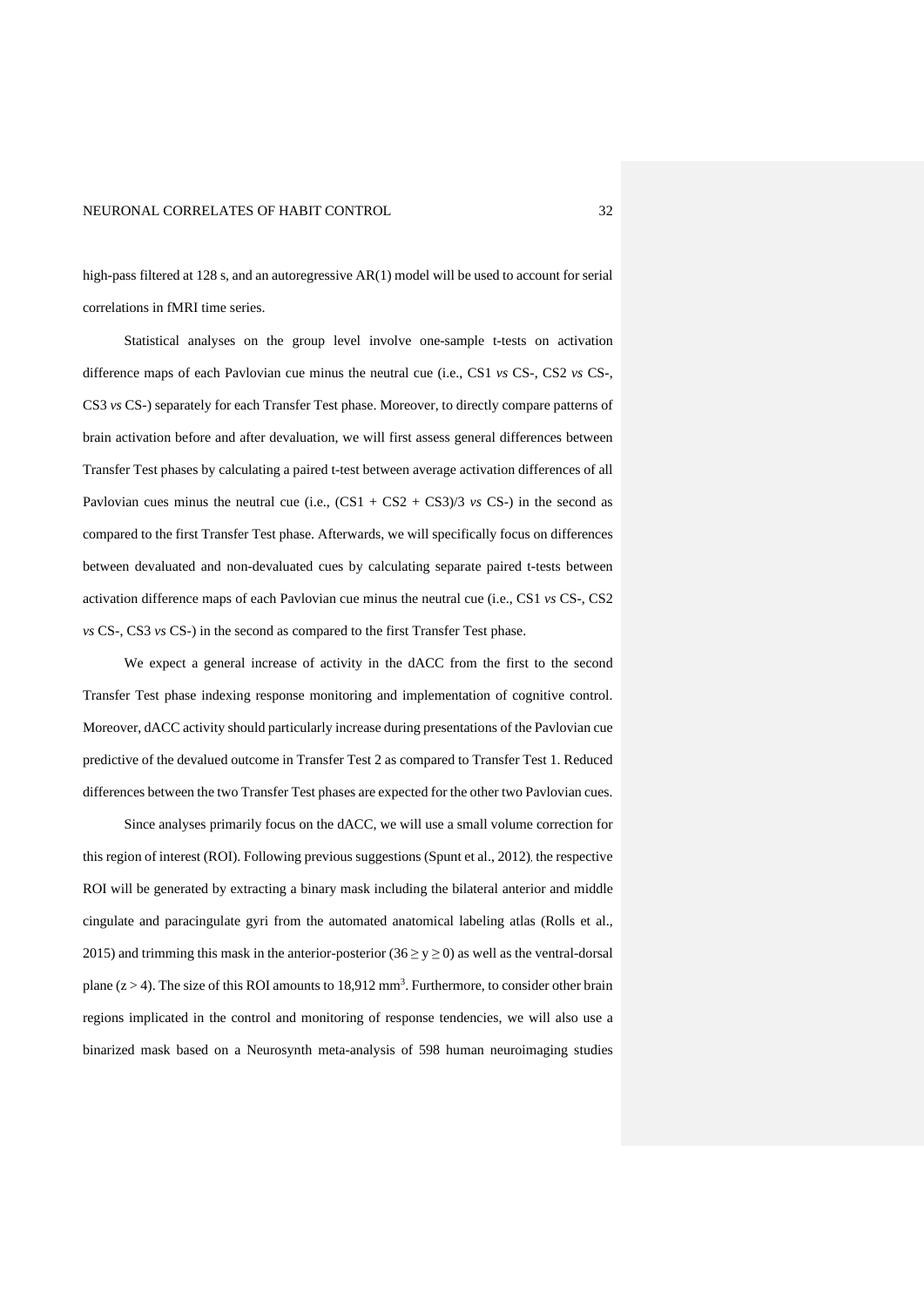associated with cognitive control (retrieved on September 29, 2021 from [http://neurosynth.org/analyses/terms/cognitive%20control/\)](http://neurosynth.org/analyses/terms/cognitive%20control/) in a supplemental analysis. In addition to the dACC, this mask includes regions in the dorsolateral and ventrolateral prefrontal cortex, the posterior cingulate cortex as well as regions in the parietal lobe. Its size amounts to 11,360 mm<sup>3</sup>.

On the explorative level, we will also test for general differences in activation as well as for specific differences between the devalued vs. the other two Pavlovian cues between the two Transfer Test phases in brain regions that are responsible for the valuation of incoming stimuli or action outcomes (vmPFC) and areas responsible for the implementation of behavior control (amygdala, putamen). With respect to the vmPFC, we will use a bilateral mask of area 14m as described in Mackey and Petrides (2014). We will use the symmetric population maps binarized using a threshold of 4 (i.e., the resulting ROI mask contains all voxels where the probability exceeds 50% that the respective region is associated with this area). The size of this ROI amounts to  $4,452$  mm<sup>3</sup>. Bilateral masks for amygdala  $(3744$  mm<sup>3</sup>) and putamen  $(16,466)$ mm<sup>3</sup>) will be extracted from the automated anatomical labelling atlas 3 (Rolls et al., 2020). Finally, we will also report effects in brain regions that are not part of the respective masks when they reach statistical significance on a whole-brain threshold of  $p_{\text{FWE}} < .05$ .

**Feldfunktion geändert**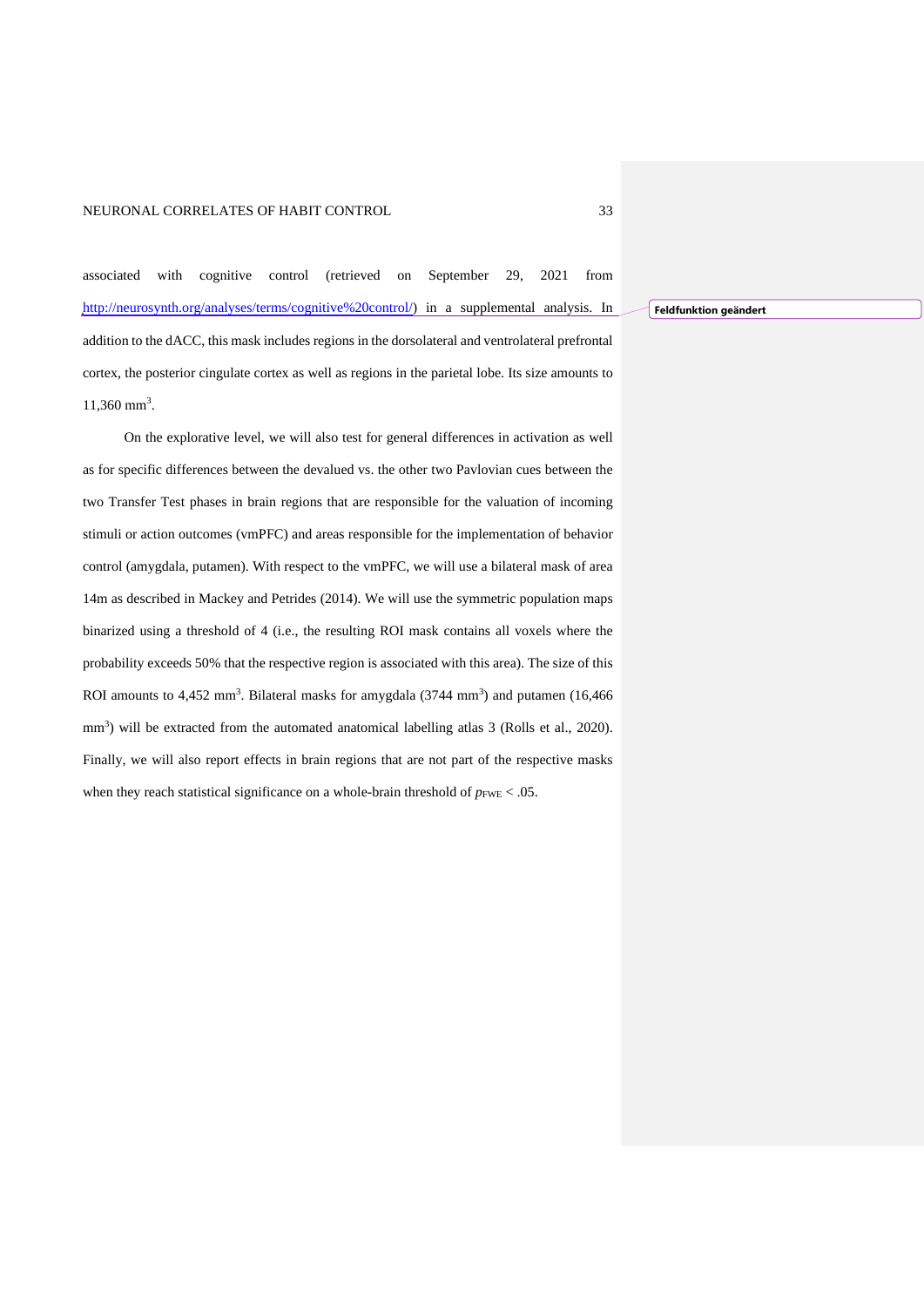## **References**

| Adams, C. D. (1982). Variations in the sensitivity of instrumental responding to reinforcer   | hat formatiert: Englisch (Vereinigtes Königreich) |
|-----------------------------------------------------------------------------------------------|---------------------------------------------------|
| devaluation. The Quarterly Journal of Experimental Psychology Section B, 34(2b),              |                                                   |
| 77-98. https://doi.org/10.1080/14640748208400878                                              |                                                   |
| Allman, M. J., DeLeon, I. G., Cataldo, M. F., Holland, P. C., & Johnson, A. W. (2010).        |                                                   |
| Learning processes affecting human decision making: An assessment of reinforcer-              |                                                   |
| selective Pavlovian-to-instrumental transfer following reinforcer devaluation. Journal        |                                                   |
| of Experimental Psychology: Animal Behavior Processes, 36(3), 402–408.                        |                                                   |
| https://doi.org/10.1037/a0017876                                                              |                                                   |
| Balleine, B. W., & Killcross, S. (2006). Parallel incentive processing: An integrated view of | hat formatiert: Englisch (Vereinigtes Königreich) |
| amygdala function. Trends in Neurosciences, 29(5), 272-279.                                   |                                                   |
| https://doi.org/10.1016/j.tins.2006.03.002                                                    |                                                   |
| Balleine, B. W., & O'Doherty, J. P. (2010). Human and rodent homologies in action control:    |                                                   |
| Corticostriatal determinants of goal-directed and habitual action.                            |                                                   |
| Neuropsychopharmacology, $35(1)$ , $48-69$ . https://doi.org/10.1038/npp.2009.131             |                                                   |
| Botvinick, M. M. (2007). Conflict monitoring and decision making: Reconciling two             |                                                   |
| perspectives on anterior cingulate function. Cognitive, Affective, & Behavioral               |                                                   |
| <i>Neuroscience, 7(4), 356–366. https://doi.org/10.3758/CABN.7.4.356</i>                      |                                                   |
| Bray, S., Rangel, A., Shimojo, S., Balleine, B., & O'Doherty, J. P. (2008). The neural        |                                                   |
| mechanisms underlying the influence of pavlovian cues on human decision making.               |                                                   |
| The Journal of Neuroscience, 28(22), 5861–5866.                                               |                                                   |
| https://doi.org/10.1523/JNEUROSCI.0897-08.2008                                                |                                                   |
| Bush, L. K., Hess, U., & Wolford, G. (1993). Transformations for within-subject designs: A    |                                                   |
| Monte Carlo investigation. <i>Psychological Bulletin</i> , 113(3), 566–579.                   |                                                   |
| https://doi.org/10.1037/0033-2909.113.3.566                                                   |                                                   |
|                                                                                               |                                                   |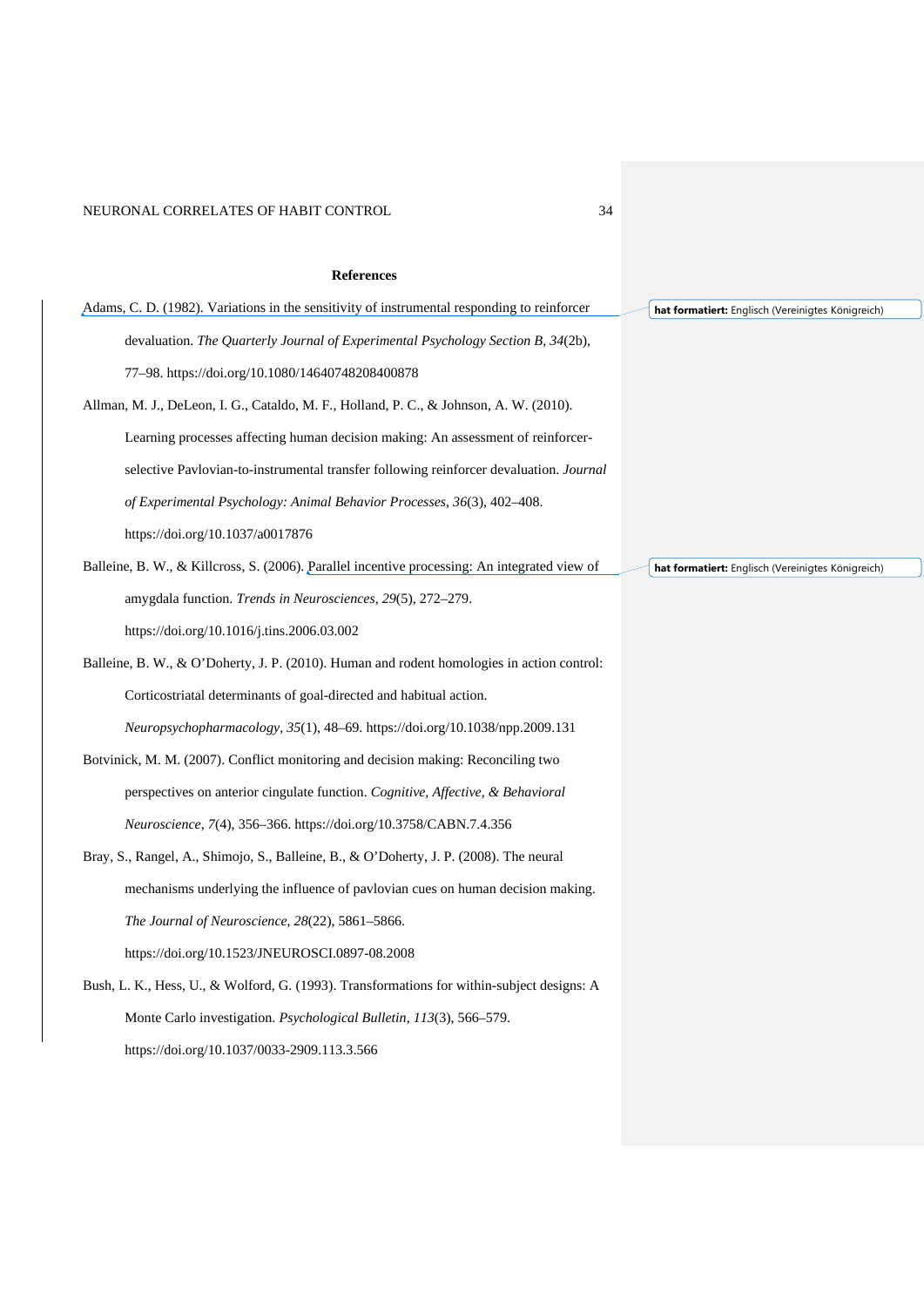| Cartoni, E., Balleine, B., & Baldassarre, G. (2016). Appetitive Pavlovian-instrumental           | hat formatiert: Englisch (Vereinigtes Königreich) |
|--------------------------------------------------------------------------------------------------|---------------------------------------------------|
| Transfer: A review. <i>Neuroscience &amp; Biobehavioral Reviews</i> , 71, 829–848.               |                                                   |
| https://doi.org/10.1016/j.neubiorev.2016.09.020                                                  |                                                   |
| Ceceli, A. O., & Tricomi, E. (2018). Habits and goals: A motivational perspective on action      |                                                   |
| control. Current Opinion in Behavioral Sciences, 20, 110-116.                                    |                                                   |
| https://doi.org/10.1016/j.cobeha.2017.12.005                                                     |                                                   |
| Corbit, L. H., & Balleine, B. W. (2005). Double dissociation of basolateral and central          | hat formatiert: Englisch (Vereinigtes Königreich) |
| amygdala lesions on the general and outcome-specific forms of Pavlovian-                         |                                                   |
| instrumental transfer. The Journal of Neuroscience, 25(4), 962–970.                              |                                                   |
| https://doi.org/10.1523/JNEUROSCI.4507-04.2005                                                   |                                                   |
| Corbit, L. H., & Balleine, B. W. (2011). The general and outcome-specific forms of               |                                                   |
| Paylovian-instrumental transfer are differentially mediated by the nucleus accumbens             |                                                   |
| core and shell. Journal of Neuroscience, 31(33), 11786-11794.                                    |                                                   |
| https://doi.org/10.1523/JNEUROSCI.2711-11.2011                                                   |                                                   |
| Corbit, L. H., Janak, P. H., & Balleine, B. W. (2007). General and outcome-specific forms of     |                                                   |
| Paylovian-instrumental transfer: The effect of shifts in motivational state and                  |                                                   |
| inactivation of the ventral tegmental area. <i>European Journal of Neuroscience</i> , $26(11)$ , |                                                   |
| 3141-3149. https://doi.org/10.1111/j.1460-9568.2007.05934.x                                      |                                                   |
| Daw, N. D., Niv, Y., & Dayan, P. (2005). Uncertainty-based competition between prefrontal        |                                                   |
| and dorsolateral striatal systems for behavioral control. <i>Nature Neuroscience</i> , $8(12)$ , |                                                   |
| 1704–1711. https://doi.org/10.1038/nn1560                                                        |                                                   |
| Dayan, P. (2009). Goal-directed control and its antipodes. Neural Networks, 22(3), 213–219.      |                                                   |
| https://doi.org/10.1016/j.neunet.2009.03.004                                                     |                                                   |
|                                                                                                  |                                                   |
|                                                                                                  |                                                   |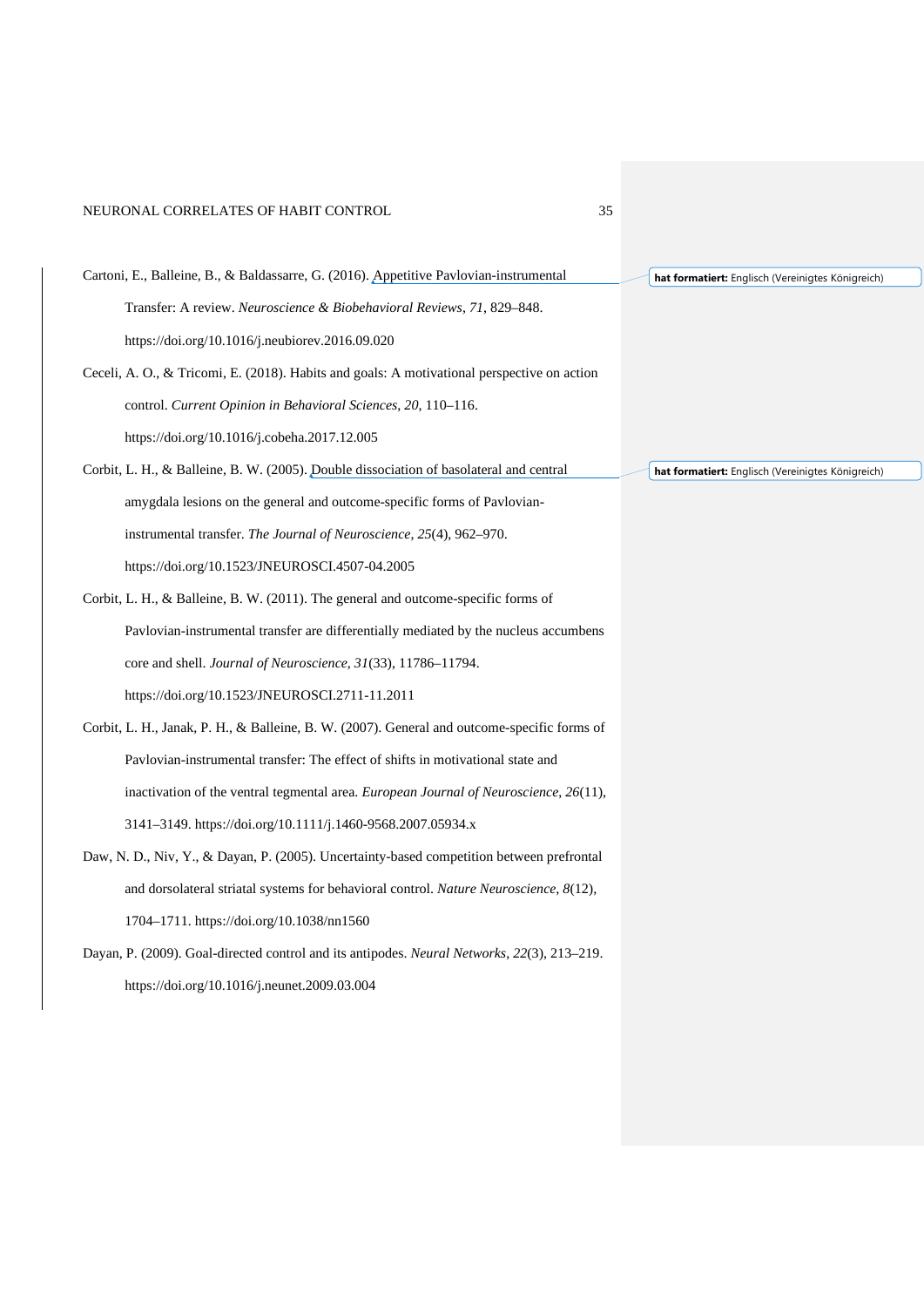- De Houwer, J., Tanaka, A., Moors, A., & Tibboel, H. (2018). Kicking the habit: Why evidence for habits in humans might be overestimated. *Motivation Science*, *4*(1), 50– 59. https://doi.org/10.1037/mot0000065
- Dickinson, A. (1985). Actions and habits: The development of behavioural autonomy. *Philosophical Transactions of the Royal Society of London. B, Biological Sciences*, *308*(1135), 67–78. https://doi.org/10.1098/rstb.1985.0010
- Dickinson, A., & Balleine, B. (2002). The role of learning in the operation of motivational systems. In H. Pashler & R. Gallistel (Eds.), *Steven's handbook of experimental psychology (3rd ed.), Vol. 3: Learning, motivation, and emotion.* (pp. 497–533). John Wiley & Sons Inc.
- Dolan, R. J., & Dayan, P. (2013). Goals and habits in the Brain. *Neuron*, *80*(2), 312–325. https://doi.org/10.1016/j.neuron.2013.09.007
- Eder, A. B., & Dignath, D. (2016a). Cue-elicited food seeking is eliminated with aversive outcomes following outcome devaluation. *The Quarterly Journal of Experimental Psychology*, *69*(3), 574–588. https://doi.org/10.1080/17470218.2015.1062527
- Eder, A. B., & Dignath, D. (2016b). Asymmetrical effects of posttraining outcome revaluation on outcome-selective Pavlovian-to-instrumental transfer of control in human adults. *Learning and Motivation*, *54*, 12–21. https://doi.org/10.1016/j.lmot.2016.05.002
- Eder, A. B., & Dignath, D. (2019). Expected value of control and the motivational control of habitual action. *Frontiers in Psychology*, *10*. https://doi.org/10.3389/fpsyg.2019.01812

Estes, W. K. (1943). Discriminative conditioning. I. A discriminative property of conditioned anticipation. *Journal of Experimental Psychology*, *32*(2), 150–155. https://doi.org/10.1037/h0058316 **hat formatiert:** Englisch (Vereinigtes Königreich)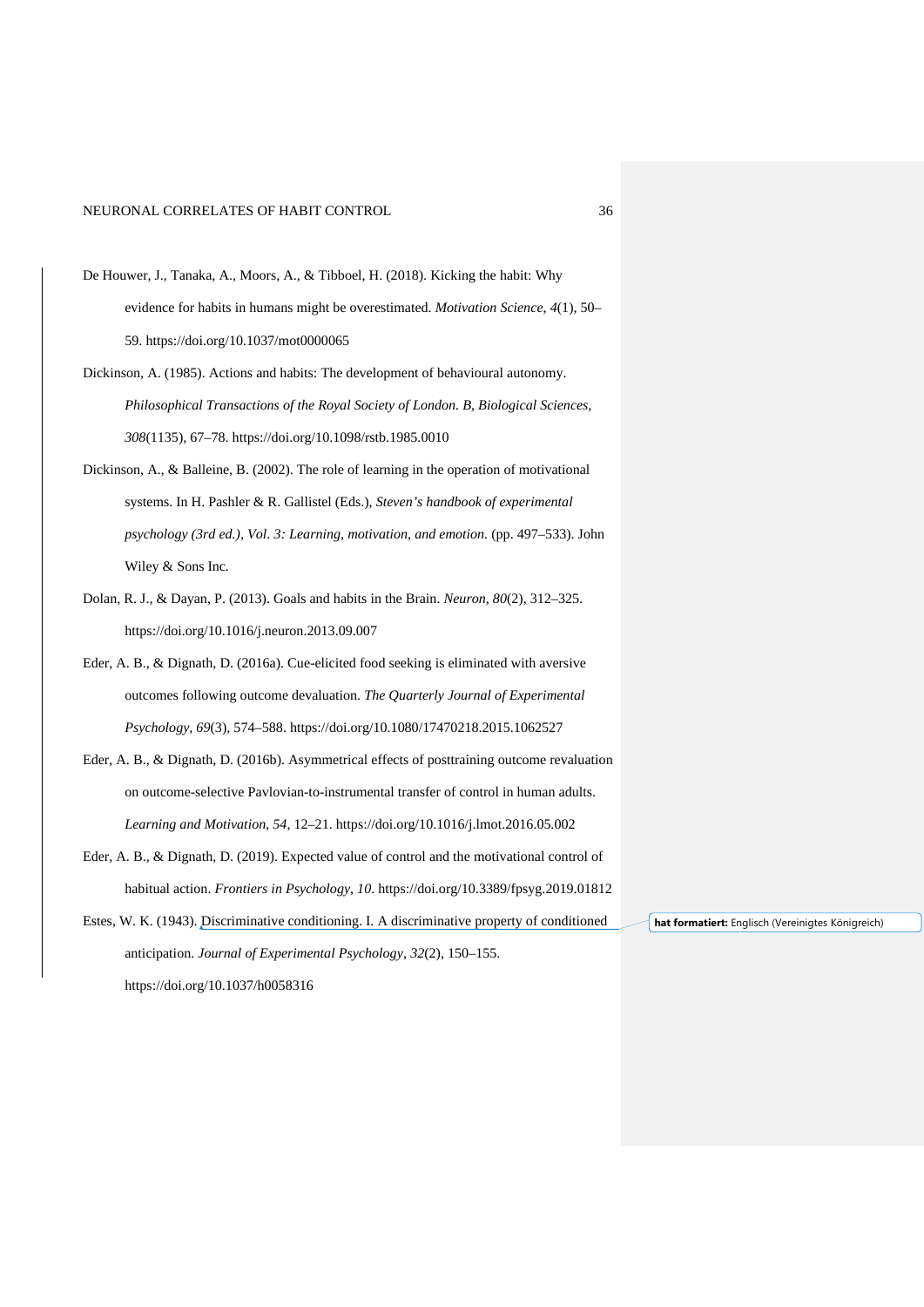- Faul, F., Erdfelder, E., Lang, A.-G., & Buchner, A. (2007). G\*Power 3: A flexible statistical power analysis program for the social, behavioral, and biomedical sciences. *Behavior Research Methods*, *39*(2), 175–191. https://doi.org/10.3758/BF03193146
- Gläscher, J., Hampton, A. N., & O'Doherty, J. P. (2009). Determining a role for ventromedial prefrontal cortex in encoding action-based value signals during reward-related decision making. *Cerebral Cortex*, *19*(2), 483–495. https://doi.org/10.1093/cercor/bhn098
- Gottfried, J. A., O'Doherty, J., & Dolan, R. J. (2003). Encoding predictive reward value in human amygdala and orbitofrontal cortex. *Science*, *301*(5636), 1104–1107. https://doi.org/10.1126/science.1087919
- Graybiel, A. M., & Grafton, S. T. (2015). The striatum: Where skills and habits meet. *Cold Spring Harbor Perspectives in Biology*, *7*(8), a021691. https://doi.org/10.1101/cshperspect.a021691
- Hinojosa-Aguayo, I., & Gonzalez, F. (2019). Affect-driven impulsivity impairs human action control and selection, as measured through Pavlovian instrumental transfer and outcome devaluation. *Quarterly Journal of Experimental Psychology*, 537–554. https://doi.org/10.1177/1747021819883963
- Holmes, N. M., Marchand, A. R., & Coutureau, E. (2010). Pavlovian to instrumental transfer: A neurobehavioural perspective. *Neuroscience & Biobehavioral Reviews*, *34*(8), 1277–1295. https://doi.org/10.1016/j.neubiorev.2010.03.007
- Hommel, B. (2019). Binary theorizing does not account for action control. *Frontiers in Psychology*, *10*. https://doi.org/10.3389/fpsyg.2019.02542
- Johnson, A. W., Gallagher, M., & Holland, P. C. (2009). The basolateral amygdala is critical to the expression of Pavlovian and instrumental outcome-specific reinforcer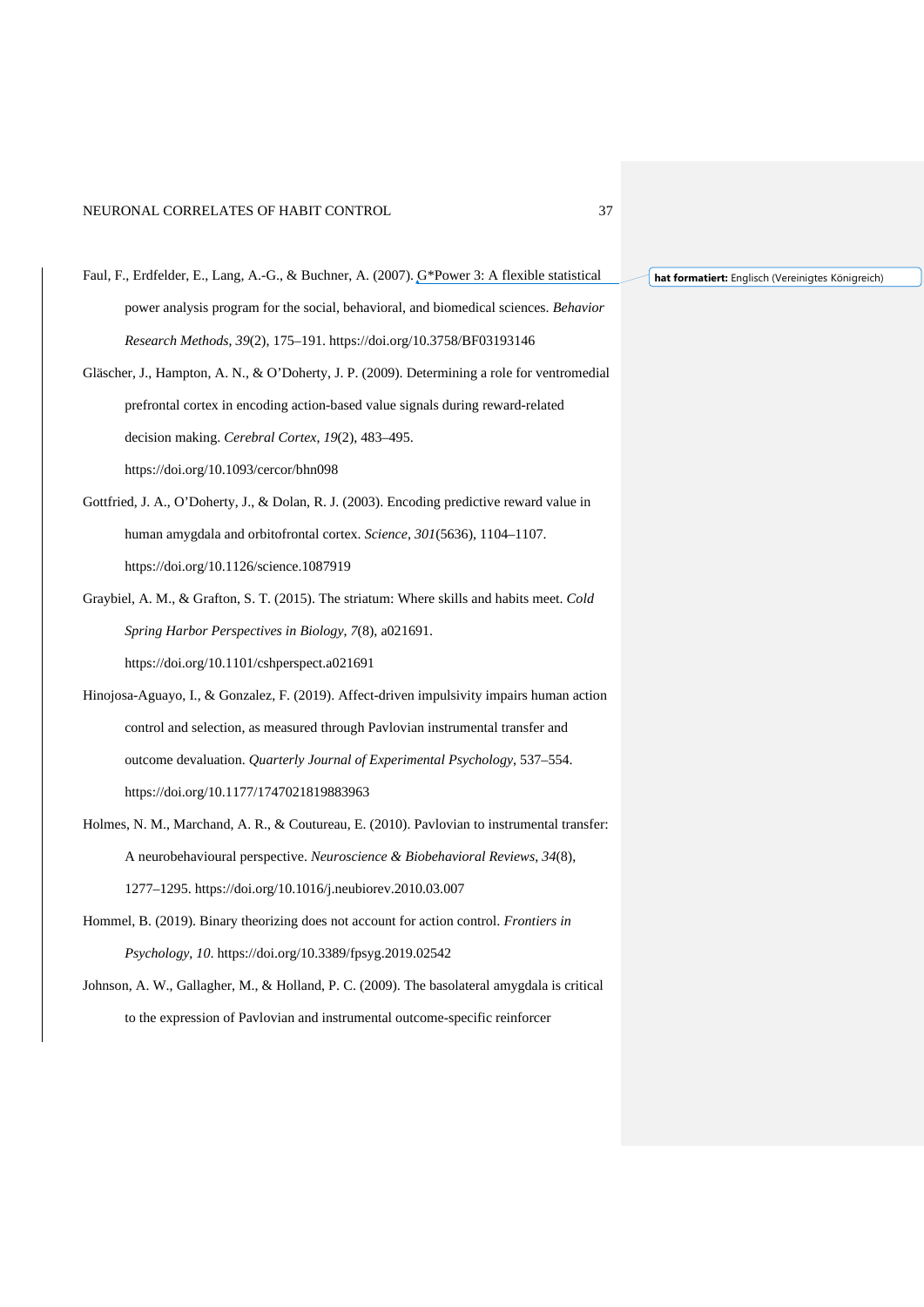devaluation effects. *The Journal of Neuroscience*, *29*(3), 696–704.

https://doi.org/10.1523/JNEUROSCI.3758-08.2009

- Kruglanski, A. W., & Szumowska, E. (2020). Habitual behavior is goal-driven. *Perspectives on Psychological Science*, *15*(5), 1256–1271. https://doi.org/10.1177/1745691620917676
- Lewis, A. H., Niznikiewicz, M. A., Delamater, A. R., & Delgado, M. R. (2013). Avoidancebased human Pavlovian-to-instrumental transfer. *European Journal of Neuroscience*, *38*(12), 3740–3748. https://doi.org/10.1111/ejn.12377
- Lex, A., & Hauber, W. (2008). Dopamine D1 and D2 receptors in the nucleus accumbens core and shell mediate Pavlovian-instrumental transfer. *Learning & Memory*, *15*(7), 483– 491. https://doi.org/10.1101/lm.978708
- Liljeholm, M., Dunne, S., & O'Doherty, J. P. (2015). Differentiating neural systems mediating the acquisition vs expression of goal-directed and habitual behavioral control. *European Journal of Neuroscience*, *41*(10), 1358–1371. https://doi.org/10.1111/ejn.12897
- Mackey, S., & Petrides, M. (2014). Architecture and morphology of the human ventromedial prefrontal cortex. *European Journal of Neuroscience*, *40*(5), 2777–2796. https://doi.org/10.1111/ejn.12654
- Mahlberg, J., Seabrooke, T., Weidemann, G., Hogarth, L., Mitchell, C. J., & Moustafa, A. A. (2019). Human appetitive Pavlovian-to-instrumental transfer: A goal-directed account. *Psychological Research*. https://doi.org/10.1007/s00426-019-01266-3
- Mendelsohn, A., Pine, A., & Schiller, D. (2014). Between thoughts and actions: Motivationally salient cues invigorate mental action in the human brain. *Neuron*, *81*(1), 207–217. https://doi.org/10.1016/j.neuron.2013.10.019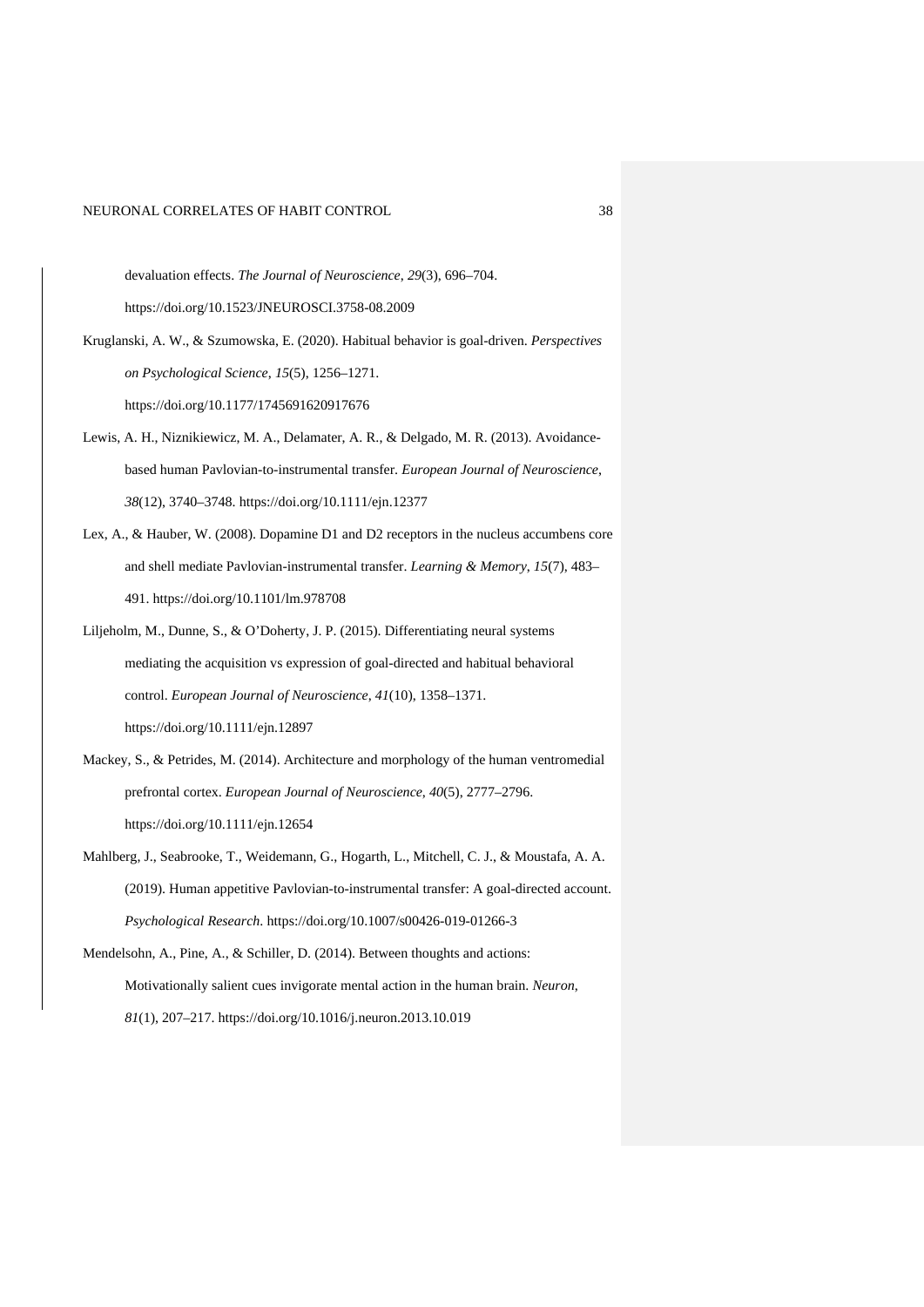- Murschall, A., & Hauber, W. (2006). Inactivation of the ventral tegmental area abolished the general excitatory influence of Pavlovian cues on instrumental performance. *Learning & Memory*, *13*(2), 123–126. https://doi.org/10.1101/lm.127106
- O'Doherty, J., Rolls, E. T., Francis, S., Bowtell, R., McGlone, F., Kobal, G., Renner, B., & Ahne, G. (2000). Sensory-specific satiety-related olfactory activation of the human orbitofrontal cortex. *NeuroReport: For Rapid Communication of Neuroscience Research*, *11*(2), 399–403. https://doi.org/10.1097/00001756-200002070-00035
- Prévost, C., Liljeholm, M., Tyszka, J. M., & O'Doherty, J. P. (2012). Neural correlates of specific and general Pavlovian-to-instrumental transfer within human amygdalar subregions: A high-resolution fMRI study. *Journal of Neuroscience*, *32*(24), 8383– 8390. https://doi.org/10.1523/JNEUROSCI.6237-11.2012
- Rescorla, R. A., & Solomon, R. L. (1967). Two-process learning theory: Relationships between Pavlovian conditioning and instrumental learning. *Psychological Review*, *74*(3), 151–182. https://doi.org/10.1037/h0024475
- Rolls, E. T., Huang, C.-C., Lin, C.-P., Feng, J., & Joliot, M. (2020). Automated anatomical labelling atlas 3. *NeuroImage*, *206*, 116189. https://doi.org/10.1016/j.neuroimage.2019.116189
- Rolls, E. T., Joliot, M., & Tzourio-Mazoyer, N. (2015). Implementation of a new parcellation of the orbitofrontal cortex in the automated anatomical labeling atlas. *NeuroImage*, *122*, 1–5. https://doi.org/10.1016/j.neuroimage.2015.07.075
- Seabrooke, T., Hogarth, L., Edmunds, C. E. R., Link to external site, this link will open in a new window, & Mitchell, C. J. (2019). Goal-directed control in Pavlovianinstrumental transfer. *Journal of Experimental Psychology: Animal Learning and Cognition*, *45*(1), 95–101. http://dx.doi.org/10.1037/xan0000191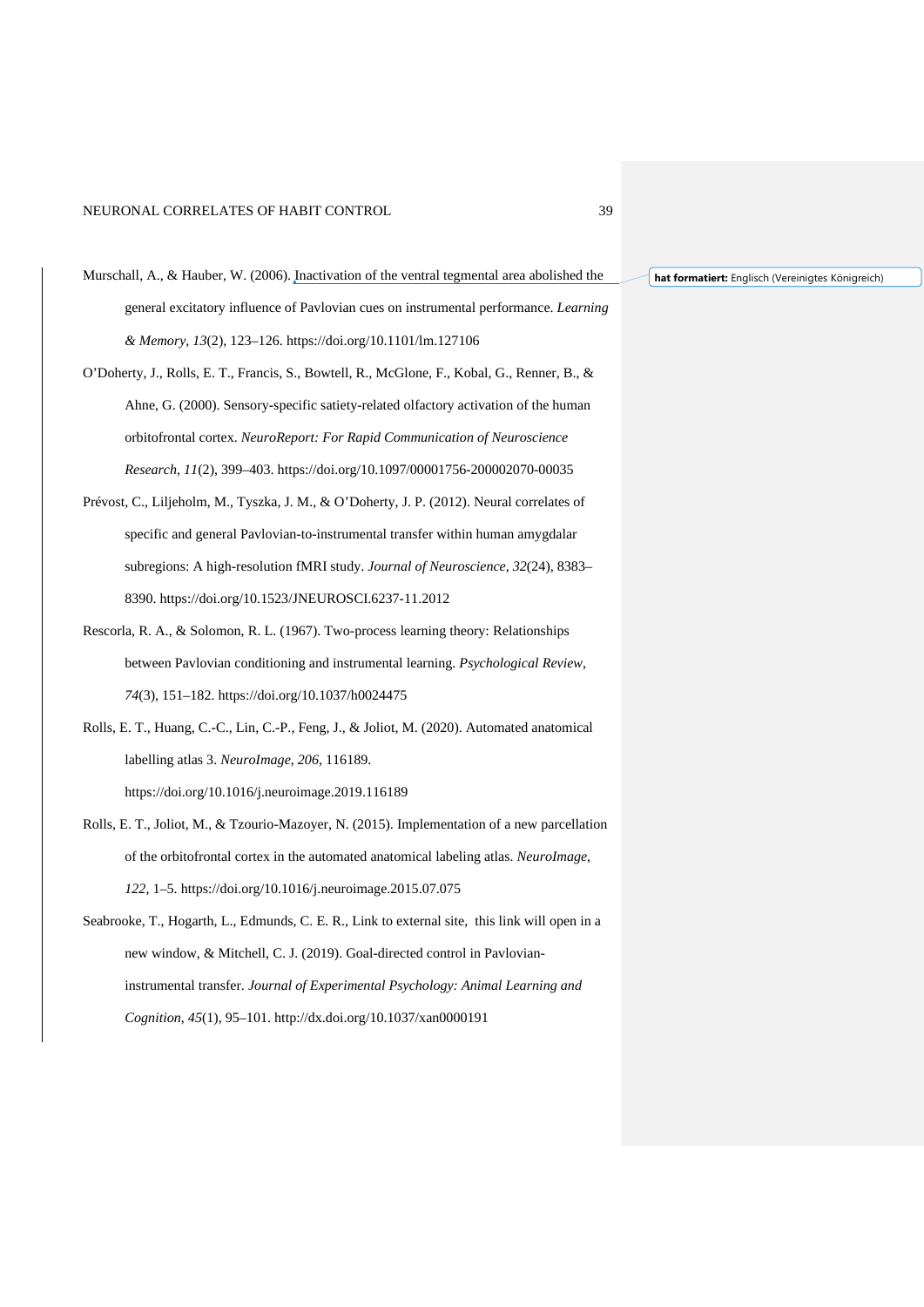- Seabrooke, T., Hogarth, L., & Mitchell, C. J. (2016). The propositional basis of cue-controlled reward seeking. *The Quarterly Journal of Experimental Psychology*, *69*(12), 2452– 2470. https://doi.org/10.1080/17470218.2015.1115885
- Seabrooke, T., Le Pelley, M. E., Hogarth, L., & Mitchell, C. J. (2017). Evidence of a goaldirected process in human Pavlovian-instrumental transfer. *Journal of Experimental Psychology: Animal Learning and Cognition*, *43*(4), 377–387. https://doi.org/10.1037/xan0000147
- Seabrooke, T., Wills, A. J., Hogarth, L., & Mitchell, C. J. (2019). Automaticity and cognitive control: Effects of cognitive load on cue-controlled reward choice. *Quarterly Journal of Experimental Psychology*, *72*(6), 1507–1521. https://doi.org/10.1177/1747021818797052
- Shenhav, A., Botvinick, M. M., & Cohen, J. D. (2013). The expected value of control: An integrative theory of anterior cingulate cortex function. *Neuron*, *79*(2), 217–240. https://doi.org/10.1016/j.neuron.2013.07.007
- Shenhav, A., Cohen, J. D., & Botvinick, M. M. (2016). Dorsal anterior cingulate cortex and the value of control. *Nature Neuroscience*, *19*(10), 1286–1291. https://doi.org/10.1038/nn.4384
- Spunt, R. P., Lieberman, M. D., Cohen, J. R., & Eisenberger, N. I. (2012). The phenomenology of error processing: The dorsal ACC response to stop-signal errors tracks reports of negative affect. *Journal of Cognitive Neuroscience*, *24*(8), 1753– 1765. https://doi.org/10.1162/jocn\_a\_00242
- Talmi, D., Seymour, B., Dayan, P., & Dolan, R. J. (2008). Human pavlovian-instrumental transfer. *The Journal of Neuroscience*, *28*(2), 360–368. https://doi.org/10.1523/JNEUROSCI.4028-07.2008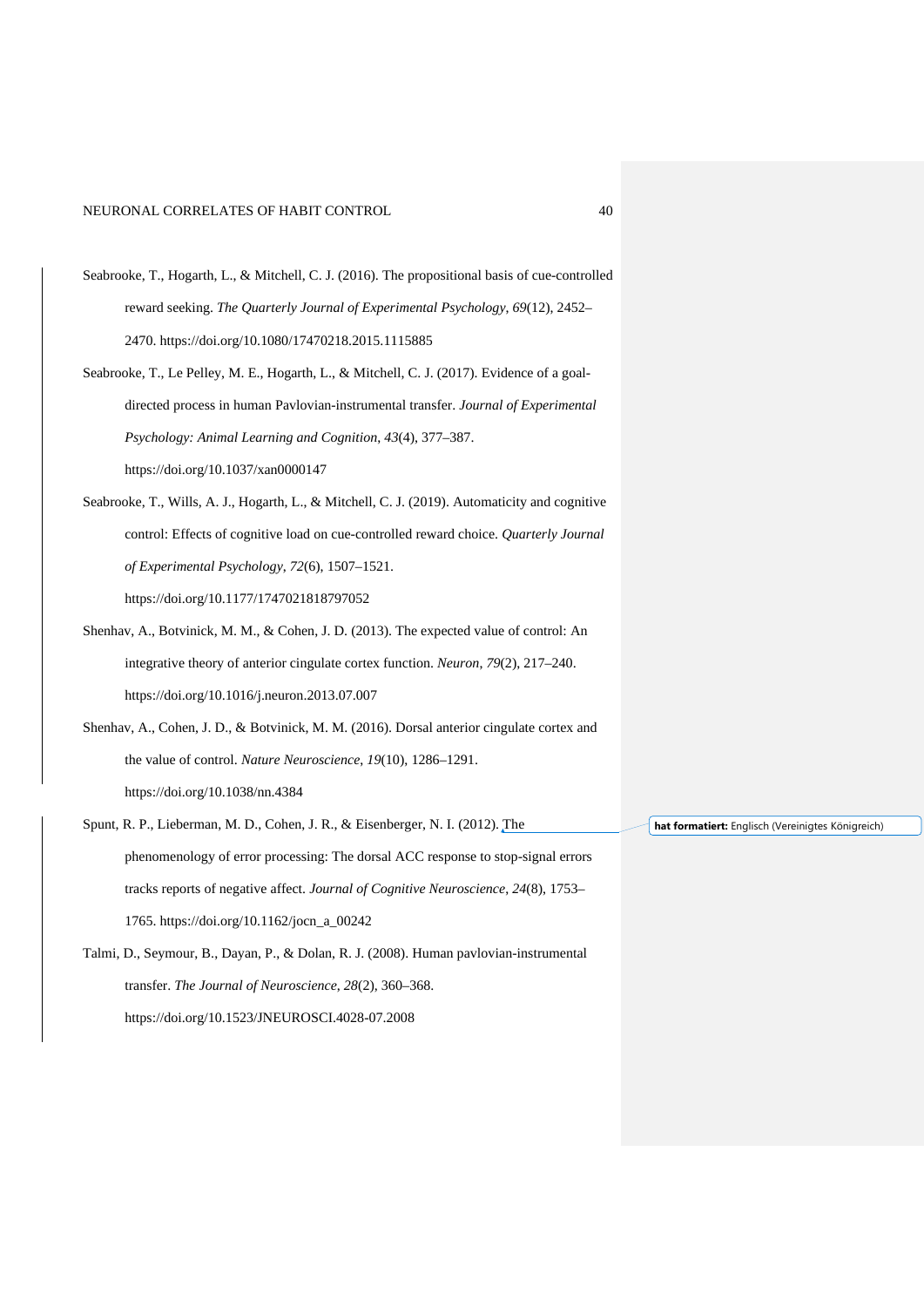- Tanaka, S. C., Balleine, B. W., & O'Doherty, J. P. (2008). Calculating consequences: Brain systems that encode the causal effects of actions. *Journal of Neuroscience*, *28*(26), 6750–6755. https://doi.org/10.1523/JNEUROSCI.1808-08.2008
- Trapold, M. A., & Overmier, J. B. (1972). The second learning process in instrumental learning. In A. A. Black & W. F. Prokasy (Eds.), *Classical conditioning II: Current research and theory* (pp. 427–452). Appleton-Century-Crofts.
- Tricomi, E., Balleine, B. W., & O'Doherty, J. P. (2009). A specific role for posterior dorsolateral striatum in human habit learning. *European Journal of Neuroscience*, *29*(11), 2225–2232. https://doi.org/10.1111/j.1460-9568.2009.06796.x
- Urcuioli, P. J. (2005). Behavioral and associative effects of differential outcomes in discrimination learning. *Learning & Behavior*, *33*(1), 1–21.
- Valentin, V. V., Dickinson, A., & O'Doherty, J. P. (2007). Determining the neural substrates of goal-directed learning in the human brain. *The Journal of Neuroscience*, *27*(15), 4019–4026. https://doi.org/10.1523/JNEUROSCI.0564-07.2007
- van Steenbergen, H., Watson, P., Wiers, R. W., Hommel, B., & de Wit, S. (2017). Dissociable corticostriatal circuits underlie goal-directed vs. cue-elicited habitual food seeking after satiation: Evidence from a multimodal MRI study. *European Journal of Neuroscience*, *46*(2), 1815–1827. https://doi.org/10.1111/ejn.13586
- van Timmeren, T., Quail, S. L., Balleine, B. W., Geurts, D. E. M., Goudriaan, A. E., & van Holst, R. J. (2020). Intact corticostriatal control of goal-directed action in Alcohol Use Disorder: A Pavlovian-to-instrumental transfer and outcome-devaluation study. *Scientific Reports*, *10*(1), 4949. https://doi.org/10.1038/s41598-020-61892-5
- Yin, H. H., & Knowlton, B. J. (2006). The role of the basal ganglia in habit formation. *Nature Reviews Neuroscience*, *7*(6), 464–476. https://doi.org/10.1038/nrn1919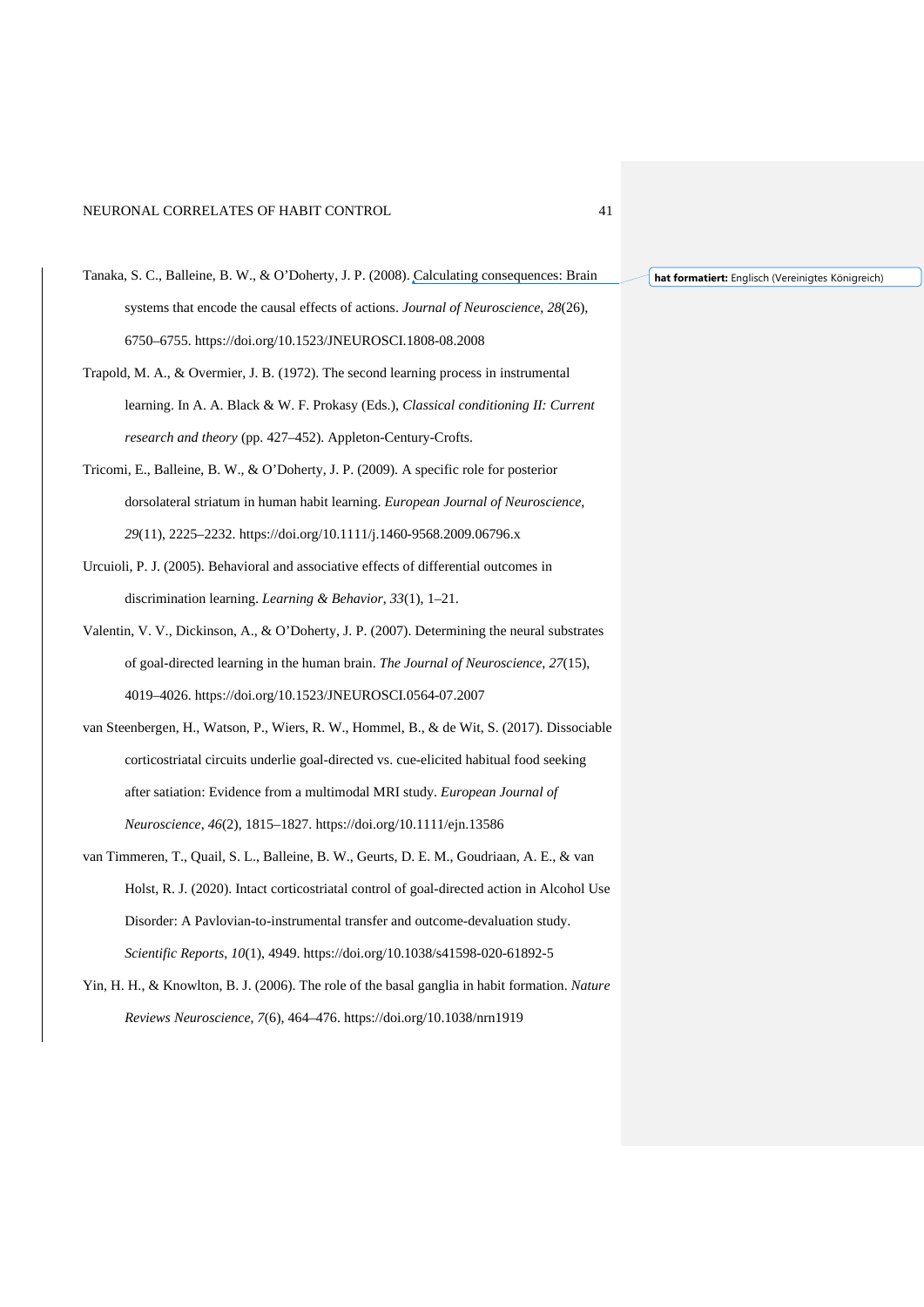# **Table 32**

*Summary of the Research Plan*

| Analysis Plan<br>Question<br>Hypothesis<br>Sampling plan<br>Theory that could be<br>Rationale for<br>Interpretation given<br>Formatiert: Table Text, Zentriert<br>deciding the<br>shown wrong by the<br>different outcomes<br>sensitivity of the<br>outcomes<br>test for<br>confirming or                                                                                                                                                                                                                                                                                                                                                                                                                                                                                                                                                                                                                                                                                                                                                                                                                                                                                                                                                                                                                                                                                                                                                                                                                                                                                                                                                                                                                                                                                                                                                                                                                                                                                                                                                                                                                                                                                                                                                                                                                                                                                                                                                                                                                                                                                                                                                                                                                                                                    |  |
|--------------------------------------------------------------------------------------------------------------------------------------------------------------------------------------------------------------------------------------------------------------------------------------------------------------------------------------------------------------------------------------------------------------------------------------------------------------------------------------------------------------------------------------------------------------------------------------------------------------------------------------------------------------------------------------------------------------------------------------------------------------------------------------------------------------------------------------------------------------------------------------------------------------------------------------------------------------------------------------------------------------------------------------------------------------------------------------------------------------------------------------------------------------------------------------------------------------------------------------------------------------------------------------------------------------------------------------------------------------------------------------------------------------------------------------------------------------------------------------------------------------------------------------------------------------------------------------------------------------------------------------------------------------------------------------------------------------------------------------------------------------------------------------------------------------------------------------------------------------------------------------------------------------------------------------------------------------------------------------------------------------------------------------------------------------------------------------------------------------------------------------------------------------------------------------------------------------------------------------------------------------------------------------------------------------------------------------------------------------------------------------------------------------------------------------------------------------------------------------------------------------------------------------------------------------------------------------------------------------------------------------------------------------------------------------------------------------------------------------------------------------|--|
| disconfirming the<br>hypothesis                                                                                                                                                                                                                                                                                                                                                                                                                                                                                                                                                                                                                                                                                                                                                                                                                                                                                                                                                                                                                                                                                                                                                                                                                                                                                                                                                                                                                                                                                                                                                                                                                                                                                                                                                                                                                                                                                                                                                                                                                                                                                                                                                                                                                                                                                                                                                                                                                                                                                                                                                                                                                                                                                                                              |  |
| Increased dACC<br>Is the insensitivity of<br>According to EVC,<br>$N = 38$ . A-priori<br>GLM approach with<br><b>Effect size</b><br>Increased dACC<br>Formatiert: Table Text<br>Pavlovian Cue and<br>cognitive control is<br>activity after<br>activity after<br>cue-motivated action<br>power analysis<br>estimate $(dz =$<br>intensified when the<br>for the detection<br>0.55) obtained<br>devaluation of the<br>tendencies to<br>Responses as<br>outcome<br>devaluation would<br>benefits of suppressing a<br>of an increased<br>regressors for of<br>outcome would<br>posttraining changes<br>from a<br>in reward values an<br>dominant action<br>dACC activation<br>neural activations in<br>be in line with the<br>support EVC theory<br>behavioural pilot<br>tendency will justify the<br>after relative to<br>PIT tests before and<br>study (mean<br>EVC model of<br>and challenge dual<br>intrinsic design feature<br>dACC function in<br>intrinsic costs of<br>before the<br>after the devaluation<br>difference in the<br>action psychologies<br>of habits (as proposed<br>by dual-action<br>habit control.<br>that claim a<br>engaging in control. A<br>treatment; follow-up<br>magnitudes of<br>outcome<br>psychologies) OR is it<br>Finding no dACC<br>central hub for these<br>devaluation in a<br>analyses with t-test<br>behavioural PIT<br>structural<br>because the benefits<br>calculations on the<br>effects before<br>independence of<br>one-tailed<br>comparisons of<br>effect, and/or<br>matched-paired<br>activation differences<br>and after<br>observing<br>habits from outcome<br>of controlling<br>neural level is the dorsal<br>hat formatiert: Englisch (Vereinigtes Königreich)<br>t-test with 1-<br>before and after<br>"habitual" action<br>anterior cingulate cortex<br>activation<br>outcome<br>representations.<br>(dACC). In a Pavlovian-<br>tendencies do not<br>$beta = 0.95$ and<br>devaluation of the<br>devaluation).<br>differences in<br>hat formatiert: Englisch (Vereinigtes Königreich)<br>to-instrumental (PIT)<br>unrelated brain<br>outweigh the intrinsic<br>alpha = $.05$ .<br>associated outcome<br>transfer test, dACC<br>costs of engaging in<br>(for details see<br>regions, would not<br>activity should increase<br>Specification of fMRI<br>support this model.<br>control (as suggested<br>hat formatiert: Schriftart: Nicht Kursiv<br>by expected value of<br>during presentations of<br>Models for a Test of<br>control theory, EVC)?<br>Pavlovian cues<br><b>Brain Activity</b><br>associated with devalued<br>Hypotheses)<br>outcomes relative to<br>cues associated with<br>non-devalued/neutral<br>outcomes and in<br>comparisons with PIT<br>tests performed before<br>the devaluation. |  |